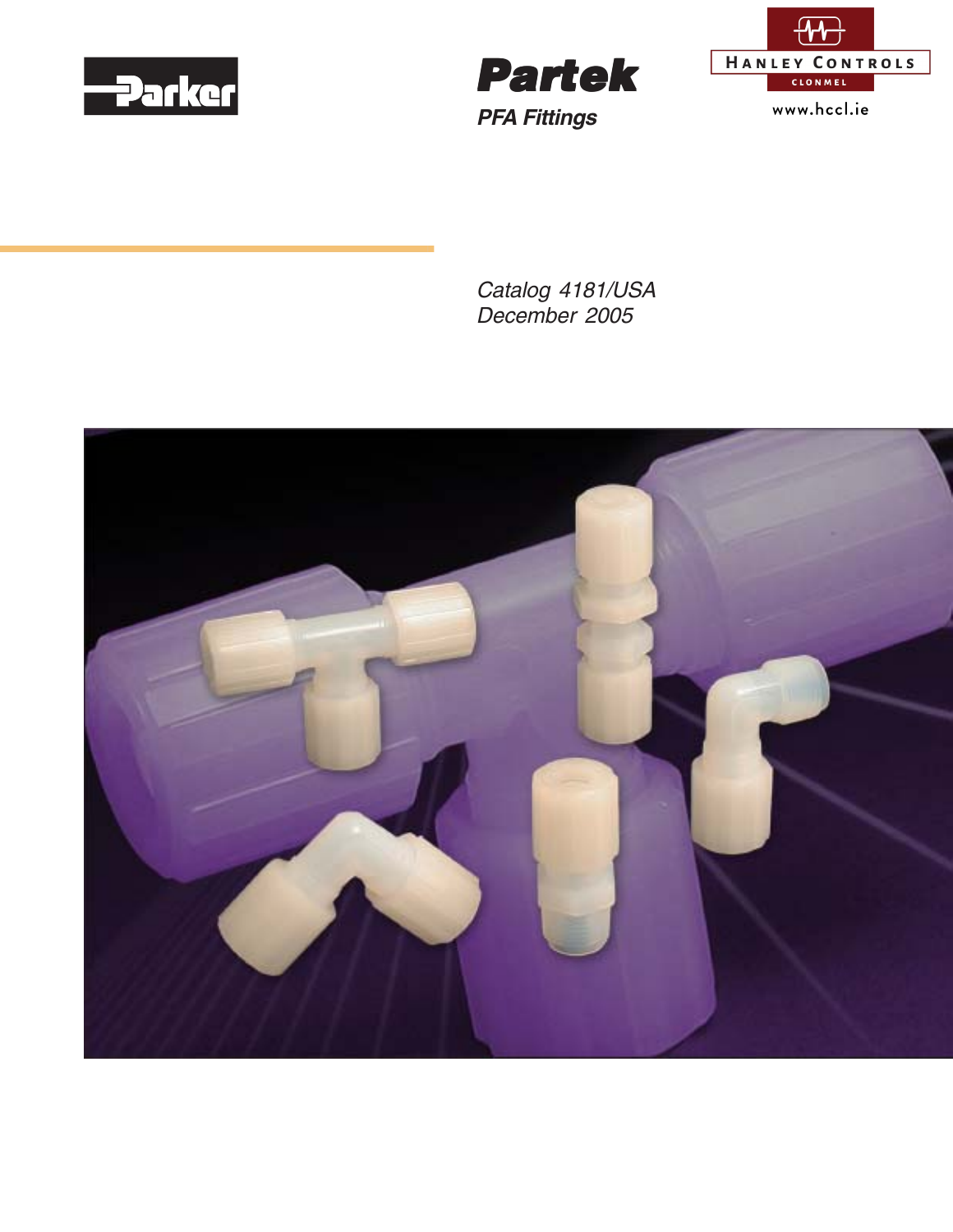#### $\Theta$ HANLEY CONTROLS **CLONMEL** www.hccl.ie

# **Table of Contents**

| Parflare Series PFA Tube Fittings               |  |
|-------------------------------------------------|--|
|                                                 |  |
|                                                 |  |
|                                                 |  |
|                                                 |  |
|                                                 |  |
|                                                 |  |
|                                                 |  |
|                                                 |  |
|                                                 |  |
| Pargrip Series PFA Tube Fittings                |  |
|                                                 |  |
|                                                 |  |
|                                                 |  |
|                                                 |  |
|                                                 |  |
|                                                 |  |
|                                                 |  |
|                                                 |  |
|                                                 |  |
| <b>Parbond Series PFA Fusible Pipe Fittings</b> |  |
|                                                 |  |
|                                                 |  |
|                                                 |  |
|                                                 |  |
|                                                 |  |
|                                                 |  |
|                                                 |  |
|                                                 |  |
|                                                 |  |
|                                                 |  |
| Pipe Series PFA Schedule 40 Pipe Fittings       |  |
|                                                 |  |
|                                                 |  |
|                                                 |  |
|                                                 |  |
|                                                 |  |
|                                                 |  |
|                                                 |  |
|                                                 |  |
| <b>Tools and Accessories</b>                    |  |
|                                                 |  |
|                                                 |  |
|                                                 |  |
|                                                 |  |



FAILURE OR IMPROPER SELECTION OR IMPROPER USE OF THE PRODUCTS AND/OR SYSTEMS DESCRIBED HEREIN OR RELATED ITEMS CAN CAUSE DEATH, PERSONAL INJURY AND PROPERTY DAMAGE.

This document and other information from Parker Hannifin Corporation, its subsidiaries and authorized distributors provide product and/or system options for further investigation by users having technical expertise. It is important that you analyze all aspects of your application and review the information concerning the product or system in the current product catalog. Due to the variety of operating

The products described herein, including without limitation, product features, specifications, designs, availability and pricing, are subject to change by Parker Hannifin Corporation and its subsidiaries at any time withou

© Copyright 2003, Parker Hannifin Corporation, All Rights Reserved

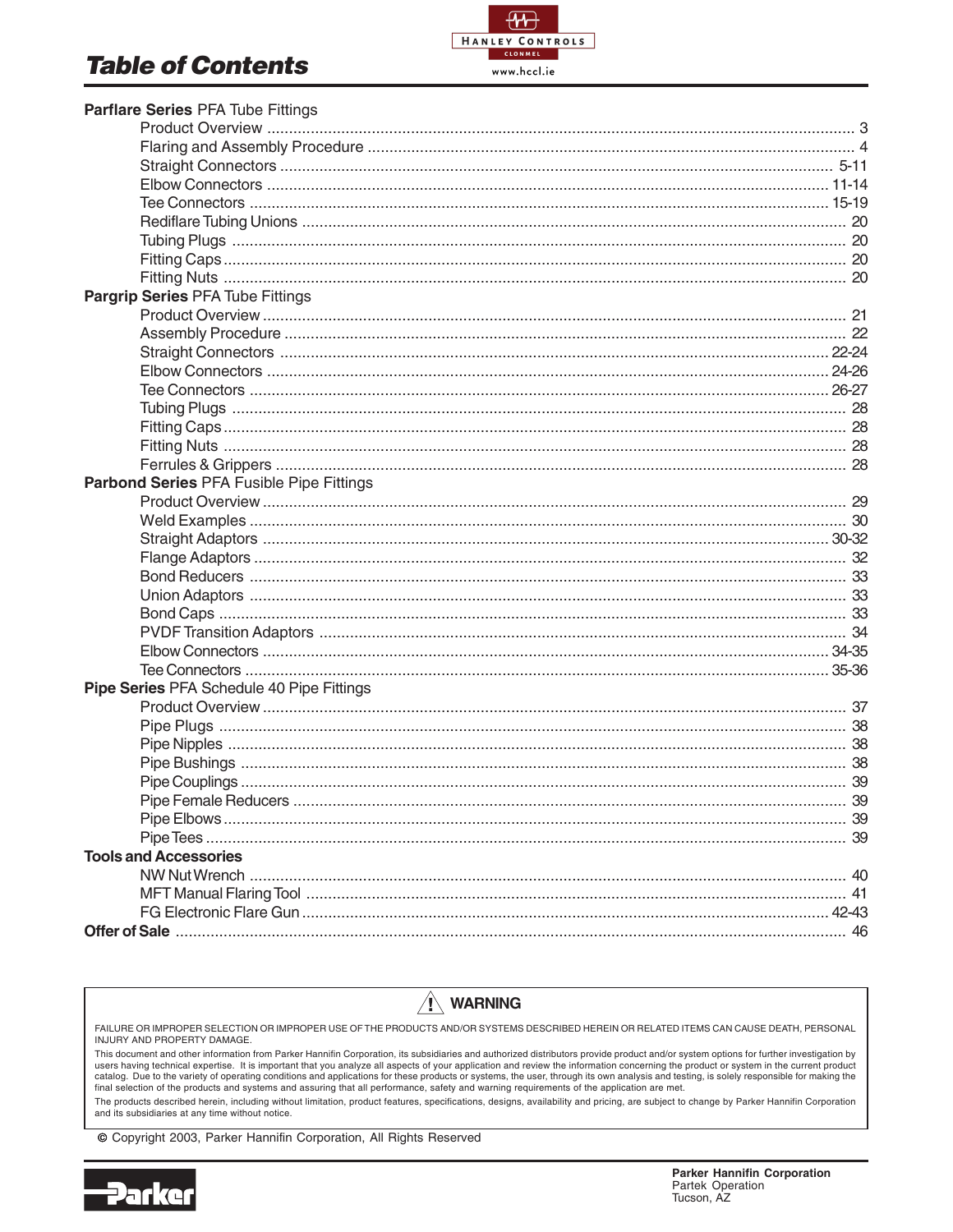

## **Product Overview**

The Parflare Fittings are ideally suited for any ultra-pure or corrosive chemical application. The fitting design yields a leak tight connection with minimal dead volume and can be used in side loading and vibrational applications. The connection is achieved by a heated flaring process utilizing an external heat source (HG Heat Gun) and PTFE mandrel (MFT Manual Flaring Tool), or by using Partek's optional FG Series Electronic Flare Gun. Parflare PFA fittings are supplied with PVDF nuts as standard. For PFA nuts add -T suffix to model number. High temperature (HT) nut/gripper assemblies for sizes 1/4" through 1" are sold separatedly. Please consult factory for other available configurations, materials, and custom assemblies.



### **Features**

#### **Benefits Less surface**

| <b>PFA body manufactured</b> |
|------------------------------|
| from virgin High Purity      |
| <b>PFA materials.</b>        |
|                              |

**particulates, TOC, and anions resulting in cleaner operation.**

**Ease of assembly.**

**Leak tight seal.**

**Reduced assembly time, and costs.**

**Less downtime.**

**Reduced system**

**Numerous configurations including complexity and cost. Redi-flare end connections.**

## **Specifications**

Materials of Construction:

Wetted Surfaces: PFA External Surfaces: PVDF, PFA, Titanate

#### Pressure Ranges:

See Pressure/Temperature Chart below.

#### Temperature Ranges:

PVDF Nuts: Up to 212°F (100°C) and follow Pressure vs. Temperature Chart.

PFA Nuts: Up to 266°F (130°C) and follow Pressure vs. Temperature Chart.

HT Nuts: > 266°F (130°C) and follow Pressure vs. Temperature Chart.

| <b>Fitting Size</b> | <b>Tubing Size</b>       |
|---------------------|--------------------------|
|                     | 1/4" O.D. X 5/32" I.D.   |
| 6                   | 3/8" O.D. X 1/4" I.D.    |
| 8                   | 1/2" O.D. X 3/8" I.D.    |
| 12                  | 3/4" O.D. X 5/8" I.D.    |
| 16                  | 1" O.D. X 7/8" I.D.      |
| 20                  | 1-1/4" O.D. X 1.10" I.D. |





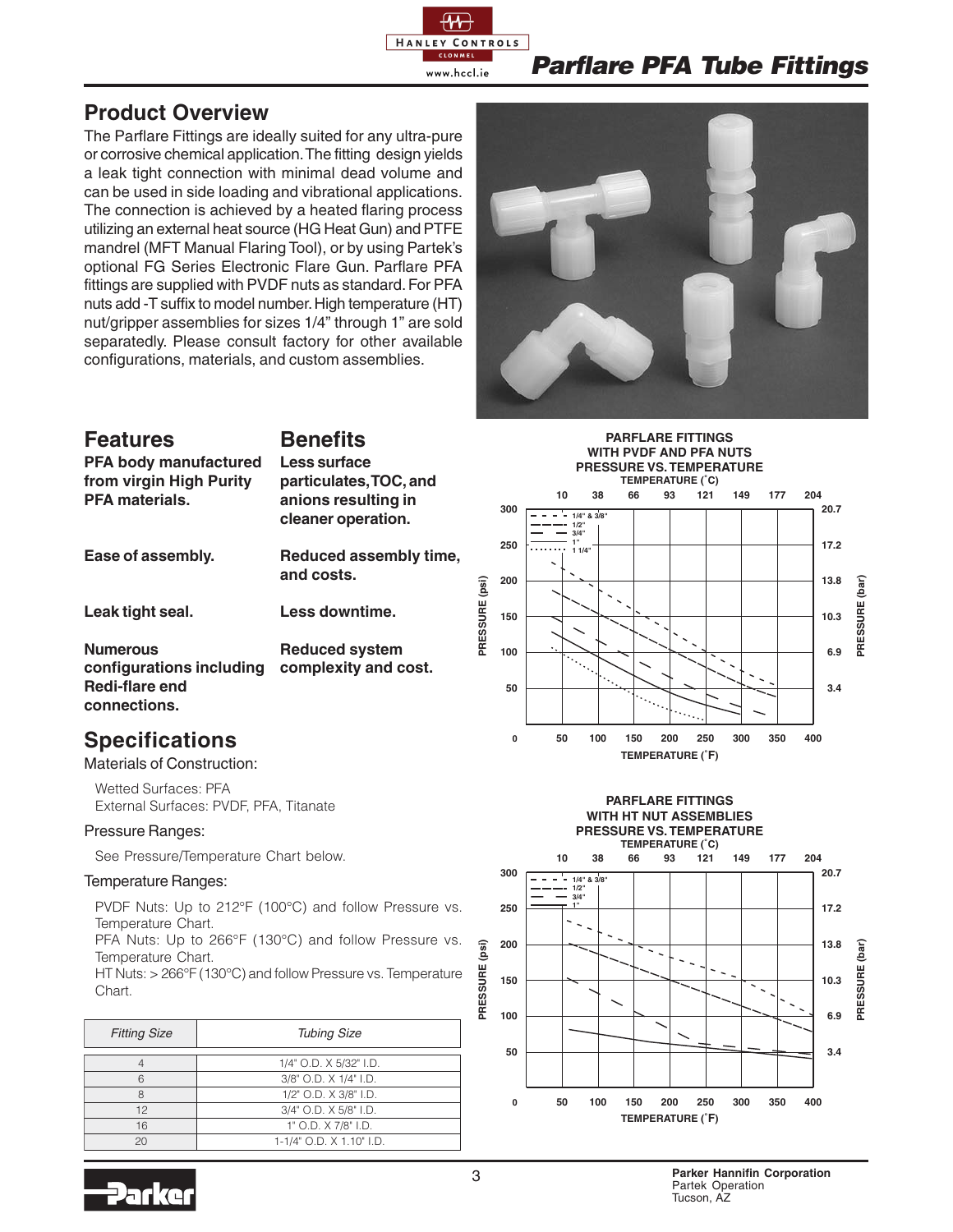



#### **MFT Manual Flaring Tool 1/4" - 1 1/4" Tubing Sizes\***

- 1. Cut tubing evenly using a tube cutter: TCTR-1 for 1/8" - 1/2" TCTR-2 for 1/8" - 3/4" TCTR-3 for 1/8" - 1 1/2"
- 2. For PVDF or PFA nuts slip small end over tubing. For HT nut assemblies slip small end of nut & small end of gripper over tubing.
- 3. Using the HG-1\*\* Heat Gun on high setting, hold the end of tubing approximately 1/2" from gun and rotate tubing slowly until a fine whitish line appears around tube. Alternately, tubing can be heated for a timed period corresponding to Table 1.
- 4. Remove tubing from heat source and immediately push over the appropriate flaring mandrel until end of tubing reaches the mandrel stop shoulder.
- 5. Maintain tubing on mandrel together until cool. Refer to Table 1 for appropriate cooling times.
- 6. Allow tubing to cool on mandrel for an additional 2 to 3 minutes. Alternately the tubing can be assembled as per step 7 below immediately completing step 5 above.
- 7. Push flared tubing end over desired fitting body until it stops. Make sure that gap between end of tubing and fitting body shoulder is not more than .125" (3.2mm).
- 8. For PVDF or PFA nuts tighten onto fitting body as per Table 1. For HT nut assemblies tighten onto fitting body per Table 1. Once desired temperature has been reached, re-tighten per Table 1.
- *\* HT nut assemblies are for 1/4" 1" sizes only.*
- *\*\* See page 41 for HG-1 Specifications.*



**Parflare Redi-flare**

# **FG Electronic Flare Gun**

### **1/4" - 1" Tubing Sizes**

- 1. Cut tubing evenly using a tube cutter: TCTR-1 for 1/8" - 1/2" TCTR-2 for 1/8" - 3/4" TCTR-3 for 1/8" - 1 1/2"
- 2. For PVDF or PFA nuts slip small end over tubing. For HT nut assemblies slip small end of nut and small end of gripper over tubing.
- 3. Holding the flare gun, push lever to the most forward position.
- 4. Squeeze trigger 12 to 14 times to reset the mandrel to the start position.
- 5. Move top lever to the most rear position.
- 6. Insert the correct sized tubing. See page 56.
- 7. Click trigger until resistance is lost.
- 8. Plug in tool and put the lever in the center position.
- 9. After 30 seconds you will hear a beep.
- 10. Ratchet the trigger until resistance is felt and note the amber LED coming on to indicate that cooling has begun.
- 11. After this light goes out, move the lever into the most forward position.
- 12. Remove the flared tubing.
- 13. Push flared tubing end over desired fitting body until it stops. Make sure that gap between end of tubing and fitting body shoulder is not more than .125" (3.2mm).
- 14. For PVDF or PFA nuts tighten onto fitting body as per Table 1 below. For HT nut assemblies tighten onto fitting body per Table 1. Once desired temperature has been reached, re-tighten per Table 1.

|                                                                     |               | Table 1        |        |        |        |           |
|---------------------------------------------------------------------|---------------|----------------|--------|--------|--------|-----------|
| <b>Fitting Size</b>                                                 | 1/4"          | 3/8"           | 1/2"   | 3/4"   | 1"     | 11/4"     |
| Heating time (sec.) for PFA Tubing                                  | 15            | 25             | 25     | 25     | 25     | 25        |
| Holding time on mandrel                                             | 20            | 20             | 20     | 20     | 25     | 25        |
| Additional cooling time (min.)                                      | $\mathcal{P}$ | $\mathfrak{p}$ | 3      | 3      | 3      | 3         |
| PVDF & PFA Nuts minimum tightening torque<br>(inch lbs./Nm)         | 5/6           | 8/9            | 11/1.2 | 14/1.6 | 30/3.4 | 75/8.4    |
| <b>HT Nut Assemblies</b><br>minimum tightening torque (inch lbs/Nm) | 14/1.6        | 14/1.6         | 18/2.0 | 18/2.0 | 50/5.7 | <b>NA</b> |

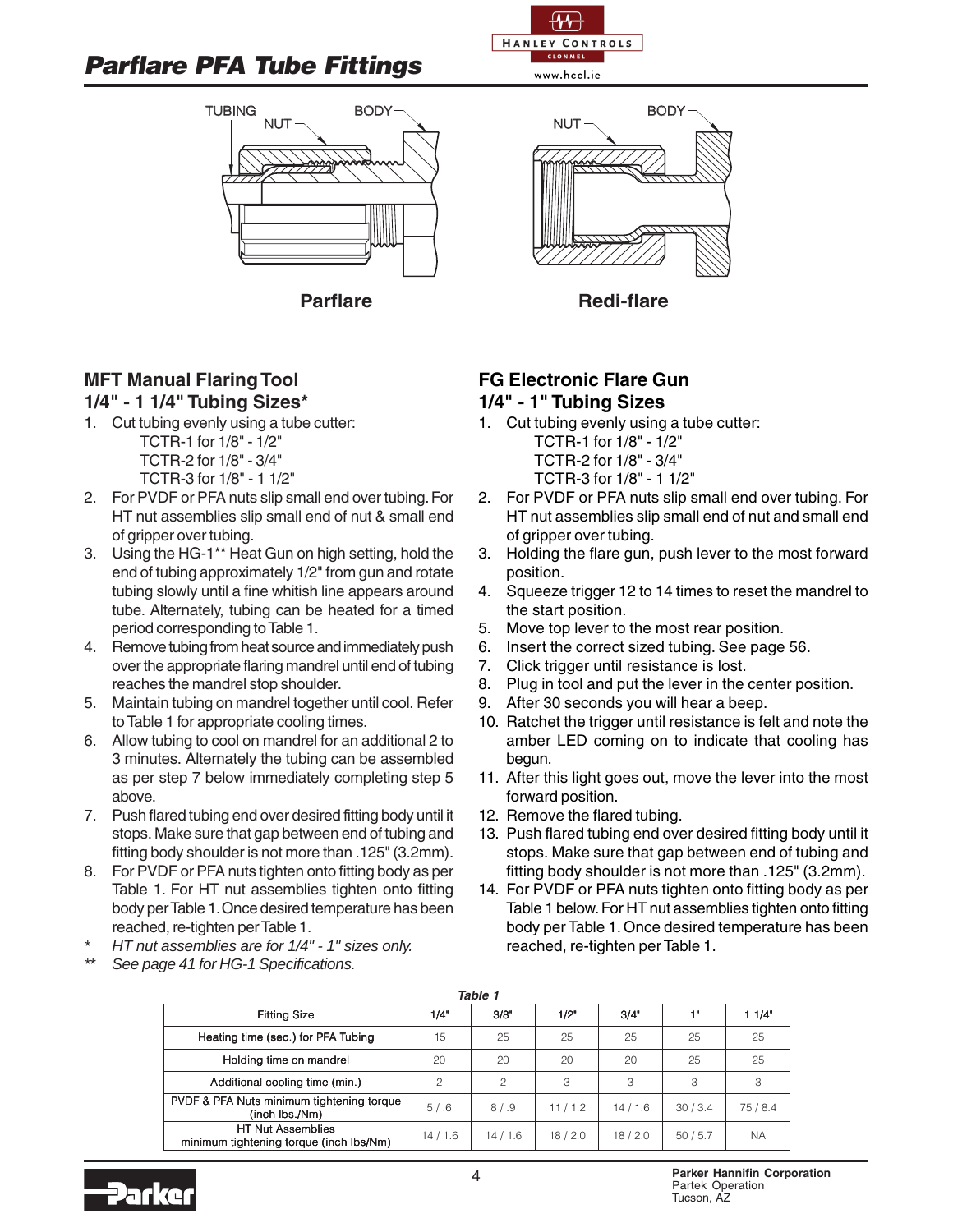#### **Adaptor Male Straight**



|                    | Tube         | <b>NPT</b>   |      | Orifice |      | $\overline{A}$ |      | $\boldsymbol{B}$ |      | $\mathcal{C}$ | Hex    |
|--------------------|--------------|--------------|------|---------|------|----------------|------|------------------|------|---------------|--------|
| <b>Part Number</b> | Size         | Size         | inch | mm      | inch | mm             | inch | mm               | inch | mm            | Size   |
| FAMS-42            | 1/4          | 1/8          | 0.13 | 3.30    | 2.01 | 51.05          | 1.16 | 29.46            | 0.55 | 13.97         | 5/8    |
| FAMS-44            | 1/4          | 1/4          | 0.13 | 3.30    | 2.01 | 51.05          | 1.16 | 29.46            | 0.55 | 13.97         | 5/8    |
| FAMS-46            | 1/4          | 3/8          | 0.12 | 3.05    | 2.01 | 51.05          | 1.16 | 29.46            | 0.55 | 13.97         | 11/16  |
| FAMS-48            | 1/4          | 1/2          | 0.12 | 3.05    | 2.15 | 54.61          | 1.16 | 29.46            | 0.66 | 16.76         | 13/16  |
| <b>FAMS-412</b>    | 1/4          | 3/4          | 0.12 | 3.05    | 2.11 | 53.59          | 1.16 | 29.46            | 0.67 | 17.02         | 13/16  |
| FAMS-62            | 3/8          | 1/8          | 0.20 | 5.08    | 2.08 | 52.83          | 1.24 | 31.50            | 0.55 | 13.97         | 13/16  |
| FAMS-64            | 3/8          | 1/4          | 0.25 | 6.35    | 2.08 | 52.83          | 1.24 | 31.50            | 0.55 | 13.97         | 13/16  |
| FAMS-66            | 3/8          | 3/8          | 0.25 | 6.35    | 2.08 | 52.83          | 1.24 | 31.50            | 0.55 | 13.97         | 13/16  |
| FAMS-68            | 3/8          | 1/2          | 0.25 | 6.35    | 2.20 | 55.88          | 1.24 | 31.50            | 0.66 | 16.76         | 15/16  |
| <b>FAMS-612</b>    | 3/8          | 3/4          | 0.25 | 6.35    | 2.18 | 55.37          | 1.24 | 31.50            | 0.65 | 16.51         | 13/16  |
| <b>FAMS-616</b>    | 3/8          | $\mathbf{1}$ | 0.24 | 6.10    | 2.35 | 59.69          | 1.24 | 31.50            | 0.83 | 21.08         | 17/16  |
| FAMS-82            | 1/2          | 1/8          | 0.20 | 5.08    | 2.19 | 55.63          | 1.37 | 34.80            | 0.55 | 13.97         | 15/16  |
| FAMS-84            | 1/2          | 1/4          | 0.28 | 7.11    | 2.18 | 55.37          | 1.34 | 34.04            | 0.55 | 13.97         | 15/16  |
| FAMS-86            | 1/2          | 3/8          | 0.38 | 9.65    | 2.17 | 55.12          | 1.33 | 33.78            | 0.55 | 13.97         | 15/16  |
| FAMS-88            | 1/2          | 1/2          | 0.38 | 9.65    | 2.30 | 58.42          | 1.34 | 34.04            | 0.66 | 16.76         | 15/16  |
| <b>FAMS-812</b>    | 1/2          | 3/4          | 0.38 | 9.65    | 2.28 | 57.91          | 1.34 | 34.04            | 0.66 | 16.76         | 13/16  |
| <b>FAMS-816</b>    | 1/2          | $\mathbf{1}$ | 0.37 | 9.40    | 2.43 | 61.72          | 1.34 | 34.04            | 0.85 | 21.59         | 1 7/16 |
| <b>FAMS-128</b>    | 3/4          | 1/2          | 0.53 | 13.46   | 2.42 | 61.47          | 1.46 | 37.08            | 0.66 | 16.76         | 13/16  |
| <b>FAMS-1212</b>   | 3/4          | 3/4          | 0.62 | 15.75   | 2.42 | 61.47          | 1.46 | 37.08            | 0.66 | 16.76         | 13/16  |
| <b>FAMS-1216</b>   | 3/4          | $\mathbf{1}$ | 0.62 | 15.75   | 2.62 | 66.55          | 1.48 | 37.59            | 0.85 | 21.59         | 1 7/16 |
| <b>FAMS-168</b>    | $\mathbf{1}$ | 1/2          | 0.53 | 13.46   | 2.72 | 69.09          | 1.78 | 45.21            | 0.66 | 16.76         | 17/16  |
| <b>FAMS-1612</b>   | $\mathbf{1}$ | 3/4          | 0.66 | 16.76   | 2.72 | 69.09          | 1.76 | 44.70            | 0.67 | 17.02         | 17/16  |
| <b>FAMS-1616</b>   | $\mathbf{1}$ | $\mathbf{1}$ | 0.88 | 22.35   | 2.92 | 74.17          | 1.78 | 45.21            | 0.85 | 21.59         | 17/16  |
| <b>FAMS-1620</b>   | $\mathbf{1}$ | 11/4         | 0.88 | 22.35   | 2.97 | 75.43          | 1.80 | 45.72            | 0.88 | 22.35         | 13/4   |
| <b>FAMS-2016</b>   | 11/4         | 1            | 1.09 | 27.68   | 3.51 | 89.15          | 2.16 | 54.86            | 0.85 | 21.59         | N/A    |
| <b>FAMS-2020</b>   | 11/4         | 11/4         | 1.09 | 27.68   | 3.54 | 89.92          | 2.16 | 54.86            | 0.88 | 22.35         | N/A    |

### **Adaptor Male Straight Redi-flare**



 $\mathbf C$ 

B

A

NPT

| <b>Part Number</b> | <b>NPT</b><br>Tube |      |      | Orifice |      | А     |      | В     |      | C     | Hex   |
|--------------------|--------------------|------|------|---------|------|-------|------|-------|------|-------|-------|
|                    | Size               | Size | inch | mm      | inch | mm    | inch | mm    | inch | mm    | Size  |
| FAMS-8RF4          | 1/2                | 1/4  | 0.38 | 9.65    | 2.18 | 55.37 | 1.34 | 34.04 | 0.55 | 13.97 | 15/16 |
| FAMS-8RF6          | 1/2                | 3/8  | 0.38 | 9.65    | 2.18 | 55.37 | 1.34 | 34.04 | 0.55 | 13.97 | 15/16 |
| FAMS-12RF8         | 3/4                | 1/2  | 0.62 | 15.75   | 2.53 | 64.26 | 1.55 | 39.37 | 0.67 | 17.01 | 15/16 |
| FAMS-12RF12        | 3/4                | 3/4  | 0.62 | 15.75   | 2.48 | 62.99 | .55  | 39.37 | 0.65 | 16.51 | 3/16  |

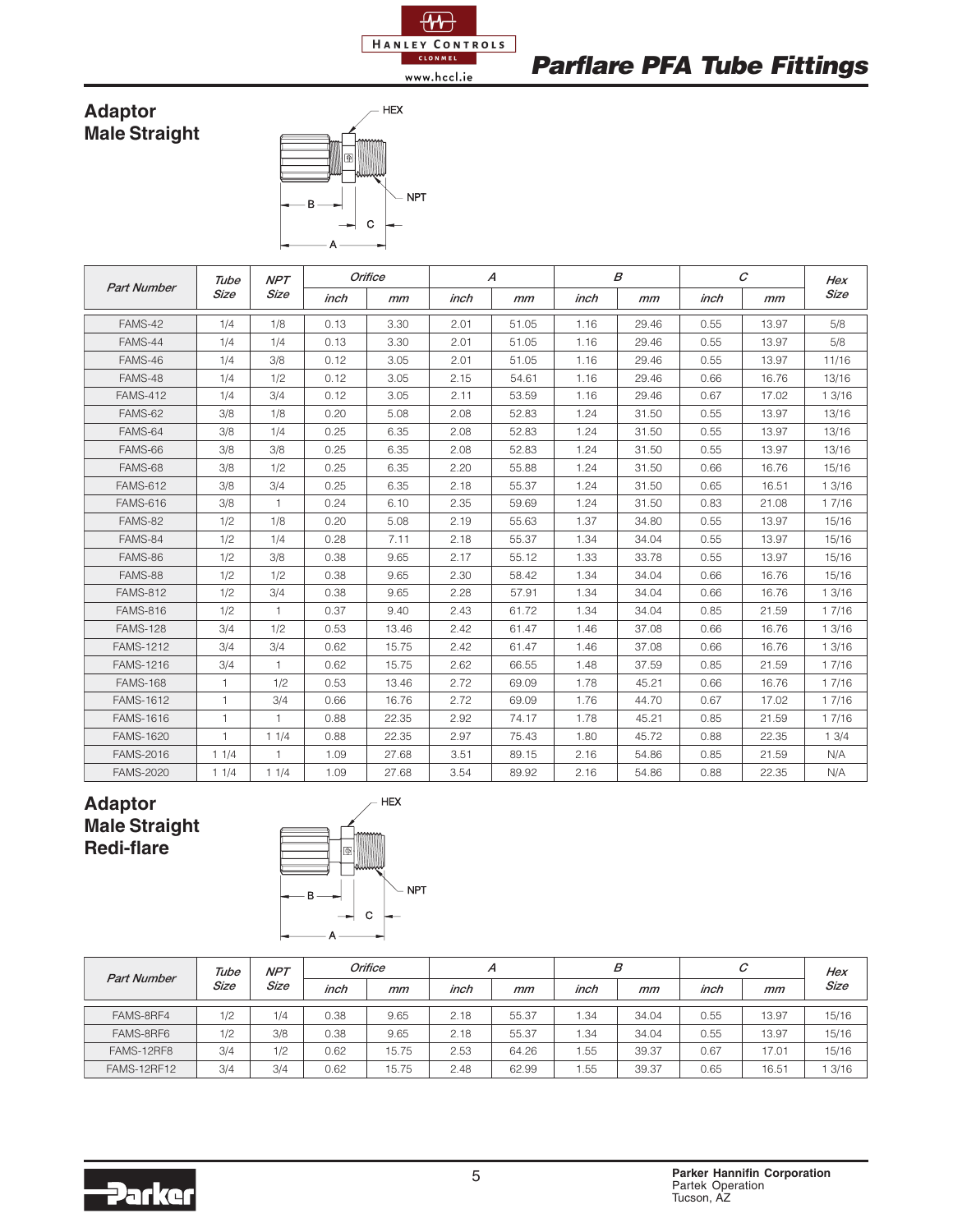

#### **Adaptor Male Straight Panel Mount**



| <b>Part Number</b> | Tube NPT |      |      | Orifice | А    |       |      | B     |      | C     |      | D     |      | $E$ (max.) |      | <b>Hole Size</b> | Hex $1$ | Hex 2 |
|--------------------|----------|------|------|---------|------|-------|------|-------|------|-------|------|-------|------|------------|------|------------------|---------|-------|
|                    | Size     | Size | inch | mm      | inch | mm    | inch | mm    | inch | mm    | inch | mm    | inch | mm         | inch | mm               | Size    | Size  |
| FAMS-42-P          | 1/4      | 1/8  | 0.13 | 3.30    | 2.54 | 64.52 | 1.70 | 43.18 | 0.29 | 7.37  | 0.55 | 13.97 | 0.25 | 6.35       | 0.50 | 12.70            | 1/16    | 11/16 |
| FAMS-44-P          | 1/4      | 1/4  | 0.13 | 3.30    | 2.54 | 64.52 | 1.71 | 43.43 | 0.29 | 7.37  | 0.55 | 13.97 | 0.25 | 6.35       | 0.50 | 12.70            | 1/16    | 11/16 |
| FAMS-64-P          | 3/8      | 1/4  | 0.25 | 6.35    | 2.56 | 65.02 | 1.72 | 43.67 | 0.55 | 13.97 | 0.55 | 13.97 | 0.50 | 12.70      | 0.63 | 16.00            | 15/16   | 13/16 |
| FAMS-66-P          | 3/8      | 3/8  | 0.25 | 6.35    | 2.57 | 65.28 | 1.73 | 43.94 | 0.29 | 7.37  | 0.55 | 13.97 | 0.25 | 6.35       | 0.63 | 16.00            | 15/16   | 13/16 |
| FAMS-84-P          | 1/2      | 1/4  | 0.28 | 7.11    | 2.66 | 67.56 | .82  | 46.23 | 0.29 | 7.37  | 0.55 | 13.97 | 0.25 | 6.35       | 0.75 | 19.05            | 1/16    | 15/16 |
| FAMS-86-P          | 1/2      | 3/8  | 0.37 | 9.40    | 2.65 | 67.31 | .81  | 45.97 | 0.29 | 7.37  | 0.54 | 13.72 | 0.25 | 6.35       | 0.75 | 19.05            | 1/16    | 15/16 |
| FAMS-88-P          | 1/2      | 1/2  | 0.38 | 9.65    | 2.78 | 70.61 | .83  | 46.48 | 0.29 | 7.37  | 0.66 | 16.76 | 0.25 | 6.35       | 0.75 | 19.05            | 1/16    | 15/16 |
| <b>FAMS-1212-P</b> | 3/4      | 3/4  | 0.63 | 16.00   | 3.08 | 78.23 | 2.12 | 53.85 | 0.29 | 7.37  | 0.66 | 16.76 | 0.50 | 12.70      | .00  | 25.40            | 5/16    | 3/16  |
| <b>FAMS-1616-P</b> |          |      | 0.87 | 22.10   | 3.18 | 80.77 | 2.05 | 52.07 | 0.29 | 7.37  | 0.85 | 21.59 | 0.50 | 12.70      | .44  | 36.58            | 3/4     | 3/4   |

### **Adaptor Male Straight Panel Mount, Extended**



|                     | Tube NPT<br><b>Part Number</b> |      |      | Orifice |      | А         |      | В         |      | С    |      | D     | <b>Hole Size</b><br>$E$ (max.) |       |      |       | Hex $1$ Hex $2$ |       |
|---------------------|--------------------------------|------|------|---------|------|-----------|------|-----------|------|------|------|-------|--------------------------------|-------|------|-------|-----------------|-------|
|                     | Size                           | Size | inch | mm      | inch | mm        | inch | mm        | inch | mm   | inch | mm    | inch                           | mm    | inch | mm    | Size            | Size  |
|                     |                                |      |      |         |      |           |      |           |      |      |      |       |                                |       |      |       |                 |       |
| FAMS-44-PX          | 1/4                            | 1/4  | 0.12 | 3.05    | 2.69 | 68.33     | .85  | 46.99     | 0.29 | 7.37 | 0.55 | 13.97 | 0.50                           | 12.70 | 0.50 | 12.70 | 1/16            | 11/16 |
| FAMS-66-PX          | 3/8                            | 3/8  | 0.25 | 6.35    | 2.73 | 69.34     | .90  | 48.26     | 0.29 | 7.37 | 0.55 | 13.97 | 0.50                           | 12.70 | 0.63 | 16.00 | 15/16           | 13/16 |
| FAMS-86-PX          | 1/2                            | 3/8  | 0.38 | 9.65    | 2.87 | 72.90     | 2.03 | .56<br>51 | 0.29 | 7.37 | 0.55 | 13.97 | 0.50                           | 12.70 | 0.75 | 19.05 | 1/16            | 15/16 |
| FAMS-88-PX          | 1/2                            | 1/2  | 0.37 | 9.40    | 2.99 | 75.95     | 2.05 | 52.07     | 0.29 | 7.37 | 0.66 | 16.76 | 0.50                           | 12.70 | 0.75 | 19.05 | 1/16            | 15/16 |
| <b>FAMS-1212-PX</b> | 3/4                            | 3/4  | 0.63 | 16.00   | 3.10 | 74<br>78. | 2.10 | 54.40     | 0.30 | .62  | 0.67 | .02   | 0.50                           | 12.70 | .00  | 25.40 | 5/16            | 3/16  |

### **Adaptor Female Straight**



|         | Tube<br><b>Part Number</b> | <b>NPT</b> |      | Orifice | A    |       |       | B     |      | C     | Hex   |
|---------|----------------------------|------------|------|---------|------|-------|-------|-------|------|-------|-------|
|         | Size                       | Size       | inch | mm      | inch | mm    | inch  | mm    | inch | mm    | Size  |
| FAFS-42 | 1/4                        | 1/8        | 0.12 | 3.11    | 2.03 | 52.58 | 18، ، | 30.56 | 0.56 | 14.50 | 5/8   |
| FAFS-44 | 1/4                        | 1/4        | 0.12 | 3.11    | 2.03 | 52.58 | 1.18  | 30.56 | 0.56 | 14.50 | 3/4   |
| FAFS-46 | 1/4                        | 3/8        | 0.12 | 3.11    | 2.04 | 52.84 | .20   | 31.08 | 0.56 | 14.50 | 15/16 |
| FAFS-48 | 1/4                        | 1/2        | 0.12 | 3.11    | 2.11 | 54.65 | 1.16  | 30.04 | 0.67 | 17.35 | 3/16  |

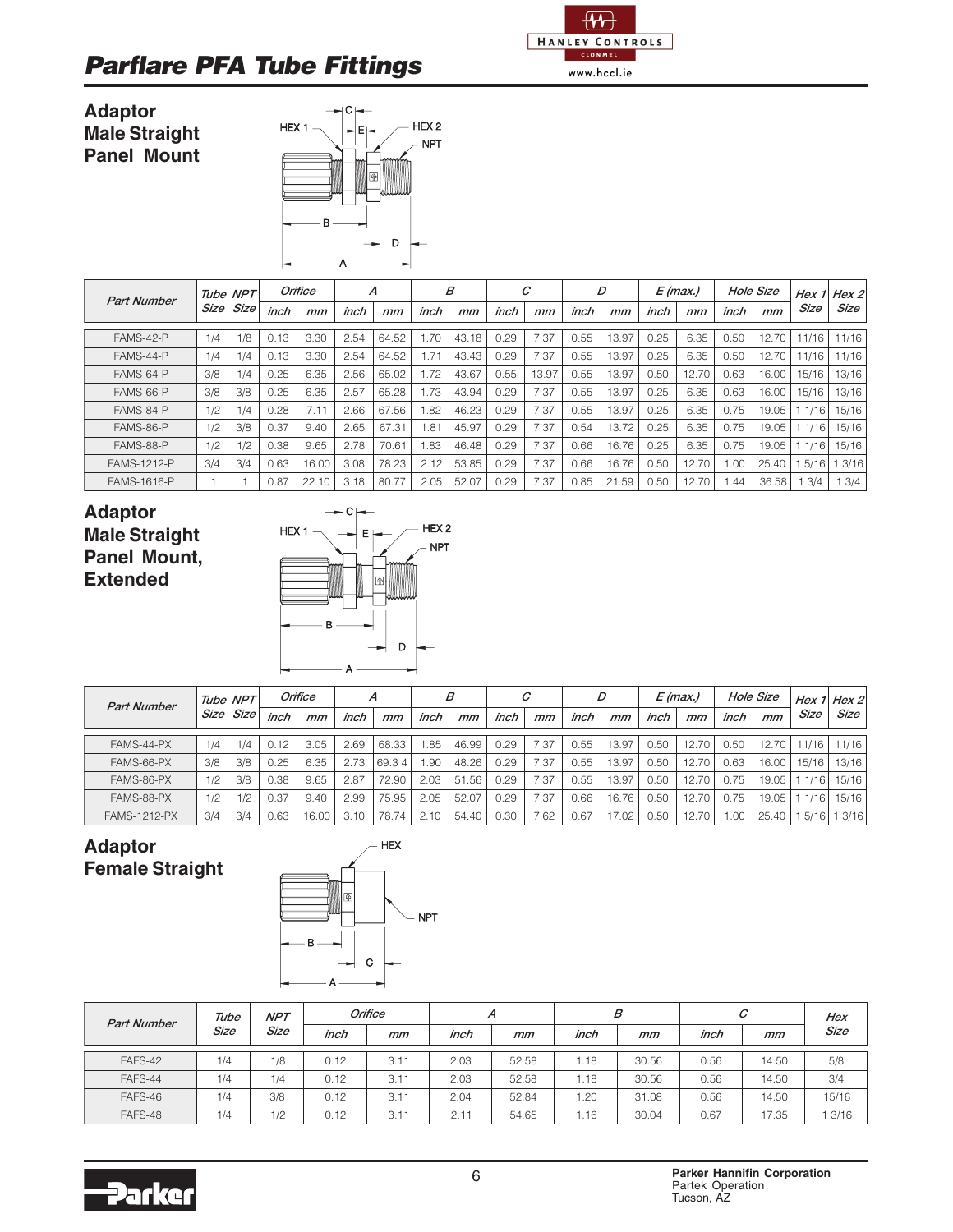





|                  | <b>NPT</b><br>Tube<br><b>Part Number</b> |             |      | <b>Orifice</b> |      | А     |      | B     |      | C     | Hex    |
|------------------|------------------------------------------|-------------|------|----------------|------|-------|------|-------|------|-------|--------|
|                  | Size                                     | Size        | inch | mm             | inch | mm    | inch | mm    | inch | mm    | Size   |
| FAFS-62          | 3/8                                      | 1/8         | 0.25 | 6.48           | 2.08 | 53.87 | 1.23 | 31.86 | 0.56 | 14.50 | 5/8    |
| FAFS-64          | 3/8                                      | 1/4         | 0.25 | 6.48           | 2.10 | 54.39 | 1.25 | 32.38 | 0.56 | 14.50 | 3/4    |
| FAFS-66          | 3/8                                      | 3/8         | 0.25 | 6.48           | 2.07 | 53.61 | 1.22 | 31.60 | 0.56 | 14.50 | 15/16  |
| FAFS-68          | 3/8                                      | 1/2         | 0.25 | 6.35           | 2.17 | 56.20 | 1.21 | 31.34 | 0.67 | 17.35 |        |
| FAFS-84          | 1/2                                      | 1/4         | 0.31 | 8.03           | 2.20 | 56.98 | 1.33 | 34.45 | 0.56 | 14.50 | 3/4    |
| FAFS-86          | 1/2                                      | 3/8         | 0.37 | 9.58           | 2.19 | 56.72 | 1.34 | 34.71 | 0.63 | 16.32 | 15/16  |
| FAFS-88          | 1/2                                      | 1/2         | 0.37 | 9.58           | 2.31 | 59.83 | 1.34 | 34.71 | 0.67 | 17.35 | 11/8   |
| <b>FAFS-812</b>  | 1/2                                      | 3/4         | 0.37 | 9.58           | 2.36 | 61.12 | 1.40 | 36.26 | 0.67 | 17.35 | 1 3/16 |
| <b>FAFS-816</b>  | 1/2                                      | 1           | 0.37 | 9.58           | 2.56 | 66.30 | 1.40 | 36.26 | 0.86 | 22.27 | 15/8   |
| <b>FAFS-128</b>  | 3/4                                      | 1/2         | 0.57 | 14.76          | 2.45 | 63.46 | 1.50 | 38.85 | 0.66 | 17.09 | 1 3/16 |
| <b>FAFS-1212</b> | 3/4                                      | 3/4         | 0.62 | 16.06          | 2.43 | 62.94 | 1.46 | 37.81 | 0.67 | 17.35 | 13/16  |
| <b>FAFS-1216</b> | 3/4                                      | $\mathbf 1$ | 0.62 | 16.06          | 2.63 | 68.12 | 1.48 | 38.33 | 0.86 | 22.27 | 15/8   |
| <b>FAFS-168</b>  | $\overline{1}$                           | 1/2         | 0.55 | 14.25          | 2.74 | 70.97 | 1.79 | 46.36 | 0.67 | 17.35 | 15/8   |
| <b>FAFS-1612</b> |                                          | 3/4         | 0.76 | 19.68          | 2.74 | 70.97 | 1.78 | 46.10 | 0.68 | 17.61 | 15/8   |
| <b>FAFS-1616</b> |                                          |             | 0.87 | 22.53          | 2.93 | 75.89 | 1.78 | 46.10 | 0.86 | 22.27 | 1 5/8  |

## **Adaptor**

### **Female Straight Panel Mount**



| Tube NPT<br><b>Part Number</b> |      |             | Orifice |       | А    |       | В    |       | С    |      | D    | E (max.) |      |       | Hole Size |       | Hex $1$ Hex $2$ |       |
|--------------------------------|------|-------------|---------|-------|------|-------|------|-------|------|------|------|----------|------|-------|-----------|-------|-----------------|-------|
|                                | Size | <b>Size</b> | inch    | mm    | inch | mm    | inch | mm    | inch | mm   | inch | mm       | inch | mm    | inch      | mm    | Size            | Size  |
| FAFS-44-P                      | 1/4  | 1/4         | 0.12    | 3.05  | 2.52 | 64.01 | .67  | 42.42 | 0.29 | 7.37 | 0.56 | 14.22    | 0.25 | 6.35  | 0.50      | 12.70 | 1/16            | 3/4   |
| FAFS-64-P                      | 3/8  | 1/4         | 0.12    | 3.05  | 2.58 | 65.53 | 1.72 | 43.69 | 0.29 | 7.37 | 0.57 | 14.48    | 0.25 | 6.35  | 0.63      | 16.00 | 15/16           | 3/4   |
| FAFS-66-P                      | 3/8  | 3/8         | 0.25    | 6.35  | 2.63 | 66.80 | 1.72 | 43.69 | 0.29 | 7.37 | 0.62 | 15.75    | 0.25 | 6.35  | 0.63      | 16.00 | 15/16           | 15/16 |
| FAFS-88-P                      | 1/2  | 1/2         | 0.38    | 9.65  | 2.81 | .37   | .85  | 46.99 | 0.29 | 7.37 | 0.67 | 17.02    | 0.25 | 6.35  | 0.75      | 19.05 | 1/16            | 1/8   |
| FAFS-1212-P                    | 3/4  | 3/4         | 0.63    | 16.00 | 3.16 | 80.26 | 2.11 | 53.59 | 0.29 | 7.37 | 0.76 | 19.30    | 0.50 | 12.70 | .00       | 25.40 | 5/16            | 3/16  |
| FAFS-1616-P                    |      |             | 0.88    | 22.35 | 3.50 | 88.90 | 2.35 | 59.69 | 0.29 | 7.37 | 0.86 | 21.84    | 0.50 | 12.70 | .44       | 36.58 | 3/4             | 3/4   |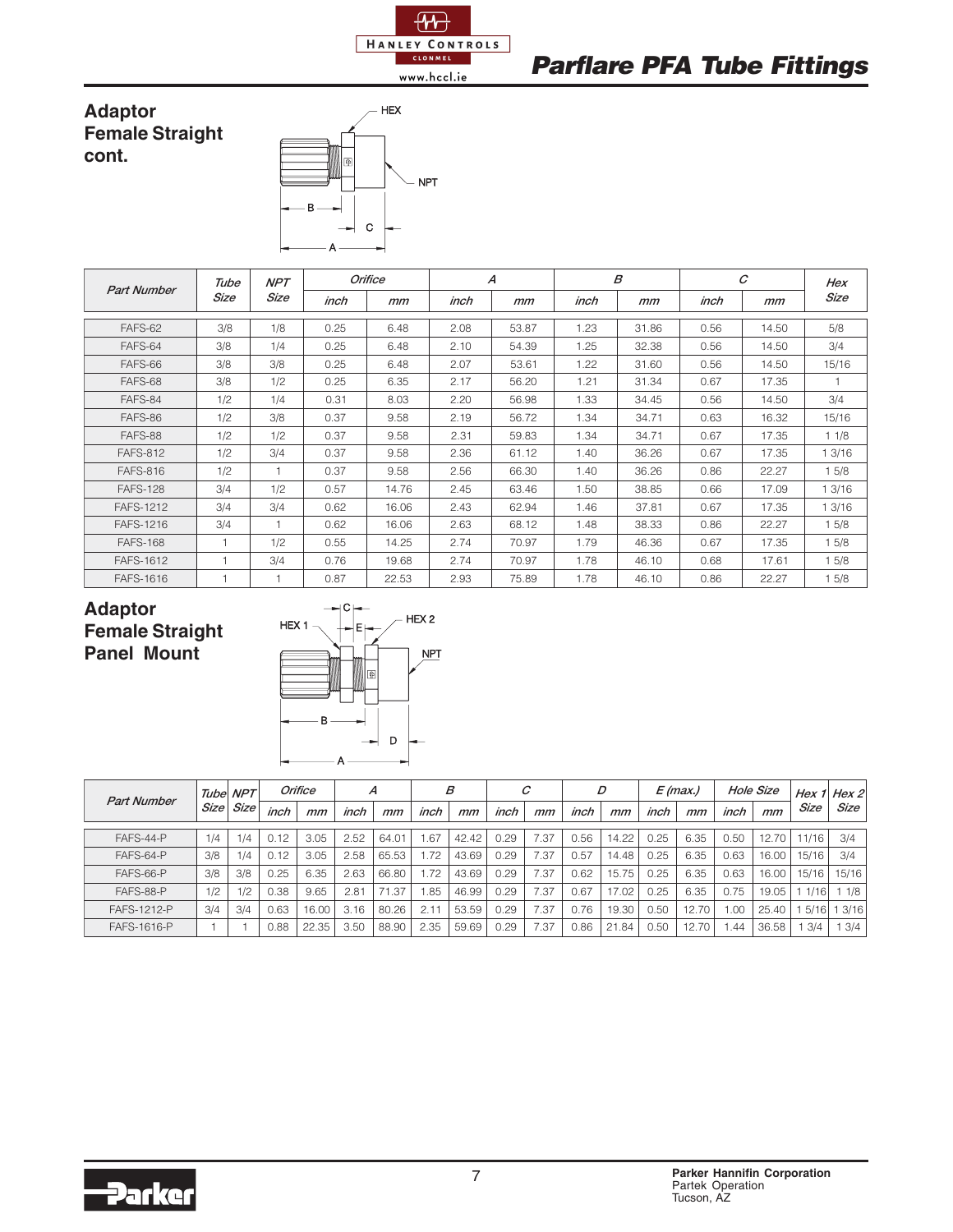



|                    |           |      | Orifice |      | Α      | B    | Hex   |                  |
|--------------------|-----------|------|---------|------|--------|------|-------|------------------|
| <b>Part Number</b> | Tube Size | inch | mm      | inch | mm     | inch | mm    | Size             |
| FSC-4              | 1/4       | 0.12 | 3.05    | 2.59 | 65.79  | 1.14 | 28.96 | 11/16            |
| FSC-6              | 3/8       | 0.25 | 6.35    | 2.79 | 70.87  | 1.25 | 31.75 | 13/16            |
| FSC-8              | 1/2       | 0.38 | 9.65    | 2.96 | 75.18  | 1.33 | 33.78 | 15/16            |
| <b>FSC-12</b>      | 3/4       | 0.62 | 15.75   | 3.20 | 81.28  | 1.45 | 36.83 | $1 \frac{3}{16}$ |
| <b>FSC-16</b>      |           | 0.87 | 22.10   | 3.83 | 97.28  | 1.77 | 44.96 | 17/16            |
| <b>FSC-20</b>      | 11/4      | 1.10 | 27.94   | 4.83 | 122.68 | 2.16 | 54.86 | N/A              |

 $\bigoplus$ HANLEY CONTROLS www.hccl.ie

#### **Straight Connector Panel Mount**



| <b>Part Number</b> | Tube  |      | Orifice |      |       |      | В     |      | С    |      | D     | E (max., |       |      | <b>Hole Size</b> | Hex   | Hex $2$ |
|--------------------|-------|------|---------|------|-------|------|-------|------|------|------|-------|----------|-------|------|------------------|-------|---------|
|                    | Size' | inch | mm      | inch | mm    | inch | mm    | inch | mm   | inch | mm    | inch     | mm    | inch | mm               | Size  | Size    |
|                    |       |      |         |      |       |      |       |      |      |      |       |          |       |      |                  |       |         |
| FSC-4-P            | 1/4   | 0.12 | 3.05    | 3.21 | 81.53 | .70  | 43.18 | 0.29 | 7.37 | .21  | 30.73 | 0.25     | 6.45  | 0.50 | 12.70            | 11/16 | 11/16   |
| FSC-6-P            | 3/8   | 0.25 | 6.35    | 3.29 | 83.57 | . 75 | 44.45 | 0.29 | .37  | .25  | 31.75 | 0.25     | 6.35  | 0.63 | 16.00            | 15/16 | 13/16   |
| FSC-8-P            | 1/2   | 0.38 | 9.65    | 3.46 | 87.88 | .83  | 46.48 | 0.29 | 7.37 | .34  | 34.04 | 0.25     | 6.35  | 0.75 | 19.05            | 1/16  | 15/16   |
| <b>FSC-12-P</b>    | 3/4   | 0.62 | 15.75   | 3.84 | 97.54 | 2.08 | 52.83 | 0.29 | 7.37 | .46  | 37.08 | 0.25     | 6.35  | .00  | 25.40            | 3/16  | 13/16   |
| <b>FSC-16-P</b>    |       | J.87 | 22.10   | 4.43 | 12.52 | 2.37 | 60.20 | 0.29 | - 37 | 78ء  | 45.21 | 0.50     | 12.70 | .44  | 36.58            | 3/4   | 3/4     |

#### **Straight Connector Panel Mount, Extended**



| <b>Part Number</b> | Tube |      | Orifice |      | Α     |               | В     |      | С    |      | D     |      | $E$ (max.) |      | <b>Hole Size</b> | Hex   | Hex $2$ |
|--------------------|------|------|---------|------|-------|---------------|-------|------|------|------|-------|------|------------|------|------------------|-------|---------|
|                    | Size | inch | mm      | inch | mm    | inch          | mm    | inch | mm   | inch | mm    | inch | mm         | inch | mm               | Size  | Size    |
|                    |      |      |         |      |       |               |       |      |      |      |       |      |            |      |                  |       |         |
| FSC-4-PX           | 1/4  | 0.12 | 3.05    | 3.29 | 83.57 | .86           | 47.24 | 0.29 | 7.37 | .14  | 28.96 | 0.50 | 12.70      | 0.50 | 12.70            | 11/16 | 11/16   |
| FSC-6-PX           | 3/8  | 0.25 | 6.35    | 3.47 | 88.14 | .94           | 49.28 | 0.29 | 7.37 | .24  | 31.50 | 0.50 | 12.70      | 0.63 | 16.00            | 15/16 | 13/16   |
| FSC-8-PX           | 1/2  | 0.38 | 9.65    | 3.67 | 93.22 | 2.04          | 51.82 | 0.29 | 7.37 | .36  | 34.54 | 0.50 | 12.70      | 0.75 | 19.05            | 1/16  | 15/16   |
| <b>FSC-12-PX</b>   | 3/4  | 0.62 | 15.75   | 3.85 | 97.80 | $2.1^{\circ}$ | 53.59 | 0.29 | 7.37 | .45  | 36.83 | 0.50 | 12.70      | .00  | 25.40            | 3/16  | 3/16    |

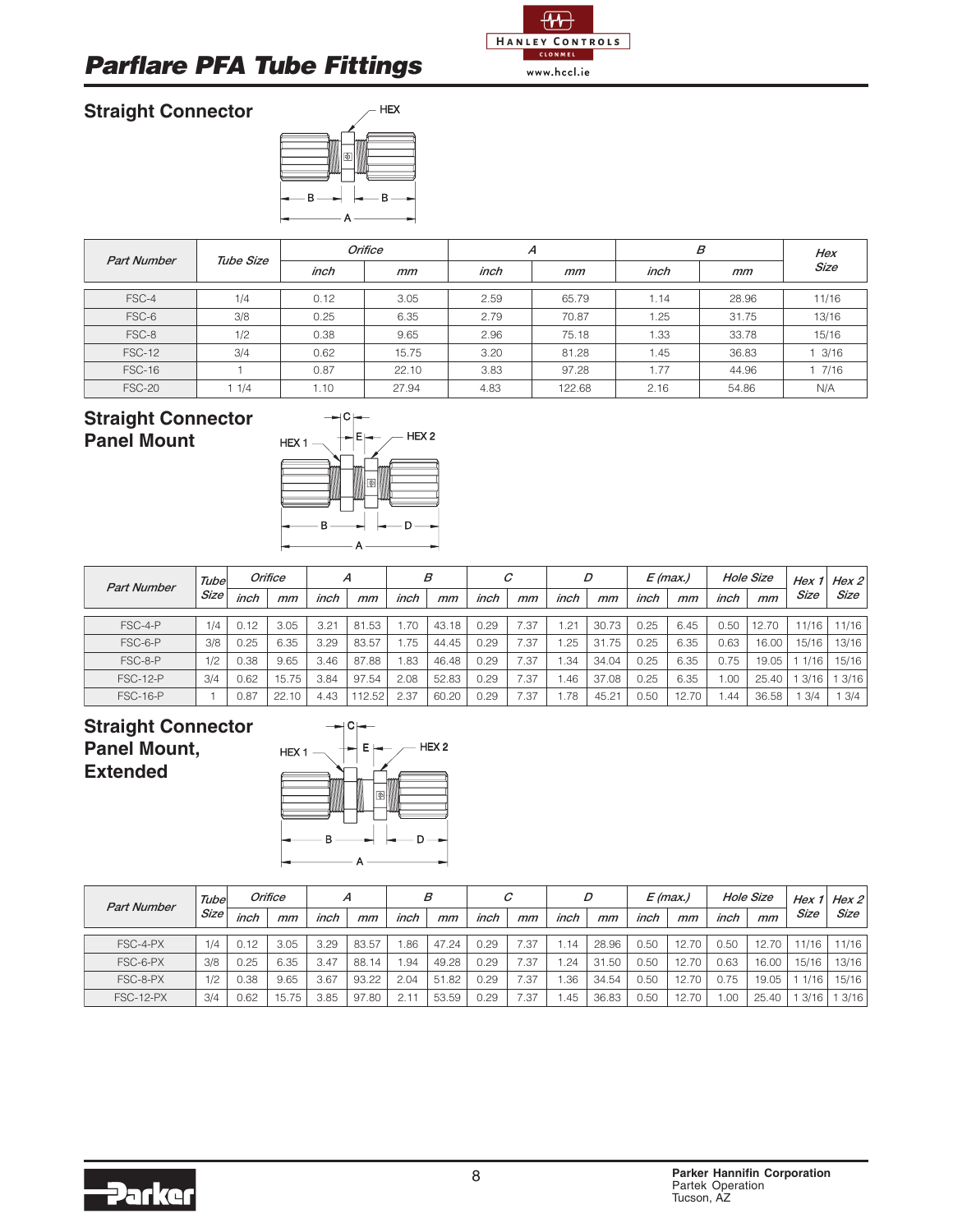### **Straight Connector Reducer**



| <b>Part Number</b> | Tube Size        |      | Orifice |      | A      |      | В     |      | C     | Hex         |
|--------------------|------------------|------|---------|------|--------|------|-------|------|-------|-------------|
|                    |                  | inch | mm      | inch | mm     | inch | mm    | inch | mm    | <b>Size</b> |
| FSCR-64            | 3/8 X 1/4        | 0.12 | 3.05    | 2.69 | 68.33  | 1.21 | 30.73 | 1.18 | 29.97 | 13/16       |
| FSCR-84            | $1/2 \times 1/4$ | 0.13 | 3.30    | 2.82 | 71.63  | 1.38 | 35.05 | 1.15 | 29.21 | 15/16       |
| FSCR-86            | $1/2 \times 3/8$ | 0.25 | 6.35    | 2.84 | 72.14  | 1.34 | 34.04 | 1.22 | 30.99 | 15/16       |
| <b>FSCR-124</b>    | $3/4 \times 1/4$ | 0.12 | 3.05    | 2.69 | 68.33  | 1.43 | 36.32 | 1.14 | 28.96 | 1 3/16      |
| <b>FSCR-126</b>    | $3/4 \times 3/8$ | 0.25 | 6.35    | 2.93 | 74.42  | 1.43 | 36.32 | 1.21 | 30.73 | 1 3/16      |
| <b>FSCR-128</b>    | $3/4 \times 1/2$ | 0.38 | 9.65    | 3.08 | 78.23  | 1.45 | 36.83 | 1.33 | 33.78 | 1 3/16      |
| <b>FSCR-168</b>    | $1 \times 1/2$   | 0.37 | 9.40    | 3.39 | 86.11  | 1.77 | 44.96 | 1.33 | 33.78 | 1 7/16      |
| <b>FSCR-1612</b>   | $1 \times 3/4$   | 0.62 | 15.75   | 3.51 | 89.15  | 1.78 | 45.21 | 1.45 | 36.83 | 1 7/16      |
| <b>FSCR-2016</b>   | $11/4 \times 1$  | 0.87 | 22.10   | 4.43 | 112.52 | 2.16 | 54.86 | 1.77 | 44.96 | N/A         |

### **Straight Connector Reducer, Redi-flare**



| <b>Part Number</b> | Tube Size      |      | Orifice |      | $\overline{A}$ |      | $\boldsymbol{B}$ |      | $\mathcal{C}$ | Hex    |
|--------------------|----------------|------|---------|------|----------------|------|------------------|------|---------------|--------|
|                    |                | inch | mm      | inch | mm             | inch | mm               | inch | mm            | Size   |
| FSCR-6RF4          | 3/8 RF X 1/4 F | 0.12 | 3.05    | 2.68 | 68.07          | 1.23 | 31.24            | 1.16 | 29.46         | 11/16  |
| FSCR-8RF4          | 1/2 RF X 1/4 F | 0.12 | 3.05    | 2.78 | 70.61          | 1.32 | 33.53            | 1.15 | 29.21         | 11/16  |
| FSCR-8RF6          | 1/2 RF X 3/8 F | 0.25 | 6.35    | 2.71 | 68.83          | 1.20 | 30.48            | 1.22 | 30.99         | 5/8    |
| FSCR-86RF          | 1/2 F X 3/8 RF | 0.25 | 6.35    | 2.89 | 73.41          | 1.25 | 31.75            | 1.35 | 34.29         | 15/16  |
| FSCR-12RF4         | 3/4 RF X 1/4 F | 0.12 | 3.05    | 2.97 | 75.44          | 1.52 | 38.61            | 1.16 | 29.46         | 15/16  |
| FSCR-12RF6         | 3/4 RF X 3/8 F | 0.25 | 6.35    | 3.10 | 78.74          | 1.59 | 40.39            | 1.22 | 30.99         | 15/16  |
| FSCR-12RF8         | 3/4 RF X 1/2 F | 0.38 | 9.65    | 3.18 | 80.77          | 1.54 | 39.12            | 1.35 | 34.29         | 15/16  |
| FSCR-128RF         | 3/4 F X 1/2 RF | 0.38 | 9.65    | 3.09 | 78.49          | 1.34 | 34.04            | 1.46 | 37.08         | 13/16  |
| FSCR-16RF8         | 1 RF X 1/2 F   | 0.38 | 9.65    | 3.67 | 93.22          | 2.03 | 51.56            | 1.35 | 34.29         | 17/16  |
| FSCR-168RF         | 1 F X 1/2 RF   | 0.38 | 9.65    | 3.43 | 87.12          | 1.34 | 34.04            | 1.80 | 45.72         | 17/16  |
| <b>FSCR-16RF12</b> | 1 RF X 3/4 F   | 0.63 | 16.00   | 3.87 | 98.30          | 2.03 | 51.56            | 1.55 | 39.37         | 13/16  |
| <b>FSCR-1612RF</b> | 1 F X 3/4 RF   | 0.63 | 16.00   | 3.66 | 92.96          | 1.57 | 39.88            | 1.80 | 45.72         | 1 7/16 |

#### **Straight Connector Reducer, Redi-flare**



|                    | Tube Size        |      | Orifice |      |       |      |       |      |       | Hex  |
|--------------------|------------------|------|---------|------|-------|------|-------|------|-------|------|
| <b>Part Number</b> |                  | inch | mm      | inch | mm    | inch | mm    | inch | mm    | Size |
| FSCR-16RF12RF      | X <sub>3/4</sub> | 0.63 | 16.00   | 3.84 | 97.54 | . 98 | 50.29 | . 57 | 39.88 | 1/8  |

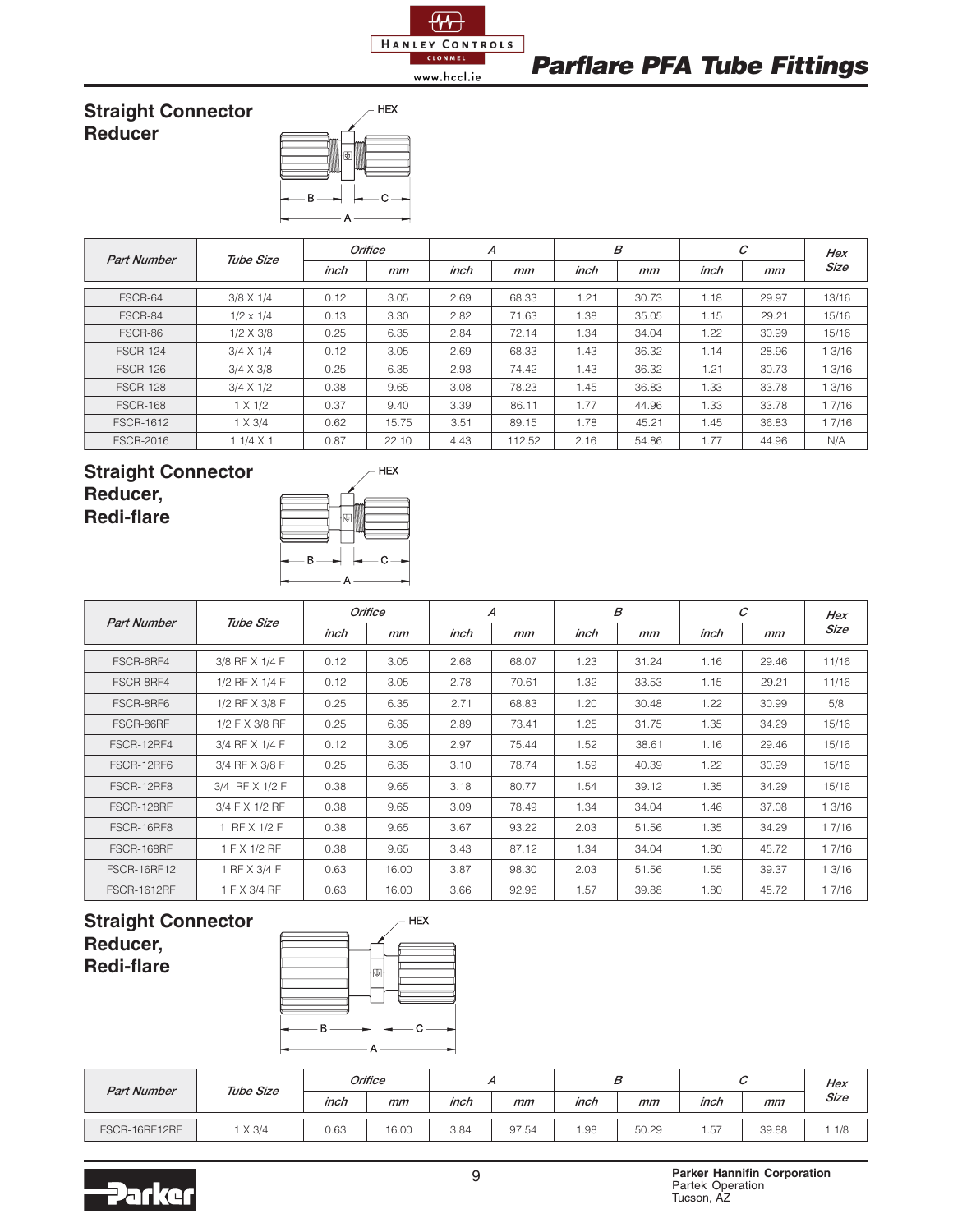

**Straight Connector Reducer, Pargrip**



| <b>Part Number</b> | Tube Size        |      | Orifice |      |       |      |       |      |       | Hex   |
|--------------------|------------------|------|---------|------|-------|------|-------|------|-------|-------|
|                    |                  | inch | mm      | inch | mm    | inch | mm    | inch | mm    | Size  |
| FSCR-42G           | $1/4 \times 1/8$ | 0.09 | 2.29    | 2.19 | 55.63 | .15  | 29.21 | 0.75 | 19.05 | 11/16 |

### **Straight Connector Reducer, Redi-flare Pargrip**



| <b>Part Number</b> | Tube Size        |      | Orifice |      |       |      |       |      |       | Hex   |
|--------------------|------------------|------|---------|------|-------|------|-------|------|-------|-------|
|                    |                  | inch | mm      | inch | mm    | inch | mm    | inch | mm    | Size  |
| FSCR-4RF2G         | $1/4 \times 1/8$ | 0.09 | 2.29    | 2.22 | 56.39 | 1.18 | 29.97 | 0.75 | 19.05 | 11/16 |
| FSCR-6RF4G         | $3/8 \times 1/4$ | 0.13 | 3.30    | 2.67 | 67.82 | .25  | 31.75 | .13  | 28.70 | 11/16 |

#### **Straight Connector Reducer Panel Mount**



| <b>Part Number</b> | Tube Size        |      | Orifice |      | А      |      | B     |      | C    |      | D     |      | $E$ (max.) |      | <b>Hole Size</b> | Hex 1 | Hex2   |
|--------------------|------------------|------|---------|------|--------|------|-------|------|------|------|-------|------|------------|------|------------------|-------|--------|
|                    |                  | inch | mm      | inch | mm     | inch | mm    | inch | mm   | inch | mm    | inch | mm         | inch | mm               | Size  | Size   |
| FSCR-64-P          | $3/8 \times 1/4$ | 0.12 | 3.05    | 3.18 | 80.77  | .73  | 43.94 | 0.29 | 7.37 | .16  | 29.46 | 0.25 | 6.35       | 0.63 | 16.00            | 15/16 | 13/16  |
| FSCR-84-P          | $1/2 \times 1/4$ | 0.12 | 3.05    | 3.25 | 82.55  | .83  | 46.48 | 0.29 | 7.37 | 1.13 | 28.70 | 0.25 | 6.35       | 0.75 | 19.05            | 1/16  | 15/16  |
| FSCR-86-P          | $1/2 \times 3/8$ | 0.25 | 6.35    | 3.37 | 85.60  | .86  | 47.24 | 0.29 | 7.37 | .22  | 30.99 | 0.25 | 6.35       | 0.75 | 19.05            | 1/16  | 15/16  |
| <b>FSCR-126-P</b>  | $3/4 \times 3/8$ | 0.25 | 6.35    | 3.63 | 92.20  | 2.11 | 53.59 | 0.29 | 7.37 | .23  | 31.24 | 0.50 | 12.7       | 1.00 | 25.40            | 5/16  | 1 3/16 |
| <b>FSCR-128-P</b>  | $3/4 \times 1/2$ | 0.38 | 9.65    | 3.71 | 94.23  | 2.09 | 53.09 | 0.29 | 7.37 | .33  | 33.78 | 0.25 | 6.35       | 1.00 | 25.40            | 5/16  | 1 3/16 |
| <b>FSCR-1216-P</b> | $3/4 \times 1$   | 0.63 | 16.00   | 4.15 | 105.41 | 2.10 | 53.34 | 0.29 | 7.37 | .76  | 44.70 | 0.25 | 6.35       | 1.00 | 25.40            | 5/16  | 1 7/16 |
| <b>FSCR-1612-P</b> | 1 X 3/4          | 0.62 | 15.85   | 4.08 | 103.63 | 2.34 | 59.44 | 0.29 | 7.37 | .46  | 37.08 | 0.50 | 12.7       | 1.44 | 36.58            | 3/4   | 3/4    |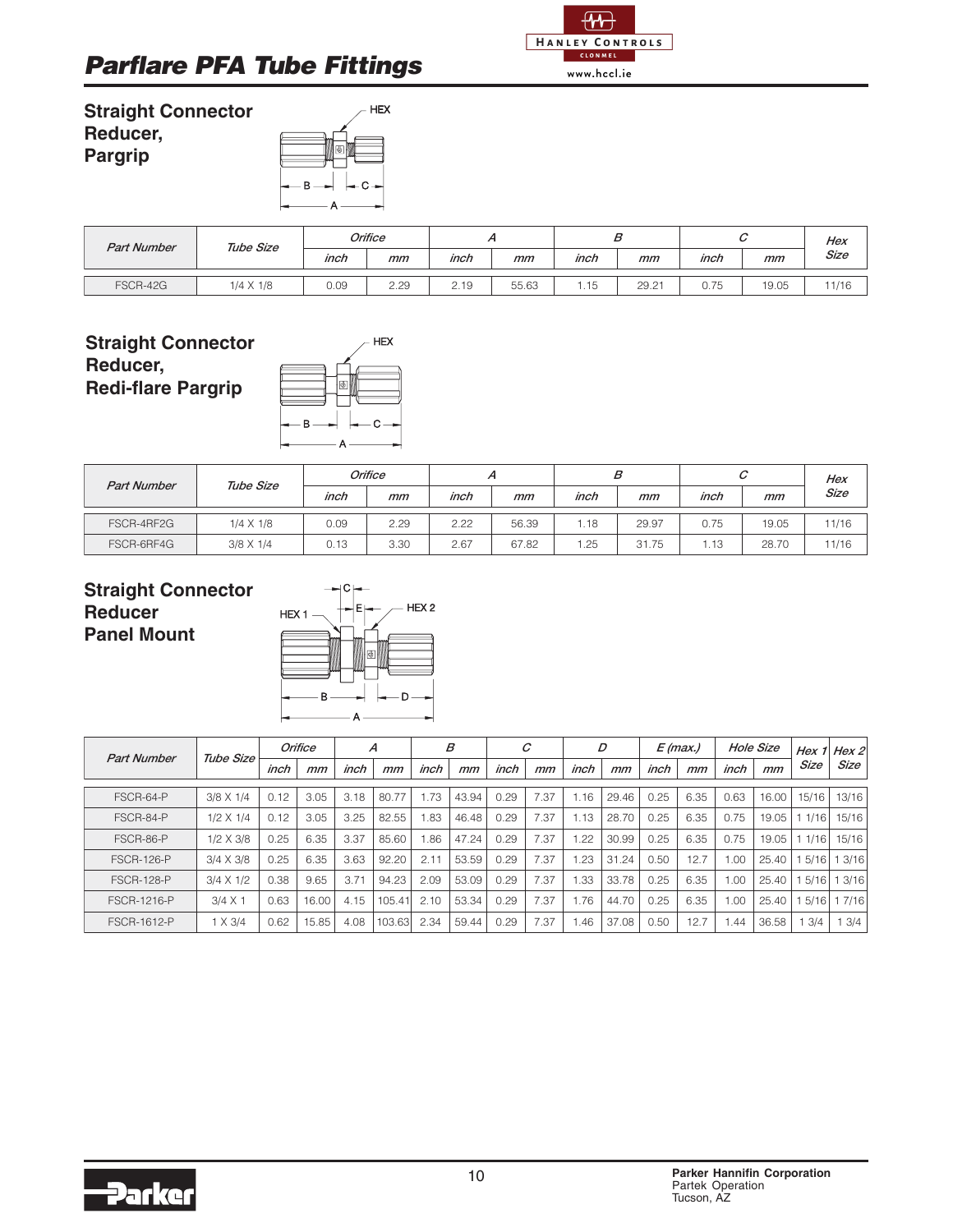

### **Straight Connector Reducer Panel Mount, Extended**



| <b>Part Number</b> | Tube Size        |      | Orifice |      |       |      |       |      |      |      |       |      | E (max.) |      | Hole Size | Hex  | $1$ Hex $2$ |
|--------------------|------------------|------|---------|------|-------|------|-------|------|------|------|-------|------|----------|------|-----------|------|-------------|
|                    |                  | inch | mm      | inch | mm    | inch | mm    | inch | mm   | inch | mm    | inch | mm       | inch | mm        | Size | Size        |
| FSCR-86-PX         | $1/2 \times 3/8$ | 0.25 | 6.35    | 3.55 | 90.17 | 2.04 | 51.82 | 0.29 | 7.37 | 1.22 | 30.99 | 0.50 | 12.7     | 0.75 | $19.05$   | 1/16 | 15/16       |

### **Adaptor Male Elbow**



| <b>Part Number</b> | Tube Size | <b>NPT</b> |      | <b>Orifice</b> |      | $\overline{A}$ |      | $\boldsymbol{B}$ |
|--------------------|-----------|------------|------|----------------|------|----------------|------|------------------|
|                    |           | Size       | inch | mm             | inch | mm             | inch | mm               |
| FAME-42            | 1/4       | 1/8        | 0.12 | 5.08           | 1.70 | 43.18          | 1.08 | 27.43            |
| FAME-44            | 1/4       | 1/4        | 0.12 | 3.05           | 1.68 | 42.67          | 1.08 | 27.43            |
| FAME-46            | 1/4       | 3/8        | 0.12 | 3.05           | 1.67 | 42.42          | 1.08 | 27.43            |
| FAME-48            | 1/4       | 1/2        | 0.12 | 3.05           | 1.68 | 42.67          | 1.20 | 30.48            |
| FAME-62            | 3/8       | 1/8        | 0.25 | 6.35           | 1.77 | 44.96          | 1.08 | 27.43            |
| FAME-64            | 3/8       | 1/4        | 0.25 | 6.35           | 1.74 | 44.20          | 1.08 | 27.43            |
| FAME-66            | 3/8       | 3/8        | 0.25 | 6.35           | 1.75 | 44.45          | 1.08 | 27.43            |
| FAME-68            | 3/8       | 1/2        | 0.25 | 6.35           | 1.77 | 44.96          | 1.18 | 29.97            |
| <b>FAME-612</b>    | 3/8       | 3/4        | 0.25 | 6.35           | 1.89 | 48.01          | 1.36 | 34.54            |
| FAME-84            | 1/2       | 1/4        | 0.38 | 9.65           | 1.86 | 47.24          | 1.07 | 27.18            |
| FAME-86            | 1/2       | 3/8        | 0.38 | 9.65           | 1.93 | 49.02          | 1.08 | 27.43            |
| FAME-88            | 1/2       | 1/2        | 0.38 | 9.65           | 1.86 | 47.24          | 1.19 | 30.23            |
| <b>FAME-812</b>    | 1/2       | 3/4        | 0.38 | 9.65           | 2.04 | 51.82          | 1.37 | 34.80            |
| <b>FAME-128</b>    | 3/4       | 1/2        | 0.54 | 13.72          | 2.17 | 55.12          | 1.37 | 34.80            |
| <b>FAME-1212</b>   | 3/4       | 3/4        | 0.63 | 16.00          | 2.16 | 54.86          | 1.37 | 34.80            |
| <b>FAME-1216</b>   | 3/4       |            | 0.63 | 16.00          | 2.30 | 58.42          | 1.81 | 45.97            |
| <b>FAME-1612</b>   | 1         | 3/4        | 0.66 | 16.76          | 2.78 | 70.61          | 1.64 | 41.66            |
| <b>FAME-1616</b>   |           |            | 0.88 | 22.35          | 2.75 | 69.85          | 1.82 | 46.23            |

### **Adaptor Male Elbow, Redi-flare**



| <b>Part Number</b> | Tube Size | <b>NPT</b>  |      | Orifice | ↗    |       |      |       |
|--------------------|-----------|-------------|------|---------|------|-------|------|-------|
|                    |           | <b>Size</b> | inch | mm      | inch | mm    | inch | mm    |
| FAME-4RF4          | 1/4       | 1/4         | 0.12 | 3.30    | 1.07 | 27.18 | .70  | 43.18 |
| <b>FAME-12RF12</b> | 3/4       | 3/4         | 0.63 | 16.00   | .36  | 34.54 | 2.27 | 57.66 |
| <b>FAME-16RF16</b> |           |             | 0.88 | 22.35   | 1.87 | 47.50 | 2.95 | 74.93 |

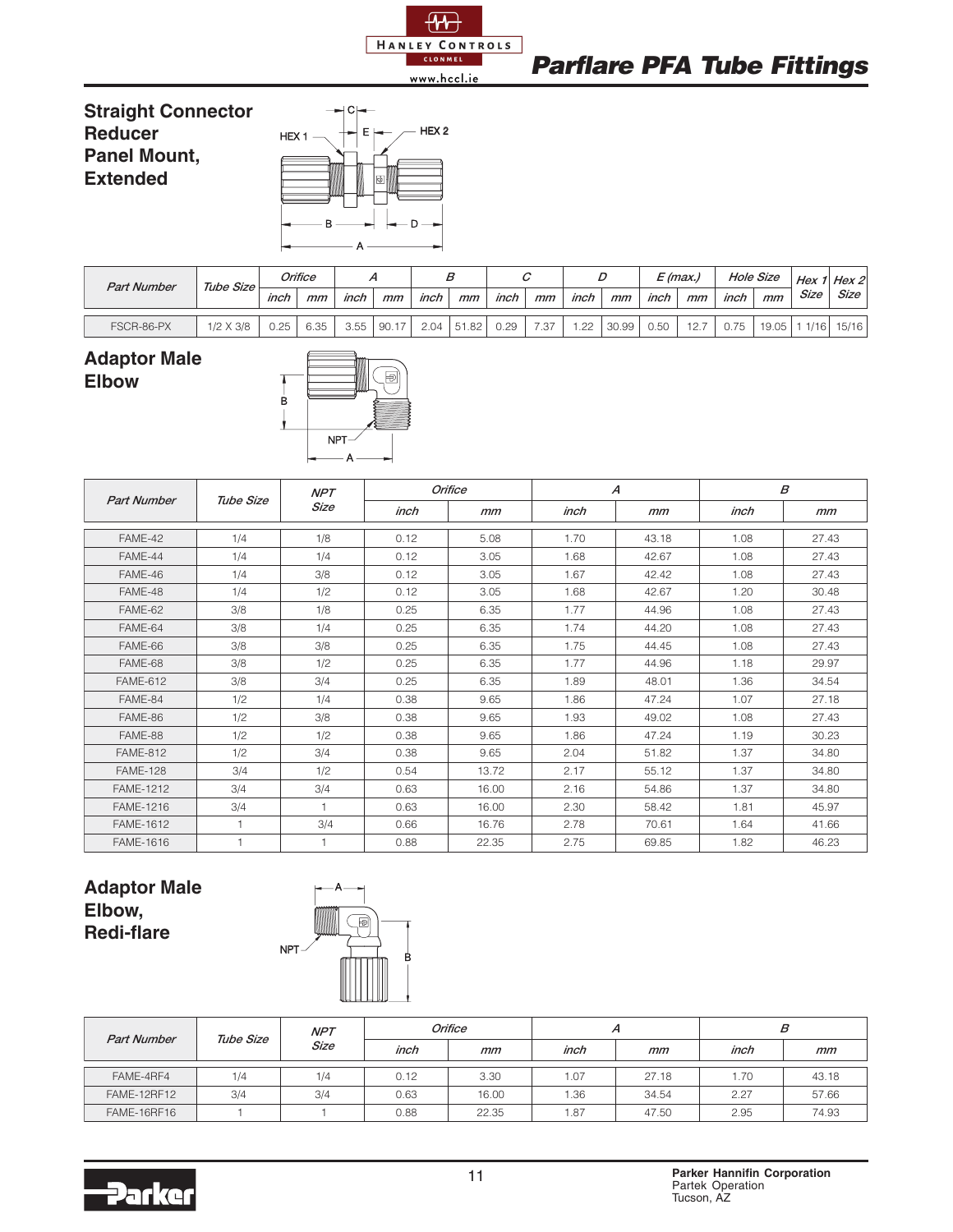

#### **Adaptor Female Elbow**



|                    | Tube Size | <b>NPT</b> |      | Orifice |      | А     |      | $\boldsymbol{B}$ |
|--------------------|-----------|------------|------|---------|------|-------|------|------------------|
| <b>Part Number</b> |           | Size       | inch | mm      | inch | mm    | inch | mm               |
| FAFE-42            | 1/4       | 1/8        | 0.12 | 3.05    | 1.89 | 48.01 | 0.84 | 21.34            |
| FAFE-44            | 1/4       | 1/4        | 0.12 | 3.05    | 1.87 | 47.50 | 0.98 | 24.89            |
| FAFE-64            | 3/8       | 1/4        | 0.25 | 6.35    | 1.96 | 49.78 | 0.98 | 24.89            |
| FAFE-66            | 3/8       | 3/8        | 0.25 | 6.35    | 1.77 | 44.96 | 0.98 | 24.89            |
| FAFE-68            | 3/8       | 1/2        | 0.25 | 6.35    | 1.96 | 49.78 | 1.24 | 31.50            |
| FAFE-84            | 1/2       | 1/4        | 0.31 | 7.87    | 2.10 | 53.34 | 0.98 | 24.89            |
| FAFE-86            | 1/2       | 3/8        | 0.38 | 9.65    | 2.11 | 53.59 | 0.99 | 25.15            |
| FAFE-88            | 1/2       | 1/2        | 0.38 | 9.65    | 2.05 | 52.07 | 1.25 | 31.75            |
| <b>FAFE-128</b>    | 3/4       | 1/2        | 0.63 | 16.00   | 2.38 | 60.45 | 1.69 | 42.93            |
| FAFE-1212          | 3/4       | 3/4        | 0.63 | 16.00   | 2.47 | 62.74 | 2.19 | 55.63            |
| FAFE-1616          |           |            | 0.88 | 22.35   | 2.74 | 69.60 | 1.60 | 40.64            |

### **Elbow Connector**



| <b>Part Number</b> | Tube Size |      | <b>Orifice</b> | $\boldsymbol{A}$ |       | В    |       |  |  |
|--------------------|-----------|------|----------------|------------------|-------|------|-------|--|--|
|                    |           | inch | mm             | inch             | mm    | inch | mm    |  |  |
| FEC-4              | 1/4       | 0.12 | 3.05           | 1.69             | 42.93 | 1.69 | 42.93 |  |  |
| FEC-6              | 3/8       | 0.25 | 6.35           | 1.77             | 44.96 | 1.77 | 44.96 |  |  |
| FEC-8              | 1/2       | 0.38 | 9.65           | 1.91             | 48.51 | 1.91 | 48.51 |  |  |
| <b>FEC-12</b>      | 3/4       | 0.63 | 16.00          | 2.14             | 54.36 | 2.14 | 54.36 |  |  |
| FEC-16             |           | 0.87 | 22.10          | 2.75             | 69.85 | 2.75 | 69.85 |  |  |
| FEC-20             | 11/4      | 1.09 | 27.69          | 3.42             | 86.87 | 3.42 | 86.87 |  |  |

### **Elbow Connector Redi-flare**



| <b>Part Number</b> |                  | <b>Orifice</b><br>Tube Size |       |      | А     | В    |       |  |
|--------------------|------------------|-----------------------------|-------|------|-------|------|-------|--|
|                    |                  | inch                        | mm    | inch | mm    | inch | mm    |  |
| FEC-44RF           | $1/4 \times 1/4$ | 0.12                        | 3.05  | 1.73 | 43.94 | 1.60 | 40.64 |  |
| FEC-66RF           | 3/8 X 3/8        | 0.25                        | 6.35  | 1.76 | 44.70 | 1.70 | 43.18 |  |
| FEC-88RF           | $1/2 \times 1/2$ | 0.38                        | 9.65  | 1.86 | 47.24 | 1.80 | 45.72 |  |
| FEC-1212RF         | $3/4 \times 3/4$ | 0.63                        | 16.00 | 2.15 | 54.61 | 2.20 | 55.88 |  |
| <b>FEC-1616RF</b>  | 1 X1             | 0.87                        | 22.10 | 2.56 | 65.02 | 2.80 | 71.12 |  |
| <b>FEC-2020RF</b>  | 1 1/4 X 1 1/4    | 1.10                        | 27.94 | 3.42 | 86.87 | 3.67 | 93.22 |  |

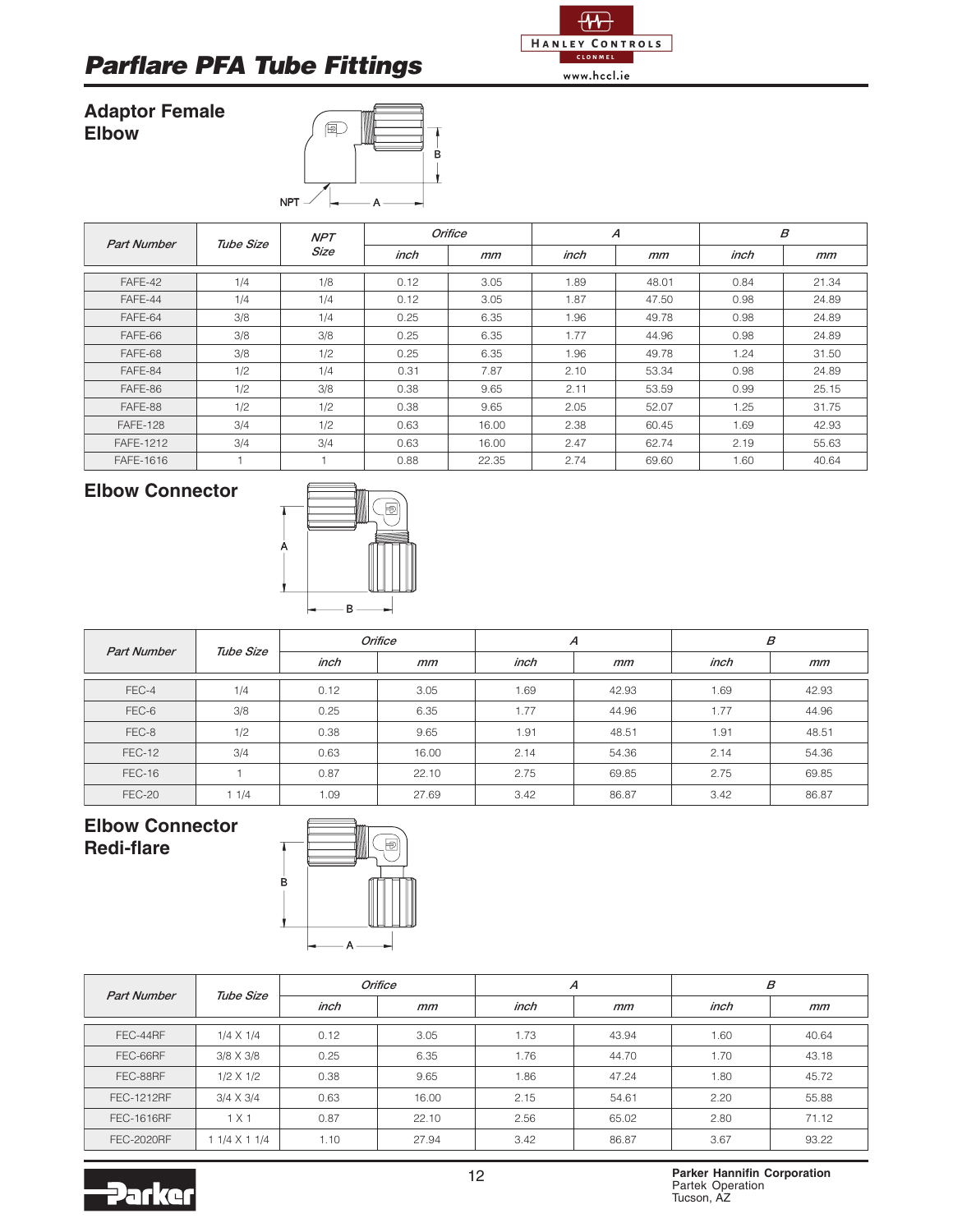

**Elbow Connector Redi-flare**



| <b>Part Number</b> | Tube Size | Orifice |       | А    |       | B    |       |  |
|--------------------|-----------|---------|-------|------|-------|------|-------|--|
|                    |           | inch    | mm    | inch | mm    | inch | mm    |  |
| FEC-4RF            | 1/4       | 0.16    | 4.06  | 1.70 | 43.18 | 1.70 | 43.18 |  |
| FEC-6RF            | 3/8       | 0.25    | 6.35  | 1.76 | 44.70 | 1.76 | 44.70 |  |
| FEC-8RF            | 1/2       | 0.38    | 9.65  | 1.74 | 44.20 | 1.74 | 44.20 |  |
| FEC-12RF           | 3/4       | 0.62    | 15.75 | 2.30 | 58.42 | 2.30 | 58.42 |  |
| FEC-16RF           |           | 0.87    | 22.10 | 2.85 | 72.39 | 2.85 | 72.39 |  |

#### **Elbow Connector Panel Mount**



| <b>Part Number</b> | Tube |      | Orifice | А    |       |        | В     |      |       |      | D    |      | E (max.) |      | <b>Hole Size</b> | Hex   |
|--------------------|------|------|---------|------|-------|--------|-------|------|-------|------|------|------|----------|------|------------------|-------|
|                    | Size | inch | mm      | inch | mm    | inch   | mm    | inch | mm    | inch | mm   | inch | mm       | inch | mm               | Size  |
|                    |      |      |         |      |       |        |       |      |       |      |      |      |          |      |                  |       |
| FEC-4-P            | 1/4  | 0.12 | 3.05    | .68  | 42.67 | .70    | 43.18 | 2.21 | 56.13 | 0.29 | 37:  | 0.25 | 6.35     | 0.50 | 12.70            | 11/16 |
| FEC-6-P            | 3/8  | 0.25 | 6.35    | .75  | 44.45 | .95    | 49.53 | 2.45 | 62.23 | 0.29 | 7.37 | 0.25 | 6.35     | 0.63 | 16.00            | 15/16 |
| FEC-8-P            | 1/2  | 0.38 | 9.65    | .85  | 46.99 | . . 90 | 48.26 | 2.56 | 65.02 | 0.29 | .37  | 0.25 | 6.35     | 0.75 | 19.05            | 1/16  |

**Elbow Connector Panel Mount, Extended**



| <b>Part Number</b> | Tube |      | Orifice |      |       |      | В     |      |       |      |      | E (max.) |       |      | <b>Hole Size</b> | Hex   |
|--------------------|------|------|---------|------|-------|------|-------|------|-------|------|------|----------|-------|------|------------------|-------|
|                    | Size | inch | mm      | inch | mm    | inch | mm    | inch | mm    | inch | mm   | inch     | mm    | inch | mm               | Size  |
| FEC-4-PX           | 1/4  | 0.12 | 3.05    | .86  | 47.24 | .66  | 42.16 | 2.38 | 60.45 | 0.29 | 7.37 | 0.50     | 12.70 | 0.50 | 12.70            | 1/16  |
| FEC-6-PX           | 3/8  | 0.25 | 6.35    | .89  | 48.01 | .88  | 47.75 | 2.60 | 66.04 | 0.29 | 7.37 | 0.50     | 1270  | 0.63 | 16.00            | 15/16 |

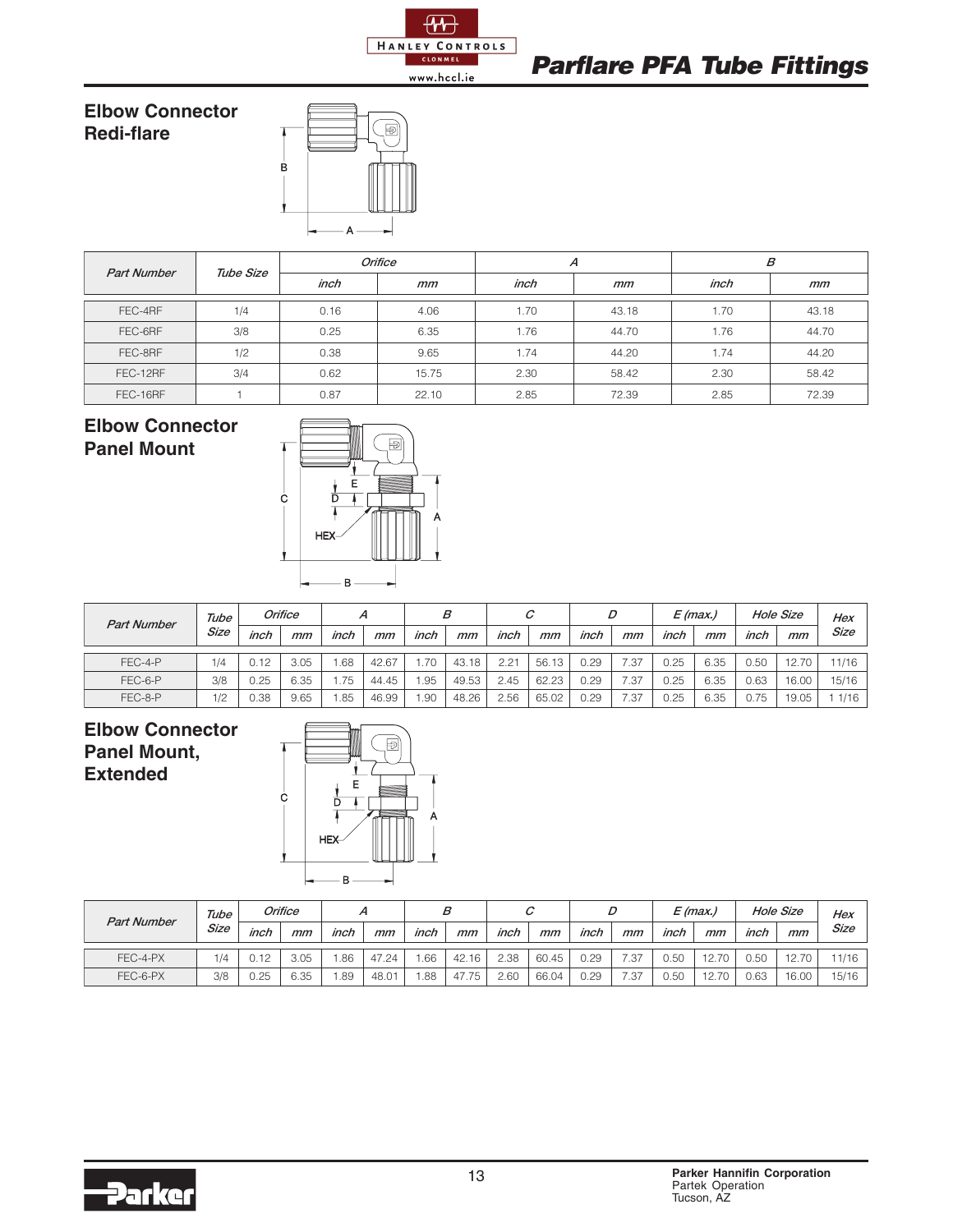

#### **Elbow Connector Reducer**



| <b>Part Number</b> | Tube Size        |      | <b>Orifice</b> |      | $\boldsymbol{A}$ | B    |       |  |
|--------------------|------------------|------|----------------|------|------------------|------|-------|--|
|                    |                  | inch | mm             | inch | mm               | inch | mm    |  |
| FECR-64            | 3/8 X 1/4        | 0.12 | 3.05           | 1.75 | 44.45            | 1.71 | 43.43 |  |
| FECR-84            | $1/2 \times 1/4$ | 0.13 | 3.30           | 1.87 | 47.50            | 1.68 | 42.67 |  |
| FECR-86            | $1/2 \times 3/8$ | 0.25 | 6.35           | 1.87 | 47.50            | 1.77 | 44.96 |  |
| <b>FECR-124</b>    | $3/4 \times 1/4$ | 0.12 | 3.05           | 2.18 | 55.37            | 1.89 | 48.01 |  |
| <b>FECR-126</b>    | $3/4 \times 3/8$ | 0.25 | 6.35           | 2.16 | 54.86            | 1.95 | 49.53 |  |
| <b>FECR-128</b>    | $3/4 \times 1/2$ | 0.38 | 9.65           | 2.17 | 55.12            | 2.10 | 53.34 |  |
| FECR-1612          | $1 \times 3/4$   | 0.62 | 15.75          | 2.75 | 69.85            | 2.39 | 60.71 |  |
| <b>FECR-2016</b>   | $11/4 \times 1$  | 0.88 | 22.35          | 2.80 | 71.12            | 3.42 | 86.87 |  |

#### **Elbow Connector Reducer, Redi-flare**



| <b>Part Number</b> | А         | $\boldsymbol{B}$ |      | Orifice |      | C     | D    |       |  |  |
|--------------------|-----------|------------------|------|---------|------|-------|------|-------|--|--|
|                    | Tube Size |                  | inch | mm      | inch | mm    | inch | mm    |  |  |
| FECR-6RF4          | 3/8       | 1/4              | 0.13 | 3.30    | 1.76 | 44.70 | 1.66 | 42.16 |  |  |
| FECR-64RF          | 1/4       | 3/8              | 0.15 | 3.81    | 1.69 | 42.93 | 1.74 | 44.20 |  |  |
| FECR-8RF6          | 1/2       | 3/8              | 0.25 | 6.35    | 1.77 | 44.96 | 1.80 | 45.72 |  |  |
| FECR-86RF          | 3/8       | 1/2              | 0.38 | 9.65    | 1.86 | 47.24 | 1.88 | 47.75 |  |  |
| FECR-12RF8         | 3/4       | 1/2              | 0.38 | 9.65    | 2.28 | 57.91 | 2.07 | 52.58 |  |  |
| FECR-128RF         | 1/2       | 3/4              | 0.38 | 9.65    | 2.04 | 51.82 | 2.16 | 54.86 |  |  |

#### **Elbow Connector Reducer, Redi-flare**



| <b>Part Number</b> | <b>A</b> | В         |      | Orifice |      |       | ◡    |       |  |
|--------------------|----------|-----------|------|---------|------|-------|------|-------|--|
|                    |          | Tube Size | inch | mm      | inch | mm    | inch | mm    |  |
| FECR-6RF4RF        | 1/4      | 3/8       | 0.15 | 3.81    | . 69 | 42.93 | .76  | 44.70 |  |
| FECR-8RF4RF        | 1/4      | 1/2       | 0.15 | 3.81    | . 69 | 42.93 | .85  | 46.99 |  |

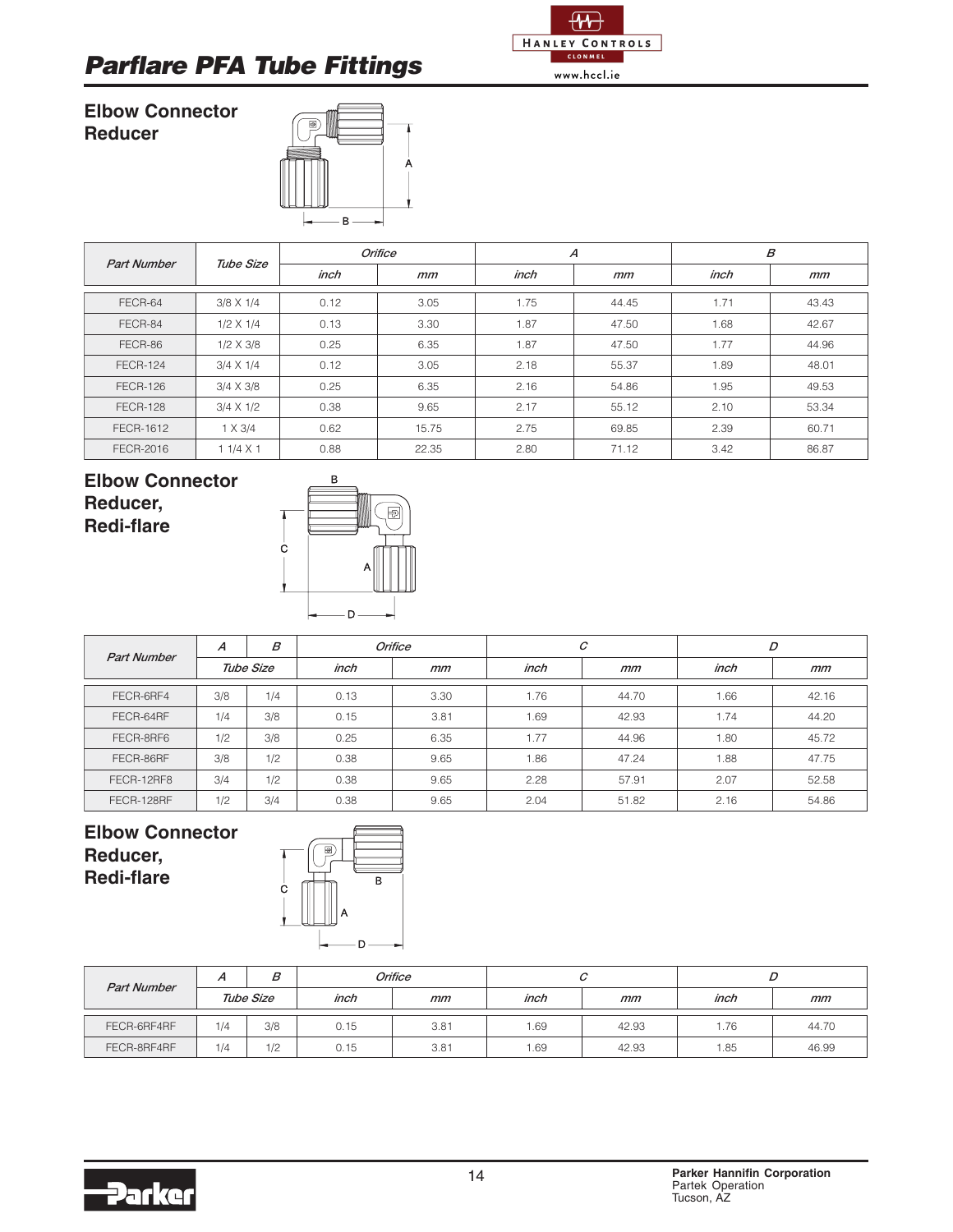

### **Adaptor Male Tee**



| <b>Part Number</b> |                  | <b>NPT</b> |      | Orifice |      | A     |      | $\boldsymbol{B}$ |      | C     |
|--------------------|------------------|------------|------|---------|------|-------|------|------------------|------|-------|
|                    | Tube Size        | Size       | inch | mm      | inch | mm    | inch | mm               | inch | mm    |
| <b>FAMT-424</b>    | $1/4 \times 1/4$ | 1/8        | 0.12 | 3.05    | 2.78 | 70.61 | 1.70 | 43.18            | 1.68 | 42.67 |
| <b>FAMT-444</b>    | $1/4 \times 1/4$ | 1/4        | 0.12 | 3.05    | 2.77 | 70.36 | 1.68 | 42.67            | 1.68 | 42.67 |
| <b>FAMT-626</b>    | 3/8 X 3/8        | 1/8        | 0.20 | 5.08    | 2.82 | 71.63 | 1.73 | 43.94            | 1.73 | 43.94 |
| <b>FAMT-646</b>    | 3/8 X 3/8        | 1/4        | 0.25 | 6.35    | 2.80 | 71.12 | 1.73 | 43.94            | 1.73 | 43.94 |
| <b>FAMT-666</b>    | 3/8 X 3/8        | 3/8        | 0.25 | 6.35    | 2.82 | 71.63 | 1.73 | 43.94            | 1.73 | 43.94 |
| <b>FAMT-686</b>    | 3/8 X 3/8        | 1/2        | 0.25 | 6.35    | 2.91 | 73.91 | 1.72 | 43.69            | 1.73 | 43.94 |
| <b>FAMT-848</b>    | $1/2 \times 1/2$ | 1/4        | 0.29 | 7.37    | 2.94 | 74.68 | 1.87 | 47.50            | 1.88 | 47.75 |
| <b>FAMT-868</b>    | $1/2 \times 1/2$ | 3/8        | 0.38 | 9.65    | 2.89 | 73.41 | 1.83 | 46.48            | 1.83 | 46.48 |
| <b>FAMT-888</b>    | $1/2 \times 1/2$ | 1/2        | 0.38 | 9.65    | 3.04 | 77.22 | 1.84 | 46.74            | 1.84 | 46.74 |
| <b>FAMT-12812</b>  | $3/4 \times 3/4$ | 1/2        | 0.53 | 13.46   | 3.45 | 87.63 | 2.08 | 52.83            | 2.08 | 52.83 |
| FAMT-12128         | $3/4 \times 1/2$ | 3/4        | 0.38 | 9.65    | 3.48 | 88.39 | 2.14 | 54.36            | 2.03 | 51.56 |
| FAMT-121212        | $3/4 \times 3/4$ | 3/4        | 0.61 | 15.49   | 3.43 | 87.12 | 2.06 | 52.32            | 2.07 | 52.58 |

### **Branch Male Tee**



| <b>Part Number</b> | Tube Size        | <b>NPT</b> |      | Orifice |      | А      |      | B     |      | C     |
|--------------------|------------------|------------|------|---------|------|--------|------|-------|------|-------|
|                    |                  | Size       | inch | mm      | inch | mm     | inch | mm    | inch | mm    |
| <b>FBMT-442</b>    | $1/4 \times 1/4$ | 1/8        | 0.12 | 3.05    | 3.47 | 88.14  | 1.73 | 43.94 | 1.08 | 27.43 |
| <b>FBMT-444</b>    | $1/4 \times 1/4$ | 1/4        | 0.12 | 3.05    | 3.35 | 85.09  | 1.67 | 42.42 | 1.07 | 27.18 |
| FBMT-662           | 3/8 X 3/8        | 1/8        | 0.20 | 5.08    | 3.52 | 89.41  | 1.76 | 44.70 | 1.07 | 27.18 |
| <b>FBMT-664</b>    | 3/8 X 3/8        | 1/4        | 0.25 | 6.35    | 3.48 | 88.39  | 1.74 | 44.20 | 1.07 | 27.18 |
| <b>FBMT-666</b>    | 3/8 X 3/8        | 3/8        | 0.25 | 6.35    | 3.46 | 87.88  | 1.73 | 43.94 | 1.07 | 27.18 |
| <b>FBMT-668</b>    | 3/8 X 3/8        | 1/2        | 0.25 | 6.35    | 3.48 | 88.39  | 1.73 | 43.94 | 1.18 | 29.97 |
| <b>FBMT-884</b>    | $1/2 \times 1/2$ | 1/4        | 0.29 | 7.37    | 3.72 | 94.49  | 1.86 | 47.24 | 1.08 | 27.43 |
| <b>FBMT-886</b>    | $1/2 \times 1/2$ | 3/8        | 0.38 | 9.65    | 3.71 | 94.23  | 1.85 | 46.99 | 1.07 | 27.18 |
| <b>FBMT-888</b>    | $1/2 \times 1/2$ | 1/2        | 0.38 | 9.65    | 3.70 | 93.98  | 1.85 | 46.99 | 1.18 | 29.97 |
| FBMT-12124         | $3/4 \times 3/4$ | 1/4        | 0.29 | 7.24    | 4.17 | 105.92 | 2.08 | 52.83 | 1.26 | 32.00 |
| FBMT-12128         | $3/4 \times 3/4$ | 1/2        | 0.52 | 13.21   | 4.19 | 106.43 | 2.09 | 53.09 | 1.37 | 34.80 |
| FBMT-121212        | $3/4 \times 3/4$ | 3/4        | 0.62 | 15.75   | 4.20 | 106.68 | 2.10 | 53.34 | 1.37 | 34.80 |
| FBMT-16164         | 1 X 1            | 1/4        | 0.28 | 7.11    | 5.50 | 139.70 | 2.75 | 69.85 | 1.55 | 39.37 |

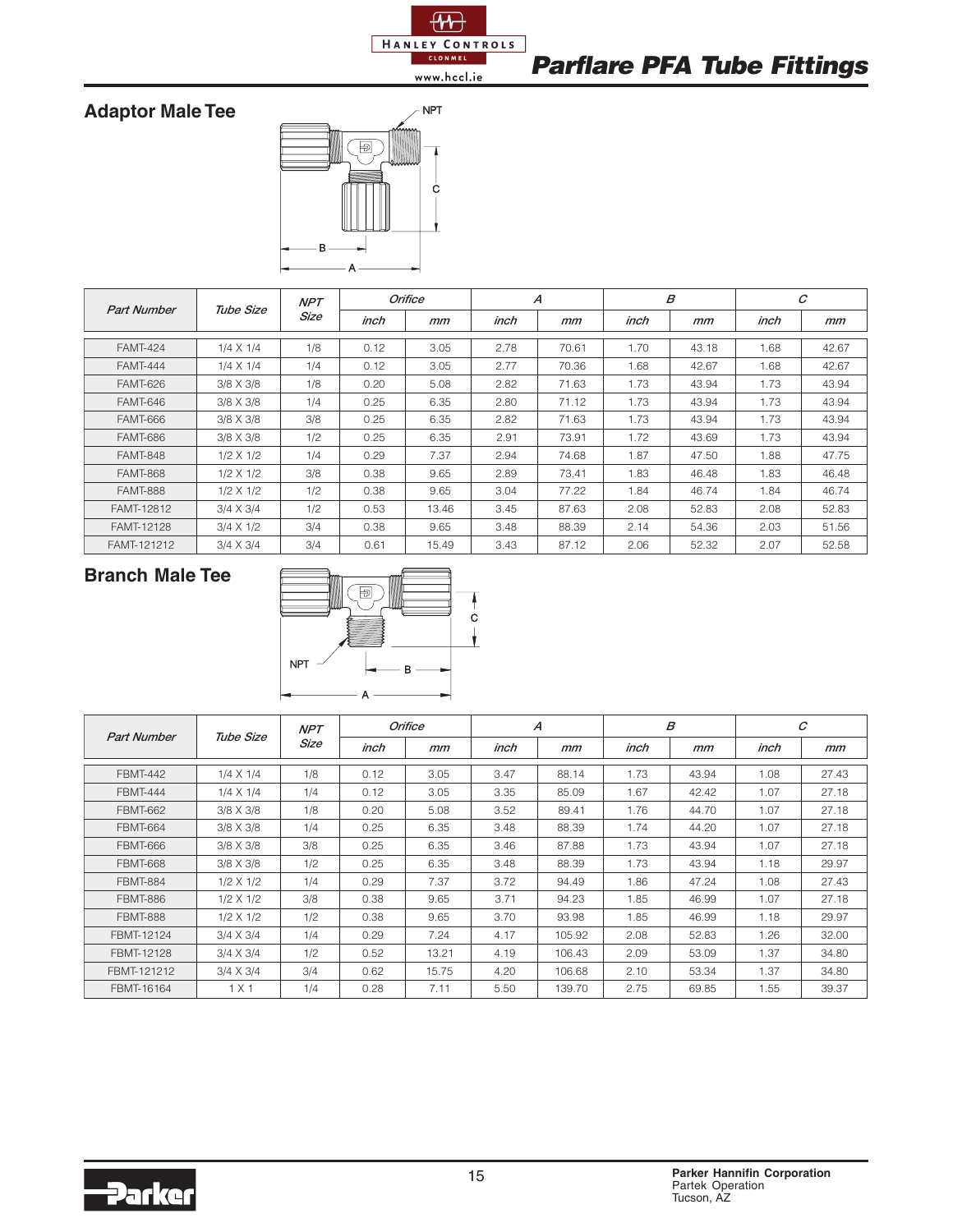

**Branch Male Tee Reducer**



| <b>Part Number</b> | Tube Size        | <b>NPT</b> |      | Orifice |      | А     |      | В     |      | С     |
|--------------------|------------------|------------|------|---------|------|-------|------|-------|------|-------|
|                    |                  | Size       | inch | mm      | inch | mm    | inch | mm    | inch | mm    |
| FBMTR-644          | 3/8 X 1/4        | 1/4        | 0.12 | 3.05    | 3.44 | 87.38 | 1.69 | 42.93 | 0.08 | 27.43 |
| FBMTR-646          | $3/8 \times 1/4$ | 3/8        | 0.12 | 3.05    | 3.43 | 87.12 | .69  | 42.93 | 0.08 | 27.43 |
| FBMTR-866          | $1/2 \times 3/8$ | 3/8        | 0.25 | 6.35    | 3.59 | 91.19 | .76  | 44.70 | 0.08 | 27.43 |
| FBMTR-848          | $1/2 \times 1/4$ | 1/2        | 0.12 | 3.05    | 3.52 | 89.41 | .64  | 41.66 | .19  | 30.23 |

# **Branch Male Tee**

**Reducer,**

**Pargrip**



| Tube<br><b>Part Number</b> | <b>NPT</b> |      |                 | Orifice |      |      |       | ◡    |       |      |       |
|----------------------------|------------|------|-----------------|---------|------|------|-------|------|-------|------|-------|
|                            | Size       | Size | Pargrip<br>Size | inch    | mm   | inch | mm    | inch | mm    | inch | mm    |
| FBMTR-2G64                 | 3/8        | 1/4  | 1/8             | 0.09    | 2.29 | 3.03 | 76.96 | . 76 | 44.70 | .08  | 27.43 |
| FBMTR-2G66                 | 3/8        | 3/8  | 1/8             | 0.13    | 3.30 | 3.40 | 86.36 | 1.12 | 28.45 | .08  | 27.43 |

### **Tee Connector**



| <b>Part Number</b> | Tube Size | <b>Orifice</b> |       |      | А      |      | $\boldsymbol{\mathcal{B}}$ | C    |       |
|--------------------|-----------|----------------|-------|------|--------|------|----------------------------|------|-------|
|                    |           | inch           | mm    | inch | mm     | inch | mm                         | inch | mm    |
| FTC-4              | 1/4       | 0.12           | 3.05  | 3.36 | 85.34  | 1.68 | 42.67                      | 1.68 | 42.67 |
| FTC-6              | 3/8       | 0.25           | 6.35  | 3.52 | 89.41  | 1.76 | 44.70                      | 1.76 | 44.70 |
| FTC-8              | 1/2       | 0.38           | 9.65  | 3.69 | 93.73  | 1.84 | 46.74                      | 1.84 | 46.74 |
| <b>FTC-12</b>      | 3/4       | 0.63           | 16.00 | 4.30 | 109.22 | 2.15 | 54.61                      | 2.15 | 54.61 |
| FTC-16             |           | 0.87           | 22.10 | 5.48 | 139.19 | 2.74 | 69.60                      | 2.74 | 69.60 |
| FTC-20             | 1/4       | 1.10           | 27.94 | 6.85 | 173.99 | 3.42 | 86.87                      | 3.42 | 86.87 |

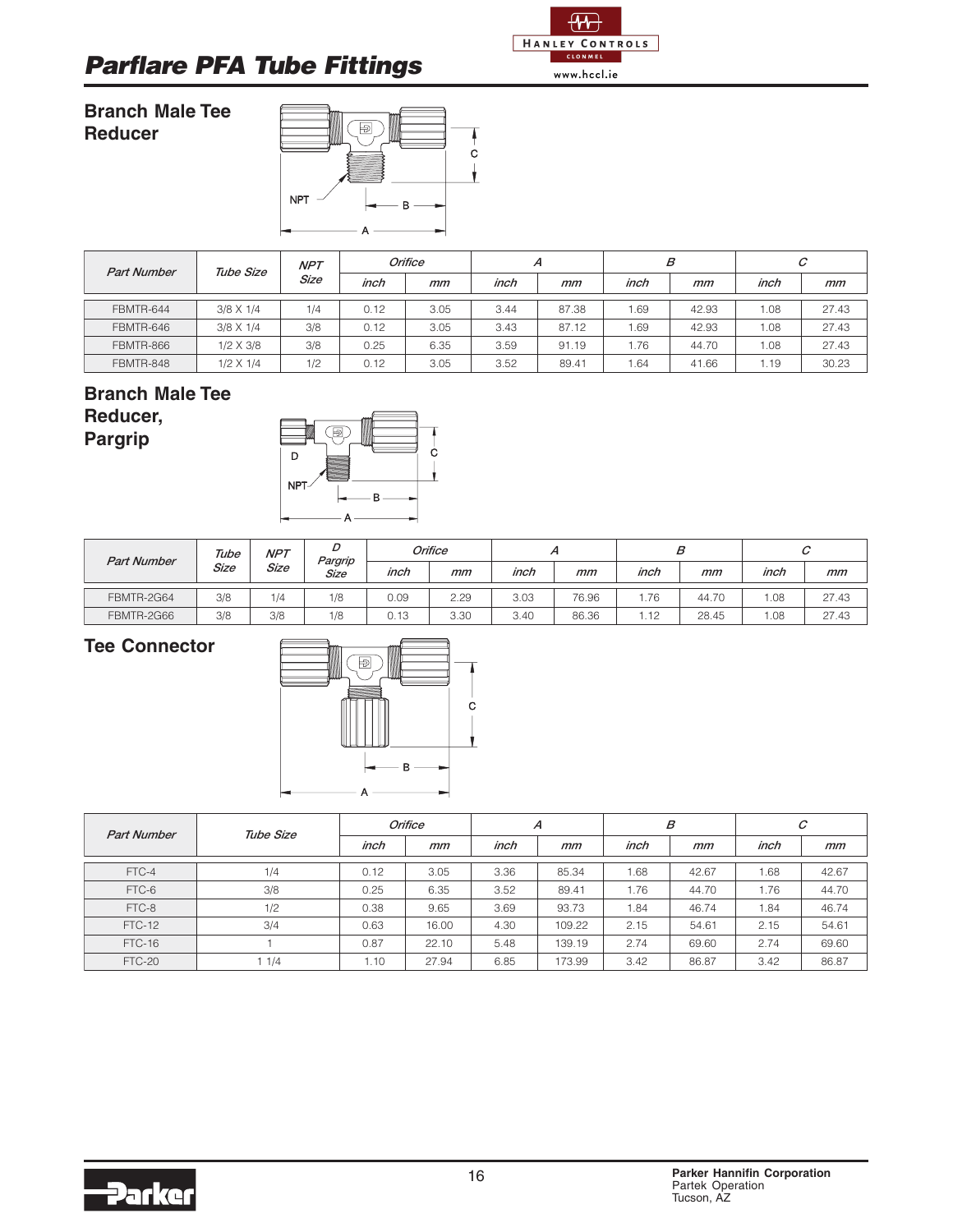

**Tee Connector, Redi-flare**



| Tube<br><b>Part Number</b> |      | Orifice |       | A    |        | В                |       | C    |       | D     |       |
|----------------------------|------|---------|-------|------|--------|------------------|-------|------|-------|-------|-------|
|                            | Size | inch    | mm    | inch | mm     | inch             | mm    | inch | mm    | inch  | mm    |
| FTC-4RF                    | 1/4  | 0.15    | 3.81  | 3.41 | 86.61  | 1.7 <sup>1</sup> | 43.43 | 1.71 | 43.43 | 1.70  | 43.18 |
| FTC-6RF                    | 3/8  | 0.25    | 6.35  | 3.55 | 90.17  | 1.78             | 45.21 | 1.78 | 45.21 | 1.78  | 45.21 |
| FTC-8RF                    | 1/2  | 0.38    | 9.65  | 3.70 | 93.98  | 1.85             | 46.99 | 1.85 | 46.99 | i .85 | 46.99 |
| FTC-12RF                   | 3/4  | 0.63    | 16.00 | 4.80 | 121.92 | 2.40             | 60.96 | 2.40 | 60.96 | 2.40  | 60.96 |
| FTC-16RF                   |      | 0.88    | 22.35 | 6.01 | 152.65 | 3.00             | 76.20 | 3.00 | 76.20 | 2.99  | 75.95 |

#### **Tee Connector Reducer**



|                    | $\boldsymbol{A}$ | B              | $\mathcal C$ |      | Orifice |      | D      |      | E     |      | $\sqrt{2}$ |      | G     |
|--------------------|------------------|----------------|--------------|------|---------|------|--------|------|-------|------|------------|------|-------|
| <b>Part Number</b> |                  | Tube Size      |              | inch | mm      | inch | mm     | inch | mm    | inch | mm         | inch | mm    |
| <b>FTCR-446</b>    | 1/4              | 1/4            | 3/8          | 0.12 | 3.05    | 3.35 | 85.09  | 1.68 | 42.67 | 1.68 | 42.67      | 1.74 | 44.20 |
| <b>FTCR-466</b>    | 1/4              | 3/8            | 3/8          | 0.12 | 3.05    | 3.46 | 87.88  | 1.74 | 44.20 | 1.72 | 43.69      | 1.74 | 44.20 |
| <b>FTCR-448</b>    | 1/4              | 1/4            | 1/2          | 0.12 | 3.05    | 3.30 | 83.82  | 1.65 | 41.91 | 1.65 | 41.91      | 1.86 | 47.24 |
| FTCR-644           | 3/8              | 1/4            | 1/4          | 0.12 | 3.05    | 3.43 | 87.12  | 1.68 | 42.67 | 1.76 | 44.70      | 1.68 | 42.67 |
| FTCR-664           | 3/8              | 3/8            | 1/4          | 0.12 | 3.05    | 3.52 | 89.41  | 1.76 | 44.70 | 1.76 | 44.70      | 1.68 | 42.67 |
| FTCR-668           | 3/8              | 3/8            | 1/2          | 0.25 | 6.35    | 3.48 | 88.39  | 1.74 | 44.20 | 1.74 | 44.20      | 1.85 | 46.99 |
| <b>FTCR-6612</b>   | 3/8              | 3/8            | 3/4          | 0.25 | 6.35    | 3.80 | 96.52  | 1.90 | 48.26 | 1.90 | 48.26      | 2.18 | 55.37 |
| <b>FTCR-844</b>    | 1/2              | 1/4            | 1/4          | 0.12 | 3.05    | 3.65 | 92.71  | 1.73 | 43.94 | 1.92 | 48.77      | 1.73 | 43.94 |
| FTCR-848           | 1/2              | 1/4            | 1/2          | 0.12 | 3.05    | 3.52 | 89.41  | 1.69 | 42.93 | 1.83 | 46.48      | 1.83 | 46.48 |
| FTCR-884           | 1/2              | 1/2            | 1/4          | 0.12 | 3.30    | 3.72 | 94.49  | 1.86 | 47.24 | 1.86 | 47.24      | 1.67 | 42.42 |
| <b>FTCR-866</b>    | 1/2              | 3/8            | 3/8          | 0.25 | 6.35    | 3.65 | 92.71  | 1.73 | 43.94 | 1.92 | 48.77      | 1.73 | 43.94 |
| <b>FTCR-868</b>    | 1/2              | 3/8            | 1/2          | 0.25 | 6.35    | 3.67 | 93.22  | 1.78 | 45.21 | 1.89 | 48.01      | 1.89 | 48.01 |
| FTCR-886           | 1/2              | 1/2            | 3/8          | 0.25 | 6.35    | 3.70 | 93.98  | 1.85 | 46.99 | 1.85 | 46.99      | 1.73 | 43.94 |
| <b>FTCR-8812</b>   | 1/2              | 1/2            | 3/4          | 0.37 | 9.40    | 4.12 | 104.65 | 2.06 | 52.32 | 2.06 | 52.32      | 2.19 | 55.63 |
| <b>FTCR-1288</b>   | 3/4              | 1/2            | 1/2          | 0.38 | 9.65    | 4.11 | 104.39 | 2.03 | 51.56 | 2.08 | 52.83      | 2.03 | 51.56 |
| <b>FTCR-12124</b>  | 3/4              | 3/4            | 1/4          | 0.12 | 3.05    | 4.19 | 106.43 | 2.10 | 53.34 | 2.10 | 53.34      | 1.85 | 46.99 |
| FTCR-12126         | 3/4              | 3/4            | 3/8          | 0.25 | 6.35    | 4.32 | 109.73 | 2.16 | 54.86 | 2.16 | 54.86      | 1.92 | 48.77 |
| FTCR-12128         | 3/4              | 3/4            | 1/2          | 0.38 | 9.65    | 4.30 | 109.22 | 2.15 | 54.61 | 2.15 | 54.61      | 2.04 | 51.82 |
| FTCR-12612         | 3/4              | 3/8            | 3/4          | 0.25 | 6.35    | 3.99 | 101.35 | 1.89 | 48.01 | 2.10 | 53.34      | 2.10 | 53.34 |
| FTCR-12812         | 3/4              | 1/2            | 3/4          | 0.38 | 9.53    | 4.17 | 105.92 | 2.02 | 51.31 | 2.15 | 54.61      | 2.15 | 54.61 |
| <b>FTCR-1688</b>   | $\mathbf{1}$     | 1/2            | 1/2          | 0.38 | 9.65    | 5.07 | 128.78 | 2.31 | 58.67 | 2.76 | 70.10      | 2.31 | 58.67 |
| FTCR-161212        | $\overline{1}$   | 3/4            | 3/4          | 0.63 | 16.00   | 5.21 | 132.33 | 2.43 | 61.72 | 2.77 | 70.36      | 2.42 | 61.47 |
| FTCR-161216        | $\mathbf{1}$     | 3/4            |              | 0.63 | 16.00   | 5.21 | 132.33 | 2.43 | 61.72 | 2.77 | 70.36      | 2.76 | 70.10 |
| FTCR-16164         | $\mathbf{1}$     | $\overline{1}$ | 1/4          | 0.12 | 3.05    | 5.52 | 140.21 | 2.76 | 70.10 | 2.76 | 70.10      | 2.11 | 53.59 |
| FTCR-16166         | $\mathbf{1}$     | $\mathbf{1}$   | 3/8          | 0.25 | 6.35    | 5.51 | 139.95 | 2.75 | 69.85 | 2.75 | 69.85      | 2.24 | 56.90 |
| FTCR-16168         | $\mathbf{1}$     |                | 1/2          | 0.38 | 9.65    | 5.52 | 140.21 | 2.76 | 70.10 | 2.76 | 70.10      | 2.31 | 58.67 |
| FTCR-161612        | $\mathbf{1}$     |                | 3/4          | 0.62 | 15.75   | 5.49 | 139.45 | 2.74 | 69.60 | 2.74 | 69.60      | 2.42 | 61.47 |

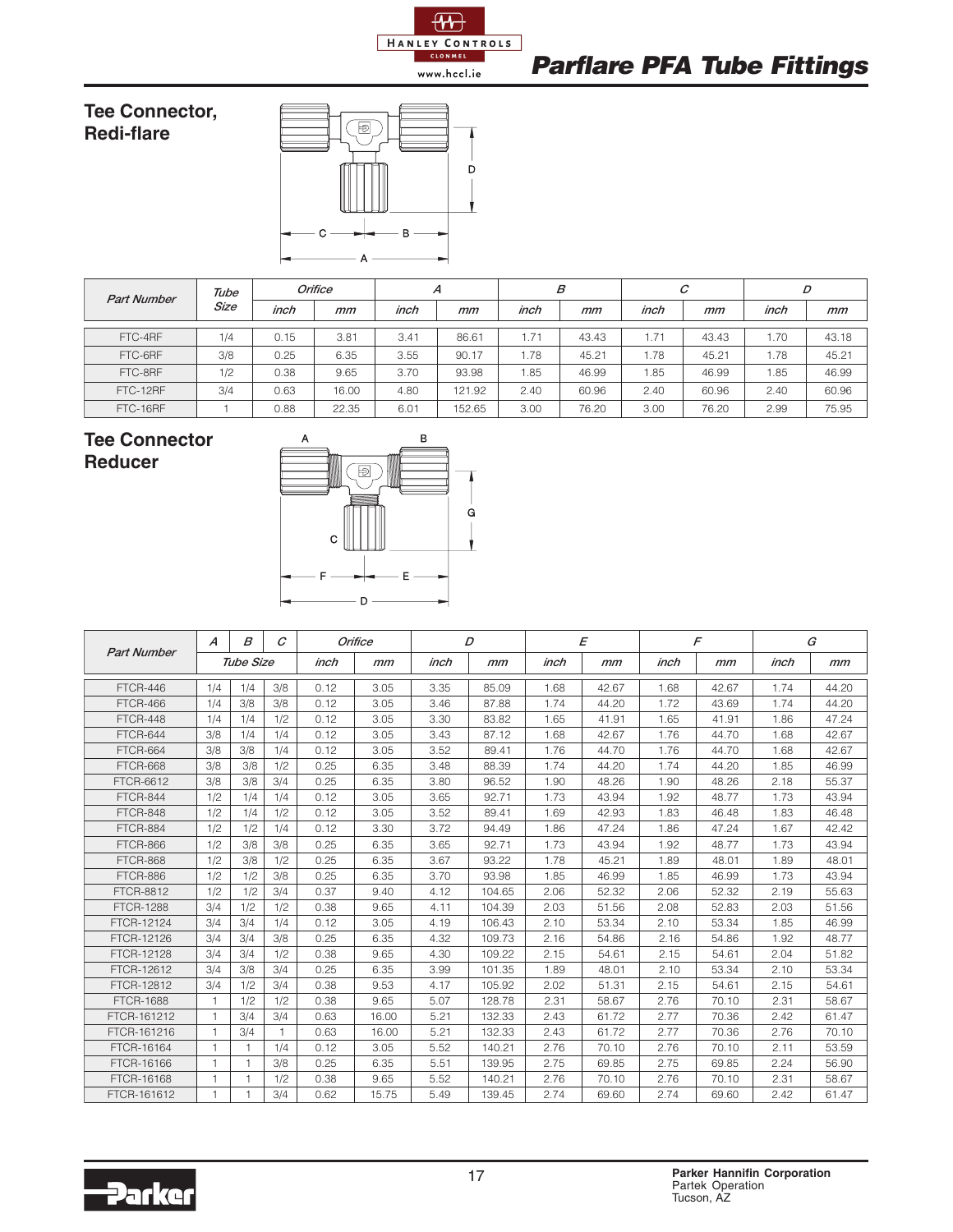

#### **Tee Connector Reducer, Redi-flare**



|                     | А   | В         | C   |      | <b>Orifice</b> |      | D      |      | E     |      | F     |      | G     |
|---------------------|-----|-----------|-----|------|----------------|------|--------|------|-------|------|-------|------|-------|
| <b>Part Number</b>  |     | Tube Size |     | inch | mm             | inch | mm     | inch | mm    | inch | mm    | inch | mm    |
|                     |     |           |     |      |                |      |        |      |       |      |       |      |       |
| FTCR-66RF4          | 3/8 | 3/8       | 1/4 | 0.12 | 3.05           | 3.60 | 91.44  | 1.72 | 43.69 | 1.78 | 45.21 | 1.71 | 43.43 |
| FTCR-66RF6          | 3/8 | 3/8       | 3/8 | 0.25 | 6.35           | 3.60 | 91.44  | 1.74 | 44.20 | 1.76 | 44.70 | 1.78 | 45.21 |
| FTCR-8RF68          | 3/8 | 1/2       | 1/2 | 0.25 | 6.35           | 3.61 | 91.69  | 1.86 | 47.24 | 1.75 | 44.45 | 1.88 | 47.75 |
| FTCR-88RF4          | 1/2 | 1/2       | 1/4 | 0.12 | 3.05           | 3.80 | 96.52  | 1.86 | 47.24 | 1.80 | 45.72 | 1.67 | 42.42 |
| FTCR-88RF8          | 1/2 | 1/2       | 1/2 | 0.37 | 9.40           | 3.67 | 93.22  | 1.84 | 46.74 | 1.70 | 43.18 | 1.84 | 46.74 |
| FTCR-128RF12        | 3/4 | 1/2       | 3/4 | 0.38 | 9.65           | 4.00 | 101.60 | 2.12 | 53.85 | 2.00 | 50.80 | 2.12 | 53.85 |
| <b>FTCR-1212RF4</b> | 3/4 | 3/4       | 1/4 | 0.12 | 3.05           | 4.45 | 113.03 | 2.17 | 55.12 | 2.28 | 57.91 | 1.83 | 46.48 |
| FTCR-1212RF6        | 3/4 | 3/4       | 3/8 | 0.38 | 9.65           | 4.30 | 109.22 | 2.12 | 53.85 | 2.10 | 53.34 | 1.91 | 48.51 |
| FTCR-1212RF8        | 3/4 | 3/4       | 1/2 | 0.38 | 9.65           | 4.45 | 113.03 | 2.17 | 55.12 | 2.28 | 57.91 | 2.03 | 51.56 |
| FTCR-1212RF12       | 3/4 | 3/4       | 3/4 | 0.61 | 15.49          | 4.60 | 116.84 | 2.18 | 55.37 | 2.29 | 58.17 | 2.18 | 55.37 |
| FTCR-164RF16        |     | 1/4       |     | 0.16 | 4.06           | 4.93 | 125.22 | 2.78 | 70.61 | 2.15 | 54.61 | 2.76 | 70.10 |
| FTCR-1616RF16       |     |           |     | 0.88 | 22.35          | 5.40 | 137.16 | 2.77 | 70.36 | 2.70 | 68.58 | 2.77 | 70.36 |

### **Tee Connector Reducer, Redi-flare**



| <b>Part Number</b> | $\boldsymbol{A}$ | В         | ⌒   |      | Orifice |      | D      |      | E     |      | F     |      | G     |
|--------------------|------------------|-----------|-----|------|---------|------|--------|------|-------|------|-------|------|-------|
|                    |                  | Tube Size |     | inch | mm      | inch | mm     | inch | mm    | inch | mm    | inch | mm    |
| FTCR-4RF4RF4       | 1/4              | 1/4       | 1/4 | 0.12 | 3.05    | 3.41 | 86.61  | 1.71 | 43.43 | .71  | 43.43 | 1.67 | 42.42 |
| FTCR-6RF6RF4       | 3/8              | 3/8       | 1/4 | 0.12 | 3.05    | 3.55 | 90.17  | 1.78 | 45.21 | 1.78 | 45.21 | 1.68 | 42.67 |
| FTCR-6RF6RF6       | 3/8              | 3/8       | 3/8 | 0.25 | 6.35    | 3.50 | 88.90  | 1.70 | 43.18 | 1.70 | 43.18 | 1.70 | 43.18 |
| FTCR-8RF8RF4       | 1/2              | 1/2       | 1/4 | 0.12 | 3.05    | 3.72 | 94.49  | 1.86 | 47.24 | 1.86 | 47.24 | 1.68 | 42.67 |
| FTCR-8RF8RF8       | 1/2              | 1/2       | 1/2 | 0.37 | 9.40    | 3.67 | 93.22  | 1.83 | 46.48 | 1.83 | 46.48 | 1.86 | 47.24 |
| FTCR-8RF8RF12      | 1/2              | 1/2       | 3/4 | 0.38 | 9.65    | 4.00 | 101.60 | 2.00 | 50.80 | 2.00 | 50.80 | 2.16 | 54.86 |
| FTCR-12RF12RF12    | 3/4              | 3/4       | 3/4 | 0.61 | 15.49   | 4.52 | 114.81 | 2.26 | 57.40 | 2.26 | 57.40 | 2.12 | 53.85 |
| FTCR-16RF16RF16    |                  |           |     | 0.88 | 22.35   | 6.01 | 152.65 | 3.01 | 76.45 | 3.00 | 76.20 | 2.77 | 70.36 |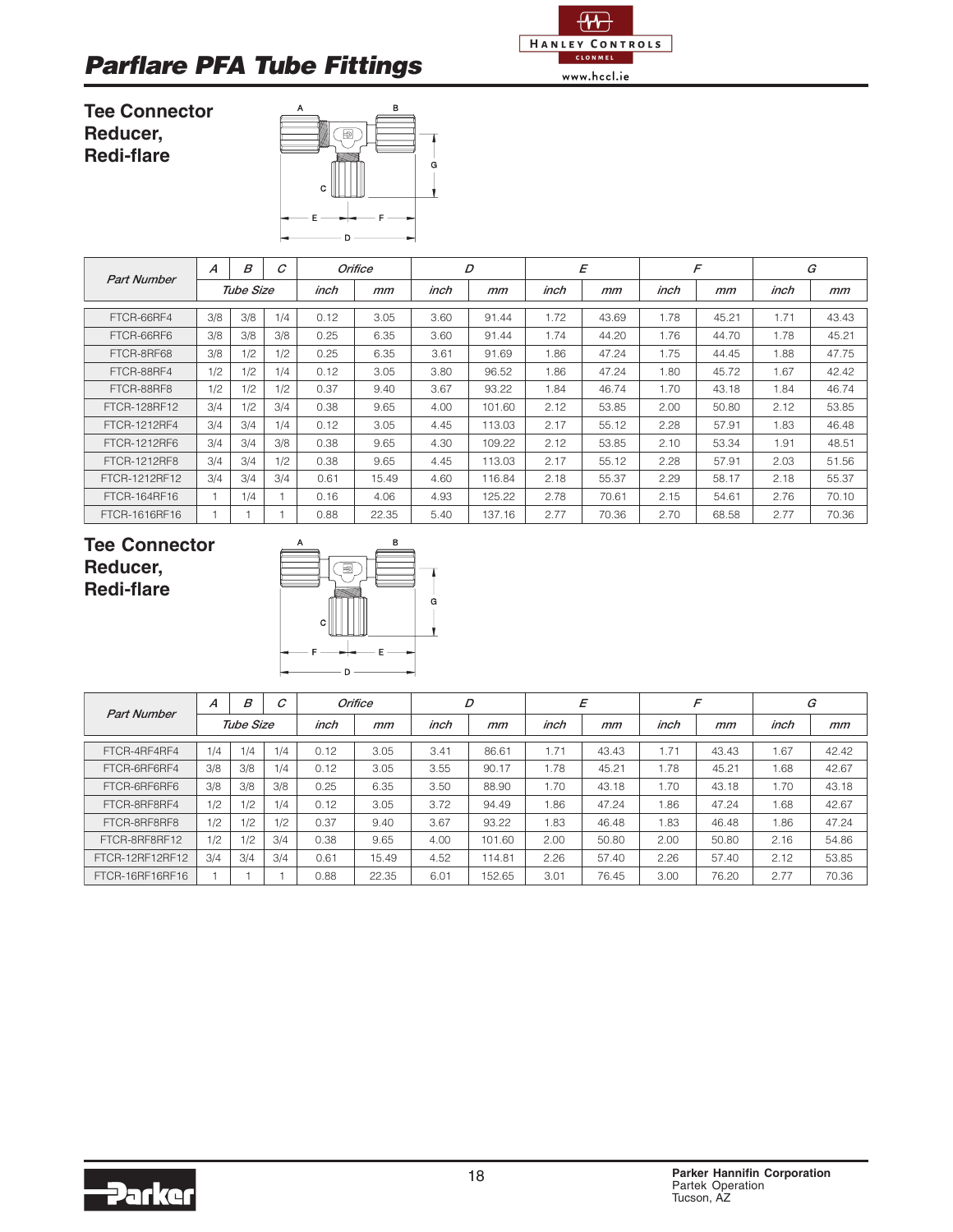

#### **Tee Connector Reducer, Redi-flare**



| <b>Part Number</b>  | $\boldsymbol{A}$ | B         | C   |      | <b>Orifice</b> |      | D      |      | E     |      | $\sqrt{2}$ |      | G     |
|---------------------|------------------|-----------|-----|------|----------------|------|--------|------|-------|------|------------|------|-------|
|                     |                  | Tube Size |     | inch | mm             | inch | mm     | inch | mm    | inch | mm         | inch | mm    |
| FTCR-444RF          | 1/4              | 1/4       | 1/4 | 0.12 | 3.05           | 3.40 | 86.36  | 1.70 | 43.18 | 1.70 | 43.18      | 1.60 | 40.64 |
| FTCR-466RF          | 1/4              | 3/8       | 3/8 | 0.12 | 3.05           | 3.43 | 87.12  | 1.76 | 44.70 | 1.68 | 42.67      | 1.78 | 45.21 |
| FTCR-664RF          | 3/8              | 3/8       | 1/4 | 0.15 | 3.81           | 3.52 | 89.41  | 1.76 | 44.70 | 1.76 | 44.70      | 1.70 | 43.18 |
| FTCR-666RF          | 3/8              | 3/8       | 3/8 | 0.25 | 6.35           | 3.51 | 89.15  | 1.76 | 44.70 | 1.76 | 44.70      | 1.78 | 45.21 |
| FTCR-884RF          | 1/2              | 1/2       | 1/4 | 0.15 | 3.81           | 3.74 | 95.00  | 1.87 | 47.50 | 1.87 | 47.50      | 1.71 | 43.43 |
| FTCR-888RF          | 1/2              | 1/2       | 1/2 | 0.37 | 9.40           | 3.71 | 94.23  | 1.85 | 46.99 | 1.85 | 46.99      | 1.83 | 46.48 |
| <b>FTCR-12124RF</b> | 3/4              | 3/4       | 1/4 | 0.15 | 3.81           | 4.34 | 110.24 | 2.17 | 55.12 | 2.17 | 55.12      | 1.80 | 45.72 |
| <b>FTCR-12128RF</b> | 3/4              | 3/4       | 1/2 | 0.37 | 9.40           | 4.30 | 109.22 | 2.15 | 54.61 | 2.15 | 54.61      | 2.00 | 50.80 |
| FTCR-121212RF       | 3/4              | 3/4       | 3/4 | 0.62 | 15.75          | 4.24 | 107.70 | 2.12 | 53.85 | 2.12 | 53.85      | 2.24 | 56.90 |
| FTCR-161612RF       |                  |           | 3/4 | 0.62 | 15.75          | 5.52 | 140.21 | 2.76 | 70.10 | 2.76 | 70.10      | 2.53 | 64.26 |
| FTCR-161616RF       |                  |           |     | 0.88 | 22.35          | 5.52 | 140.21 | 2.76 | 70.10 | 2.76 | 70.10      | 2.99 | 75.95 |

#### **Tee Connector Reducer, Redi-flare**



| <b>Part Number</b> | $\overline{A}$ | В         | C   |      | Orifice |      | D      |      | E     |      | F     |      | G     |
|--------------------|----------------|-----------|-----|------|---------|------|--------|------|-------|------|-------|------|-------|
|                    |                | Tube Size |     | inch | mm      | inch | mm     | inch | mm    | inch | mm    | inch | mm    |
| FTCR-44RF4RF       | 1/4            | 1/4       | 1/4 | 0.13 | 3.30    | 3.40 | 86.36  | 1.70 | 43.18 | 1.70 | 43.18 | 1.71 | 43.43 |
| FTCR-66RF4RF       | 3/8            | 3/8       | 1/4 | 0.15 | 3.81    | 3.53 | 89.66  | 1.78 | 45.21 | 1.76 | 44.70 | 1.71 | 43.43 |
| FTCR-66RF6RF       | 3/8            | 3/8       | 3/8 | 0.25 | 6.35    | 3.53 | 89.66  | 1.78 | 45.21 | 1.76 | 44.70 | 1.78 | 45.21 |
| FTCR-88RF4RF       | 1/2            | 1/2       | 1/4 | 0.15 | 3.81    | 3.73 | 94.74  | 1.86 | 47.24 | 1.87 | 47.50 | 1.71 | 43.43 |
| FTCR-88RF8RF       | 1/2            | 1/2       | 1/2 | 0.38 | 9.65    | 3.80 | 96.52  | 1.80 | 45.72 | 2.00 | 50.80 | 2.00 | 50.80 |
| FTCR-812RF12RF     | 1/2            | 3/4       | 3/4 | 0.38 | 9.65    | 4.44 | 112.78 | 2.39 | 60.71 | 2.05 | 52.07 | 2.40 | 60.96 |
| FTCR-1212RF8RF     | 3/4            | 3/4       | 1/2 | 0.37 | 9.40    | 4.37 | 111.00 | 2.20 | 55.88 | 2.07 | 52.58 | 2.02 | 51.31 |
| FTCR-1212RF12RF    | 3/4            | 3/4       | 3/4 | 0.62 | 15.75   | 4.45 | 113.03 | 2.28 | 57.91 | 2.17 | 55.12 | 2.25 | 57.15 |
| FTCR-1616RF8RF     |                |           | 1/2 | 0.38 | 9.65    | 5.78 | 146.81 | 3.00 | 76.20 | 2.78 | 70.61 | 2.30 | 58.42 |
| FTCR-1616RF16RF    |                |           |     | 0.88 | 22.35   | 5.77 | 146.56 | 3.00 | 76.20 | 2.78 | 70.61 | 2.99 | 75.95 |

### **Tee Connector Reducer, Pargrip**



| <b>Part Number</b> | A   | В         | G               |      | Orifice |      | C     |      | D     |      |          |      |       |
|--------------------|-----|-----------|-----------------|------|---------|------|-------|------|-------|------|----------|------|-------|
|                    |     | Tube Size | Pargrip<br>Size | inch | mm      | inch | mm    | inch | mm    | inch | mm       | inch | mm    |
| FTCR-2G66          | 3/8 | 3/8       | 1/8             | 0.09 | 3.30    | 3.40 | 86.36 | .76  | 44.70 | .65  | $41.9^+$ | .76  | 44.70 |
| FTCR-2G88          | 1/2 | 1/2       | 1/8             | 0.09 | 2.29    | 3.14 | 79.76 | .87  | 47.50 | .27  | 32.26    | .88  | 47.75 |

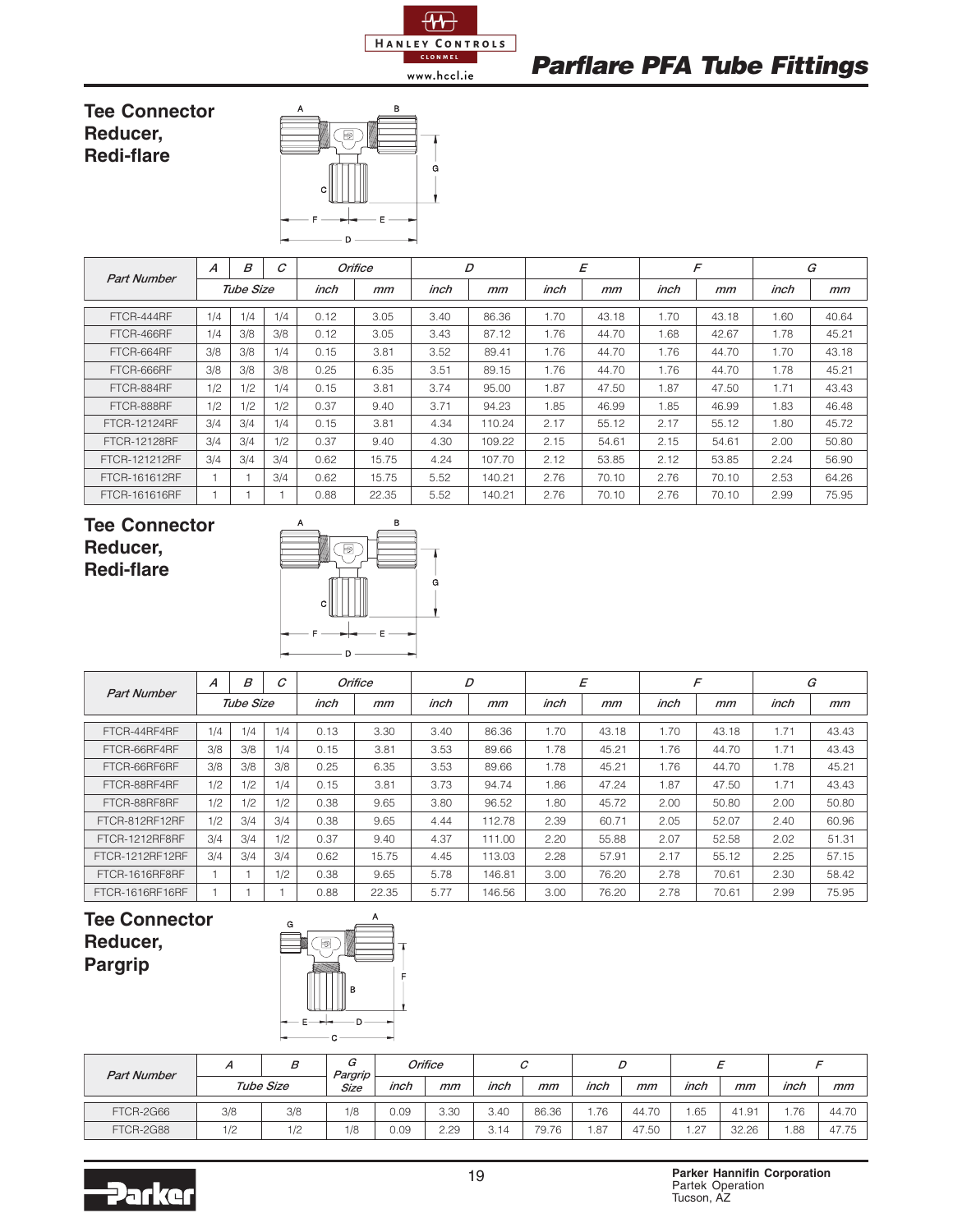

www.hccl.ie

### **Redi-flare Tubing Union**



A

|                    | Tube |      | A      |      | В     |
|--------------------|------|------|--------|------|-------|
| <b>Part Number</b> | Size | inch | mm     | inch | mm    |
| <b>RFM-4119</b>    | 1/4  | 1.19 | 30.22  | .15  | 3.81  |
| RFM-4161           | 1/4  | 1.61 | 40.89  | .50  | 12.70 |
| <b>RFM-4344</b>    | 1/4  | 3.46 | 87.88  | 2.38 | 60.45 |
| RFM-6133           | 3/8  | 1.40 | 35.56  | .15  | 3.81  |
| RFM-6188           | 3/8  | 1.88 | 47.75  | .50  | 12.70 |
| RFM-8151           | 1/2  | 1.52 | 38.61  | .19  | 4.83  |
| <b>RFM-8201</b>    | 1/2  | 2.01 | 51.05  | .50  | 12.70 |
| <b>RFM-8389</b>    | 1/2  | 3.86 | 98.04  | 2.31 | 58.67 |
| <b>RFM-8500</b>    | 1/2  | 4.91 | 124.71 | 3.44 | 87.38 |
| RFM-12162          | 3/4  | 1.62 | 41.15  | .29  | 7.37  |
| RFM-12209          | 3/4  | 2.09 | 53.09  | .50  | 12.70 |
| RFM-12489          | 3/4  | 4.91 | 124.71 | 3.31 | 84.07 |
| RFM-16223          | 1    | 2.23 | 56.64  | .50  | 12.70 |
| RFM-16380          | 1    | 3.91 | 99.31  | 2.19 | 55.63 |

|                    | Tube | А    |       |  |  |  |  |
|--------------------|------|------|-------|--|--|--|--|
| <b>Part Number</b> | Size | inch | mm    |  |  |  |  |
| FCAP-4             | 1/4  | 0.91 | 23.11 |  |  |  |  |
| FCAP-6             | 3/8  | 1.02 | 25.91 |  |  |  |  |
| FCAP-8             | 1/2  | 1.02 | 25.91 |  |  |  |  |
| FCAP-12            | 3/4  | 1.09 | 27.69 |  |  |  |  |
| FCAP-16            |      | 1.29 | 32.77 |  |  |  |  |
| FCAP-20            | 11/4 | 1.57 | 39.88 |  |  |  |  |

A

**Fitting Nut PVDF**

**Fitting Cap**



| <b>Part Number</b> | Tube | А    |       | В    |       |  |
|--------------------|------|------|-------|------|-------|--|
|                    | Size | inch | mm    | inch | mm    |  |
| 1213-0004          | 1/4  | 0.99 | 25.15 | 0.79 | 20.07 |  |
| 1213-0006          | 3/8  | 1.00 | 25.40 | 0.92 | 23.37 |  |
| 1213-0008          | 1/2  | 1.08 | 27.43 | 1.05 | 26.67 |  |
| 1213-0012          | 3/4  | 1.25 | 31.75 | 1.34 | 34.04 |  |
| 1213-0016          |      | 1.50 | 38.10 | 1.81 | 45.97 |  |
| 1213-0020          | 11/4 | 1.88 | 47.75 | 2.31 | 58.67 |  |

**Tubing Plug, With Nut**



| <b>Part Number</b> | Tube        |      |       | Hex         |
|--------------------|-------------|------|-------|-------------|
|                    | <b>Size</b> | inch | mm    | <b>Size</b> |
| FTPG-4             | 1/4         | 1.46 | 37.08 | 11/16       |
| FTPG-6             | 3/8         | 1.43 | 36.32 | 13/16       |
| FTPG-8             | 1/2         | 1.62 | 41.15 | 15/16       |
| FTPG-12            | 3/4         | 1.73 | 43.94 | 1 3/16      |
| FTPG-16            |             | 1.96 | 49.78 | 1 7/16      |

**Tubing Plug, Body Only**



| <b>Part Number</b> | Tube |      | Α     | Hex    |
|--------------------|------|------|-------|--------|
|                    | Size | inch | mm    | Size   |
| 1217-0250          | 1/4  | 1.29 | 32.77 | 11/16  |
| 1217-0251          | 3/8  | 1.55 | 39.37 | 13/16  |
| 1217-0252          | 1/2  | 1.44 | 36.58 | 15/16  |
| 1217-0253          | 3/4  | 1.54 | 39.12 | 1 3/16 |
| 1217-0254          |      | 1.78 | 45.21 | 1 7/16 |





| <b>Part Number</b> | Tube |      | А     | B    |       |  |  |
|--------------------|------|------|-------|------|-------|--|--|
|                    | Size | inch | mm    | inch | mm    |  |  |
| 1213-0204          | 1/4  | 0.97 | 24.64 | 0.84 | 21.34 |  |  |
| 1213-0206          | 3/8  | 0.98 | 24.89 | 0.94 | 23.88 |  |  |
| 1213-0208          | 1/2  | 1.14 | 28.96 | 1.10 | 27.94 |  |  |
| 1213-0212          | 3/4  | 1.23 | 31.24 | 1.41 | 35.81 |  |  |
| 1213-0216          |      | 1.46 | 37.08 | 1.87 | 47.50 |  |  |
| 1213-0220          | 1/4  | 1.91 | 48.51 | 2.40 | 60.96 |  |  |

**Fitting Nut Assembly High Temp.**



| <b>Part Number</b> | Tube        |      | А     | B    |       |  |  |
|--------------------|-------------|------|-------|------|-------|--|--|
|                    | <b>Size</b> | inch | mm    | inch | mm    |  |  |
| 1202-0007          | 1/4         | 1.20 | 30.48 | 0.79 | 20.07 |  |  |
| 1202-0008          | 3/8         | 1.25 | 31.75 | 0.94 | 23.88 |  |  |
| 1202-0009          | 1/2         | 1.60 | 40.64 | 1.15 | 29.21 |  |  |
| 1202-0010          | 3/4         | 1.70 | 43.18 | 1.41 | 35.81 |  |  |
| 1202-0011          |             | 2.00 | 50.80 | 1.81 | 45.97 |  |  |

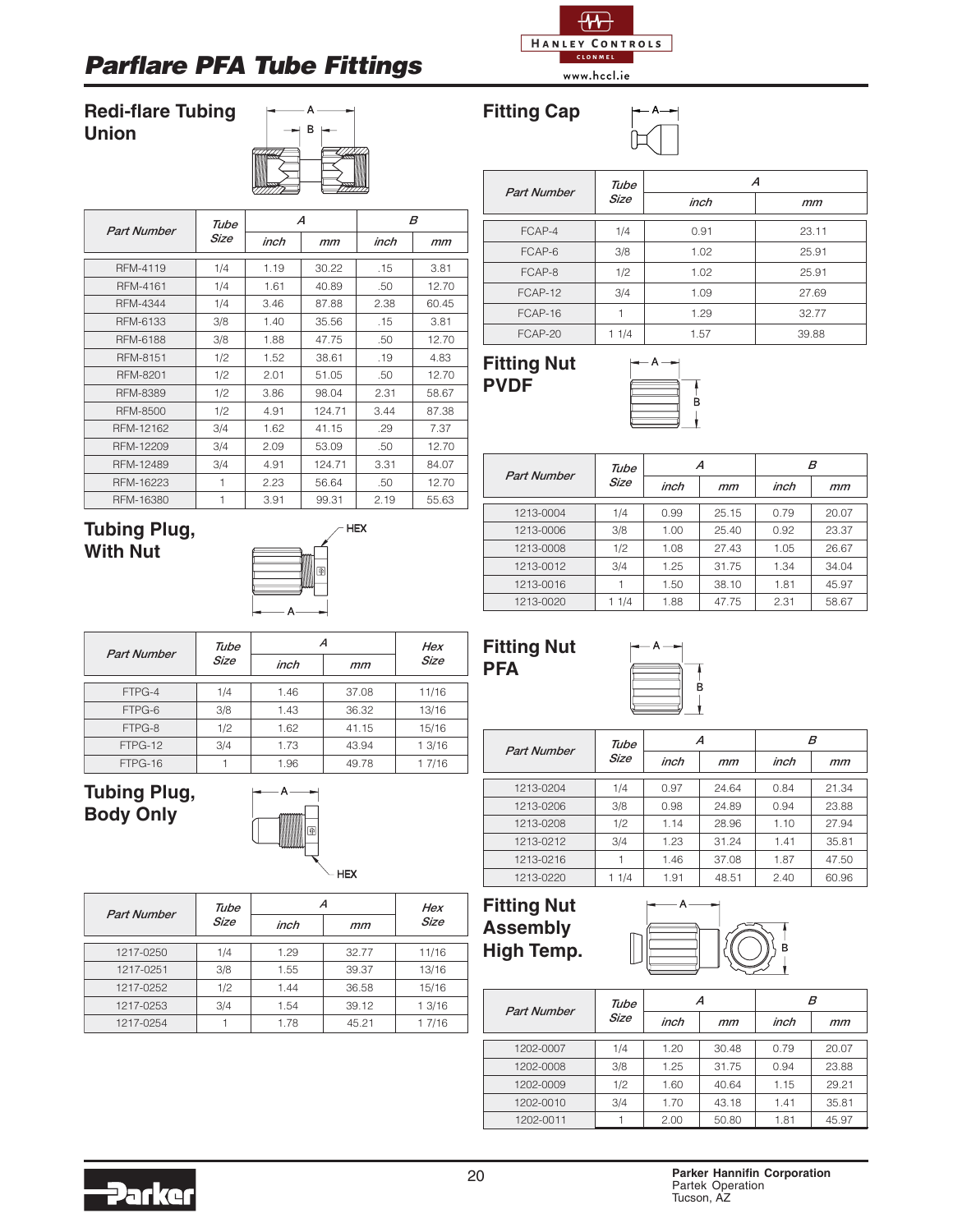

### **Product Overview**

The Pargrip Fittings are ideally suited for use in corrosive environments and chemical applications. The fitting design yields a leak-tight connection and requires no special tools to assemble. The connection is achieved by merely inserting the tubing into the fitting assembly and tightening the nut.



| <b>Features</b><br>PFA body manufactured<br>from virgin High Purity | <b>Benefits</b><br>Less surface<br>particulates resulting in | <b>Specifications</b><br>Materials of Construction:<br>Wetted Surfaces - PFA, PTFE |
|---------------------------------------------------------------------|--------------------------------------------------------------|------------------------------------------------------------------------------------|
| materials.                                                          | cleaner operation.                                           | External Surfaces - PVDF, PFA, ETFE                                                |
| Ease of assembly.                                                   | Reduced assembly time,                                       | Pressure Ranges:                                                                   |
|                                                                     | and costs.                                                   | See Pressure/Temperature Chart below.                                              |
| Leak tight seal.                                                    | Less downtime.                                               | Temperature Ranges:                                                                |
| <b>Numerous</b><br>configurations available.                        | <b>Reduced system</b><br>complexity and cost.                | See Pressure/Temperature Chart below.                                              |

Pargrip PFA fittings are supplied with PFA nuts as standard. Please consult factory for other available configurations, materials, and custom assemblies. See pages 53-57 for assembly tools.



**Parker** Instrumentation

| Fitting<br><b>Size</b> | Tubing Size            |
|------------------------|------------------------|
| $\mathfrak{D}$         | 1/8" O.D. X 1/16" I.D. |
|                        | 1/4" O.D. X 5/32" I.D. |
| Բ                      | 3/8" O.D. X 1/4" I.D.  |
| R                      | 1/2" O.D. X 3/8" I.D.  |
| 12                     | 3/4" O.D. X 5/8" I.D.  |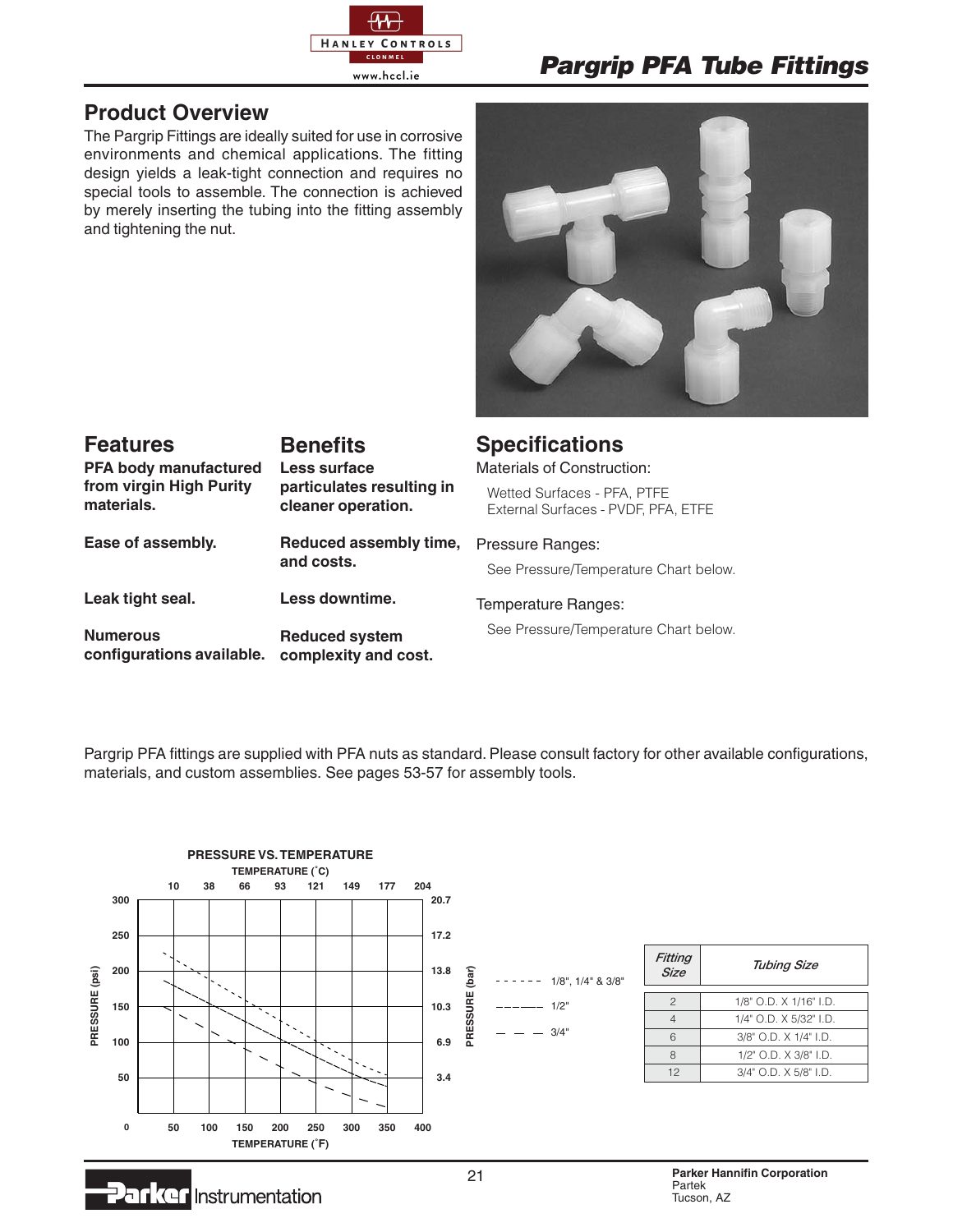#### **Assembly Procedure**

- 1. Cut tubing evenly using a tube cutter: TCTR-1 for 1/8" - 1/2" TCTR-2 for 1/8" - 3/4".
- 2. Slip small end of the fitting nut over tubing.
- 3. Slip small end of the gripper onto tubing.
- 4. Slip large end of the ferrule onto tubing.
- 5. Slip tubing into the fitting body until bottomed out.
- 6. Tighten nut finger tight while assuring that tubing
- remains seated in bottom of fitting body.
- 7. Tighten nut at least one additional turn.

#### **Adaptor Male Straight**





 $\overline{\mathbf{W}}$ HANLEY CONTROLS **CLONMEL** 

|                    | Tube | <b>NPT</b> |      | Orifice |      | A     |      | $\boldsymbol{B}$ |      | C     | Hex    |
|--------------------|------|------------|------|---------|------|-------|------|------------------|------|-------|--------|
| <b>Part Number</b> | Size | Size       | inch | mm      | inch | mm    | inch | mm               | inch | mm    | Size   |
| GAMS-22            | 1/8  | 1/8        | 0.09 | 2.29    | 1.59 | 40.39 | 0.75 | 19.05            | 0.55 | 13.97 | 1/2    |
| GAMS-24            | 1/8  | 1/4        | 0.09 | 2.29    | 1.59 | 40.39 | 0.75 | 19.05            | 0.55 | 13.97 | 5/8    |
| GAMS-42            | 1/4  | 1/8        | 0.18 | 4.57    | 2.06 | 52.32 | 1.22 | 30.99            | 0.55 | 13.97 | 5/8    |
| GAMS-44            | 1/4  | 1/4        | 0.18 | 4.57    | 2.04 | 51.82 | 1.22 | 30.99            | 0.55 | 13.97 | 5/8    |
| GAMS-46            | 1/4  | 3/8        | 0.18 | 4.57    | 2.09 | 53.09 | 1.26 | 32.00            | 0.55 | 13.97 | 13/16  |
| GAMS-48            | 1/4  | 1/2        | 0.18 | 4.57    | 2.15 | 54.61 | 1.20 | 30.48            | 0.66 | 16.76 | 13/16  |
| <b>GAMS-412</b>    | 1/4  | 3/4        | 0.18 | 4.57    | 2.08 | 52.83 | 1.13 | 28.70            | 0.67 | 17.02 | 1 3/16 |
| GAMS-62            | 3/8  | 1/8        | 0.25 | 6.35    | 2.00 | 50.80 | 1.16 | 29.46            | 0.55 | 13.97 | 13/16  |
| GAMS-64            | 3/8  | 1/4        | 0.25 | 6.35    | 1.93 | 49.02 | 1.11 | 28.19            | 0.55 | 13.97 | 13/16  |
| GAMS-66            | 3/8  | 3/8        | 0.25 | 6.35    | 1.96 | 49.78 | 1.13 | 28.70            | 0.55 | 13.97 | 13/16  |
| GAMS-68            | 3/8  | 1/2        | 0.25 | 6.35    | 2.06 | 52.32 | 1.11 | 28.19            | 0.65 | 16.51 | 15/16  |
| GAMS-84            | 1/2  | 1/4        | 0.29 | 7.37    | 2.06 | 52.32 | 1.23 | 31.24            | 0.55 | 13.97 | 15/16  |
| GAMS-86            | 1/2  | 3/8        | 0.38 | 9.65    | 2.07 | 52.58 | 1.23 | 31.24            | 0.55 | 13.97 | 15/16  |
| GAMS-88            | 1/2  | 1/2        | 0.38 | 9.65    | 2.18 | 55.37 | 1.23 | 31.24            | 0.66 | 16.76 | 15/16  |
| <b>GAMS-812</b>    | 1/2  | 3/4        | 0.38 | 9.65    | 2.15 | 54.61 | 1.23 | 31.24            | 0.65 | 16.51 | 1 3/16 |
| <b>GAMS-128</b>    | 3/4  | 1/2        | 0.54 | 13.72   | 2.39 | 60.71 | 1.44 | 36.58            | 0.67 | 17.02 | 1 3/16 |
| GAMS-1212          | 3/4  | 3/4        | 0.63 | 15.88   | 2.38 | 60.45 | 1.44 | 36.58            | 0.66 | 16.76 | 1 3/16 |

#### **Adaptor Male Straight, Panel Mount**



| <b>Part Number</b> |             | Tube NPT |      | Orifice | А    |          |      | В     |      | С    |      | D     | E (max.) |      |      | <b>Hole Size</b> |       | Hex $1$ Hex $2$ |
|--------------------|-------------|----------|------|---------|------|----------|------|-------|------|------|------|-------|----------|------|------|------------------|-------|-----------------|
|                    | <i>Size</i> | Size'    | inch | mm      | inch | mm       | inch | mm    | inch | mm   | inch | mm    | inch     | mm   | inch | mm               | Size  | Size            |
| GAMS-44-P          | 1/4         | 1/4      | 0.18 | 4.57    | 2.49 | 63.25    | .69  | 42.93 | 0.29 | .37  | 0.55 | 13.97 | 0.25     | 6.35 | 0.50 | 12.70            | 1/16  | 11/16           |
| GAMS-66-P          | 3/8         | 3/8      | 0.25 | 6.35    | 2.40 | 60.96    | .56  | 39.62 | 0.29 | 37:  | 0.55 | 13.97 | 0.25     | 6.35 | 0.63 | 16.00            | 15/16 | 13/16           |
| GAMS-88-P          | 1/2         | 1/2      | 0.38 | 9.65    | 2.64 | 67<br>06 | .69  | 42.93 | 0.29 | 7.37 | 0.66 | 16.76 | 0.25     | 6.35 | 0.75 | 19.05            | 1/16  | 15/16           |
| GAMS-1212-P        | 3/4         | 3/4      | 0.63 | 15.88   | 3.08 | 78.23    |      | 52.58 | 0.29 | 37:  | 0.65 | 16.51 | 0.5      |      | .00  | 25.40            | 5/16  | 3/16            |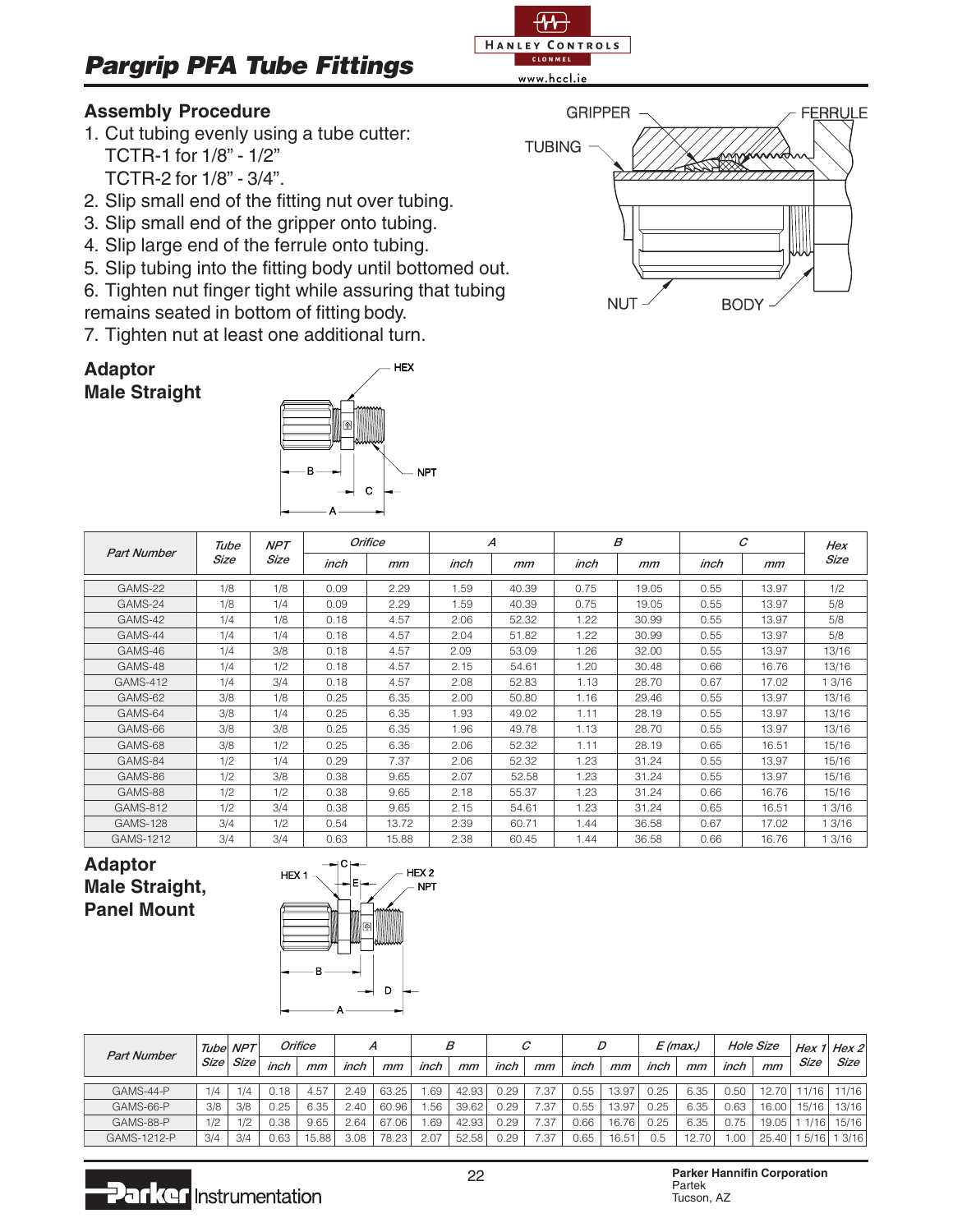





|                    | Tube | <b>NPT</b> |      | <b>Orifice</b> |      | A     |      | B     | С    | Hex   |       |
|--------------------|------|------------|------|----------------|------|-------|------|-------|------|-------|-------|
| <b>Part Number</b> | Size | Size       | inch | mm             | inch | mm    | inch | mm    | inch | mm    | Size  |
|                    |      |            |      |                |      |       |      |       |      |       |       |
| GAFS-22            | 1/8  | 1/8        | 0.09 | 2.29           | 1.60 | 40.64 | 0.75 | 19.05 | 0.56 | 14.22 | 5/8   |
| GAFS-24            | 1/8  | 1/4        | 0.09 | 2.29           | 1.61 | 40.89 | 0.75 | 19.05 | 0.57 | 14.48 | 3/4   |
| GAFS-42            | 1/4  | 1/8        | 0.18 | 4.57           | 1.98 | 50.29 | 1.13 | 28.70 | 0.56 | 14.22 | 5/8   |
| GAFS-44            | 1/4  | 1/4        | 0.18 | 4.57           | 1.98 | 50.29 | 1.13 | 28.70 | 0.56 | 14.22 | 3/4   |
| GAFS-46            | 1/4  | 3/8        | 0.18 | 4.57           | 1.97 | 50.04 | 1.13 | 28.70 | 0.55 | 13.97 | 15/16 |
| GAFS-48            | 1/4  | 1/2        | 0.18 | 4.57           | 2.08 | 52.83 | 1.13 | 28.70 | 0.66 | 16.76 | 3/16  |
| GAFS-64            | 3/8  | 1/4        | 0.25 | 6.35           | 1.96 | 49.78 | 1.13 | 28.70 | 0.56 | 14.22 | 3/4   |
| GAFS-66            | 3/8  | 3/8        | 0.25 | 6.35           | 1.97 | 50.04 | 1.13 | 28.70 | 0.55 | 13.97 | 15/16 |
| GAFS-68            | 3/8  | 1/2        | 0.25 | 6.35           | 2.06 | 52.32 | 1.11 | 28.19 | 0.67 | 17.02 |       |
| GAFS-84            | 1/2  | 1/4        | 0.31 | 7.87           | 2.04 | 51.82 | 1.21 | 30.73 | 0.56 | 14.22 | 3/4   |
| GAFS-86            | 1/2  | 3/8        | 0.38 | 9.65           | 2.03 | 51.56 | 1.21 | 30.73 | 0.55 | 13.97 | 15/16 |
| GAFS-88            | 1/2  | 1/2        | 0.37 | 9.40           | 2.16 | 54.86 | 1.22 | 30.99 | 0.66 | 16.76 | 1/18  |
| GAFS-812           | 1/2  | 3/4        | 0.38 | 9.65           | 2.15 | 54.61 | 1.23 | 31.24 | 0.67 | 17.02 | 3/16  |
| GAFS-816           | 1/2  |            | 0.38 | 9.65           | 2.35 | 59.69 | 1.23 | 31.24 | 0.85 | 21.59 | 5/8   |
| GAFS-1212          | 3/4  | 3/4        | 0.62 | 15.75          | 2.39 | 60.71 | 1.43 | 36.32 | 0.67 | 17.02 | 3/16  |

### **Straight Connector**



| <b>Part Number</b> | Tube Size |      | Orifice |      | $\overline{A}$ | В     | Hex   |        |
|--------------------|-----------|------|---------|------|----------------|-------|-------|--------|
|                    |           | inch | mm      | inch | mm             | inch  | mm    | Size   |
|                    |           |      |         |      |                |       |       |        |
| GSC-2              | 1/8       | 0.09 | 2.29    | 79،، | 45.47          | 0.75  | 19.05 | 1/2    |
| GSC-4              | 1/4       | 0.18 | 4.57    | 2.55 | 64.77          | 1.13  | 28.70 | 5/8    |
| GSC-6              | 3/8       | 0.25 | 6.35    | 2.53 | 64.26          | 1.12  | 28.45 | 13/16  |
| GSC-8              | 1/2       | 0.38 | 9.65    | 2.75 | 69.85          | . 23  | 31.24 | 15/16  |
| GSC-12             | 3/4       | 0.63 | 15.88   | 3.16 | 80.26          | 43، ا | 36.32 | 1 3/16 |

### **Straight Connector, Panel Mount**



| <b>Part Number</b> | Tube |      |       | Orifice<br>А |       |       | В     |      | С    |      | D     |      | $E$ (max.) | Hole Size |        | Hex<br>$\mathcal{I}$ | Hex $2$ |
|--------------------|------|------|-------|--------------|-------|-------|-------|------|------|------|-------|------|------------|-----------|--------|----------------------|---------|
|                    | Size | inch | mm    | inch         | mm    | inch  | mm    | inch | mm   | inch | mm    | inch | mm         | inch      | mm     | Size                 | Size    |
|                    |      |      |       |              |       |       |       |      |      |      |       |      |            |           |        |                      |         |
| GSC-2-P            | 1/8  | 0.09 | 2.29  | 2.28         | 57.91 | .24   | 31.50 | 0.19 | 4.83 | 0.75 | 19.05 | 0.25 | 6.35       | 0.32      | 8.13   | 1/2                  | 1/2     |
| GSC-4-P            | 1/4  | 0.18 | 4.57  | 3.11         | 78.99 | . 67  | 42.42 | 0.29 | '.37 | . 15 | 29.21 | 0.25 | 6.35       | 0.50      | 12.70. | 11/16                | 11/16   |
| GSC-6-P            | 3/8  | 0.25 | 6.35  | 2.95         | 74.93 | . .54 | 39.12 | 0.29 | 7.37 | . 12 | 28.45 | 0.25 | 6.35       | 0.63      | 16.00  | 15/16                | 13/16   |
| GSC-8-P            | 1/2  | 0.38 | 9.65  | 3.21         | 81.53 | 1.72  | 43.69 | 0.29 | 7.37 | .21  | 30.73 | 0.25 | 6.35       | 0.75      | 9.05   | 1/16                 | 15/16   |
| <b>GSC-12-P</b>    | 3/4  | 0.63 | 16.00 | 3.82         | 97.03 | 2.08  | 52.83 | 0.29 | 1.37 | . 45 | 36.83 | 0.25 | 6.35       | 00. ا     | 25.40  | 5/16                 | 3/16    |

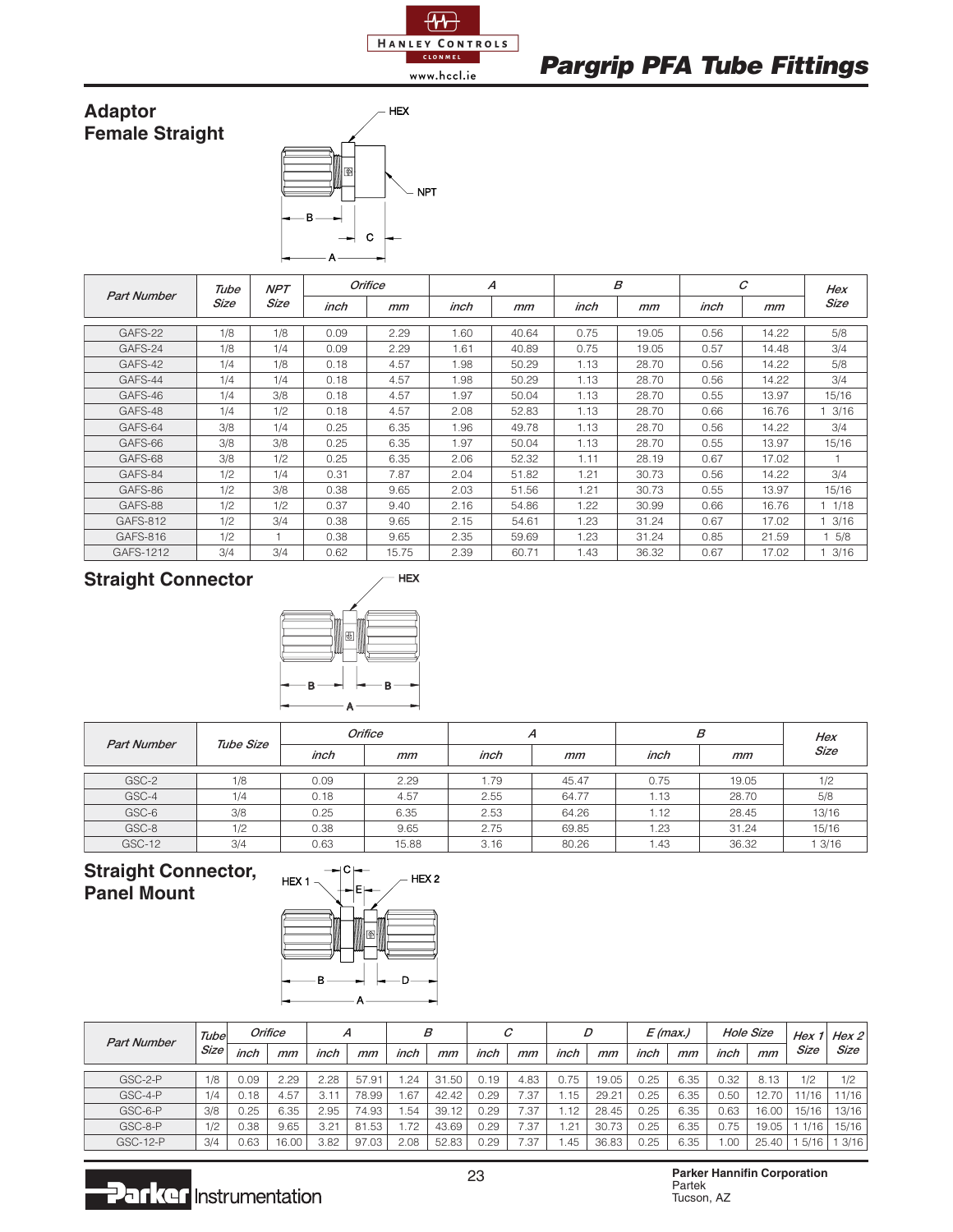

www.hccl.ie

#### **Straight Connector Panel Mount, Extended**



| Tube<br><b>Part Number</b> |             |      | Orifice     |      |       |      |       |      |      |      |       |      | $\epsilon$ (max., | <b>Hole Size</b> |       | Hex   | Hex 2 |
|----------------------------|-------------|------|-------------|------|-------|------|-------|------|------|------|-------|------|-------------------|------------------|-------|-------|-------|
|                            | <b>Size</b> | inch | mm          | inch | mm    | inch | mm    | inch | mm   | inch | mm    | inch | mm                | inch             | mm    | Size  | Size  |
| GSC-4-PX                   | 1/4         | 18   | $-$<br>4.57 | 3.28 | 83.31 | .86  | 47.24 | 0.29 | 7.37 | 12   | 28.70 | 0.50 | 70.               | 0.50             | 12.70 | 11/16 | 11/16 |

### **Straight Connector Reducer**



| <b>Part Number</b> | Tube Size        |      | Orifice |      | А     |      | B     | C    | Hex   |             |
|--------------------|------------------|------|---------|------|-------|------|-------|------|-------|-------------|
|                    |                  | inch | mm      | inch | mm    | inch | mm    | inch | mm    | <b>Size</b> |
|                    |                  |      |         |      |       |      |       |      |       |             |
| GSCR-42            | $1/4 \times 1/8$ | 0.09 | 2.29    | 2.17 | 55.12 | 1.13 | 28.70 | 0.75 | 19.05 | 5/8         |
| GSCR-64            | $3/8 \times 1/4$ | 0.18 | 4.57    | 2.54 | 64.52 | 1.12 | 28.45 | 1.13 | 28.70 | 11/16       |
| GSCR-82            | 1/2 X 1/8        | 0.09 | 2.29    | 2.37 | 60.20 | 1.33 | 33.78 | 0.75 | 19.05 | 15/16       |
| GSCR-84            | 1/2 X 1/4        | 0.18 | 4.57    | 2.67 | 67.82 | 1.23 | 31.24 | 1.15 | 29.21 | 15/16       |
| GSCR-86            | $1/2 \times 3/8$ | 0.25 | 6.35    | 2.55 | 64.77 | 1.19 | 30.23 | 1.07 | 27.18 | 15/16       |
| <b>GSCR-128</b>    | $3/4 \times 1/2$ | 0.37 | 9.40    | 2.92 | 74.17 | 1.42 | 36.07 | 1.21 | 30.73 | 3/16        |

#### **Adaptor Male Elbow**



| <b>Part Number</b> | Tube Size | <b>NPT</b> |      | <b>Orifice</b> | Α    |       |      | $\boldsymbol{B}$ |
|--------------------|-----------|------------|------|----------------|------|-------|------|------------------|
|                    |           | Size       | inch | mm             | inch | mm    | inch | mm               |
| GAME-24            | 1/8       | 1/4        | 0.09 | 2.29           | 1.27 | 32.26 | 1.07 | 27.18            |
| GAME-42            | 1/4       | 1/8        | 0.18 | 4.57           | 1.66 | 42.16 | 1.08 | 27.43            |
| GAME-44            | 1/4       | 1/4        | 0.18 | 4.57           | 1.64 | 41.66 | 1.07 | 27.18            |
| GAME-46            | 1/4       | 3/8        | 0.18 | 4.57           | 1.71 | 43.43 | 1.08 | 27.43            |
| GAME-48            | 1/4       | 1/2        | 0.18 | 4.57           | 1.66 | 42.16 | 1.19 | 30.23            |
| GAME-62            | 3/8       | 1/8        | 0.20 | 5.08           | 1.63 | 41.40 | 1.07 | 27.18            |
| GAME-64            | 3/8       | 1/4        | 0.25 | 6.35           | 1.62 | 41.15 | 1.07 | 27.18            |
| GAME-66            | 3/8       | 3/8        | 0.25 | 6.35           | 1.63 | 41.40 | 1.07 | 27.18            |
| GAME-68            | 3/8       | 1/2        | 0.25 | 6.35           | 1.63 | 41.40 | 1.18 | 29.97            |
| GAME-84            | 1/2       | 1/4        | 0.29 | 7.37           | 1.74 | 44.20 | 1.08 | 27.43            |
| GAME-86            | 1/2       | 3/8        | 0.38 | 9.65           | 1.71 | 43.43 | 1.08 | 27.43            |
| GAME-88            | 1/2       | 1/2        | 0.38 | 9.65           | 1.74 | 44.20 | 1.18 | 29.97            |
| GAME-812           | 1/2       | 3/4        | 0.38 | 9.65           | 1.89 | 48.01 | 1.36 | 34.54            |
| <b>GAME-128</b>    | 3/4       | 1/2        | 0.54 | 13.72          | 2.15 | 54.61 | 1.37 | 34.80            |
| GAME-1212          | 3/4       | 3/4        | 0.63 | 16.00          | 2.13 | 54.10 | 1.35 | 34.29            |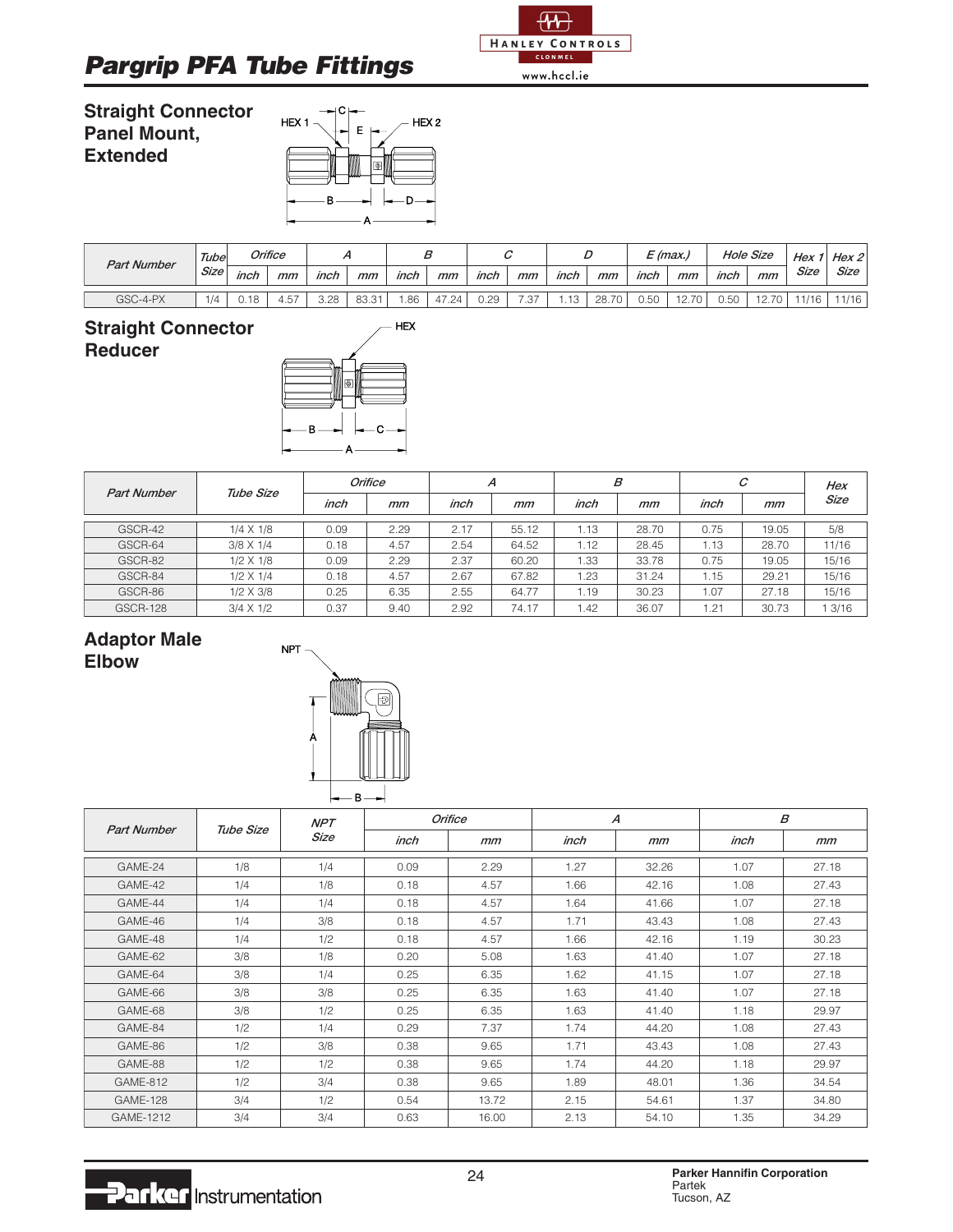





| <b>Part Number</b> |           | <b>NPT</b>  |      | <b>Orifice</b> |      | Α     | B    |       |  |
|--------------------|-----------|-------------|------|----------------|------|-------|------|-------|--|
|                    | Tube Size | <b>Size</b> | inch | mm             | inch | mm    | inch | mm    |  |
|                    |           |             |      |                |      |       |      |       |  |
| GAFE-22            | 1/8       | 1/8         | 0.09 | 2.29           | 1.45 | 36.83 | 0.83 | 21.08 |  |
| GAFE-24            | 1/8       | 1/4         | 0.09 | 2.29           | 1.42 | 36.07 | 0.97 | 24.64 |  |
| GAFF-44            | 1/4       | 1/4         | 0.16 | 4.06           | 1.82 | 46.23 | 0.97 | 24.64 |  |
| GAFE-64            | 3/8       | 1/4         | 0.25 | 6.35           | 1.81 | 45.97 | 0.94 | 23.88 |  |
| GAFE-66            | 3/8       | 3/8         | 0.25 | 6.35           | 1.81 | 45.97 | 1.00 | 25.40 |  |
| GAFE-68            | 3/8       | 1/2         | 0.25 | 6.35           | 1.77 | 44.96 | 1.23 | 31.24 |  |
| GAFE-88            | 1/2       | 1/2         | 0.38 | 9.55           | 1.93 | 49.02 | 1.23 | 31.24 |  |

### **Elbow Connector**



| <b>Part Number</b> | Tube Size |      | Orifice | А    |       | В    |       |  |
|--------------------|-----------|------|---------|------|-------|------|-------|--|
|                    |           | inch | mm      | inch | mm    | inch | mm    |  |
|                    |           |      |         |      |       |      |       |  |
| GEC-2              | 1/8       | 0.09 | 2.29    | 1.27 | 32.26 | 1.27 | 32.26 |  |
| GEC-4              | 1/4       | 0.18 | 4.57    | 1.66 | 42.16 | 1.66 | 42.16 |  |
| GEC-6              | 3/8       | 0.25 | 6.22    | 1.61 | 40.89 | 1.61 | 40.89 |  |
| GEC-8              | 1/2       | 0.37 | 9.47    | 1.74 | 44.20 | 1.74 | 44.20 |  |
| GEC-12             | 3/4       | 0.62 | 15.75   | 2.11 | 53.59 | 2.11 | 53.59 |  |

#### **Elbow Connector, Redi-flare**



| <b>Part Number</b> | Tube Size        |      | Orifice |      |       |                                    |         |  |
|--------------------|------------------|------|---------|------|-------|------------------------------------|---------|--|
|                    |                  | inch | mm      |      | mm    | inch                               | $_{mm}$ |  |
| GEC-4RF4           | $1/4 \times 1/4$ | 0.13 | 3.30    | 1.65 | 41.91 | $\overline{\phantom{a}}$<br>1. / U | 43.18   |  |

#### **Elbow Connector, Panel Mount**



| <b>Part Number</b> |      | Orifice<br>Tube |      |      |            | D    |       |      |       |      |                | (max) |      | <b>Hole Size</b> |                    | Hex           |
|--------------------|------|-----------------|------|------|------------|------|-------|------|-------|------|----------------|-------|------|------------------|--------------------|---------------|
|                    | Size | inch            | mm   | inch | mm         | inch | mm    | inch | mm    | inch | mm             | inch  | mm   | inch             | mm                 | Size          |
| GEC-4-P            | 1/4  | 0.10<br>U. I 8  | 4.57 | .63  | .1.40<br>– | 2.20 | 55.88 | .68  | 42.67 | 0.29 | $^{\prime}.37$ | 0.25  | 6.35 | 0.50             | 70<br>1つ<br>$\sim$ | 11/16<br>1/10 |

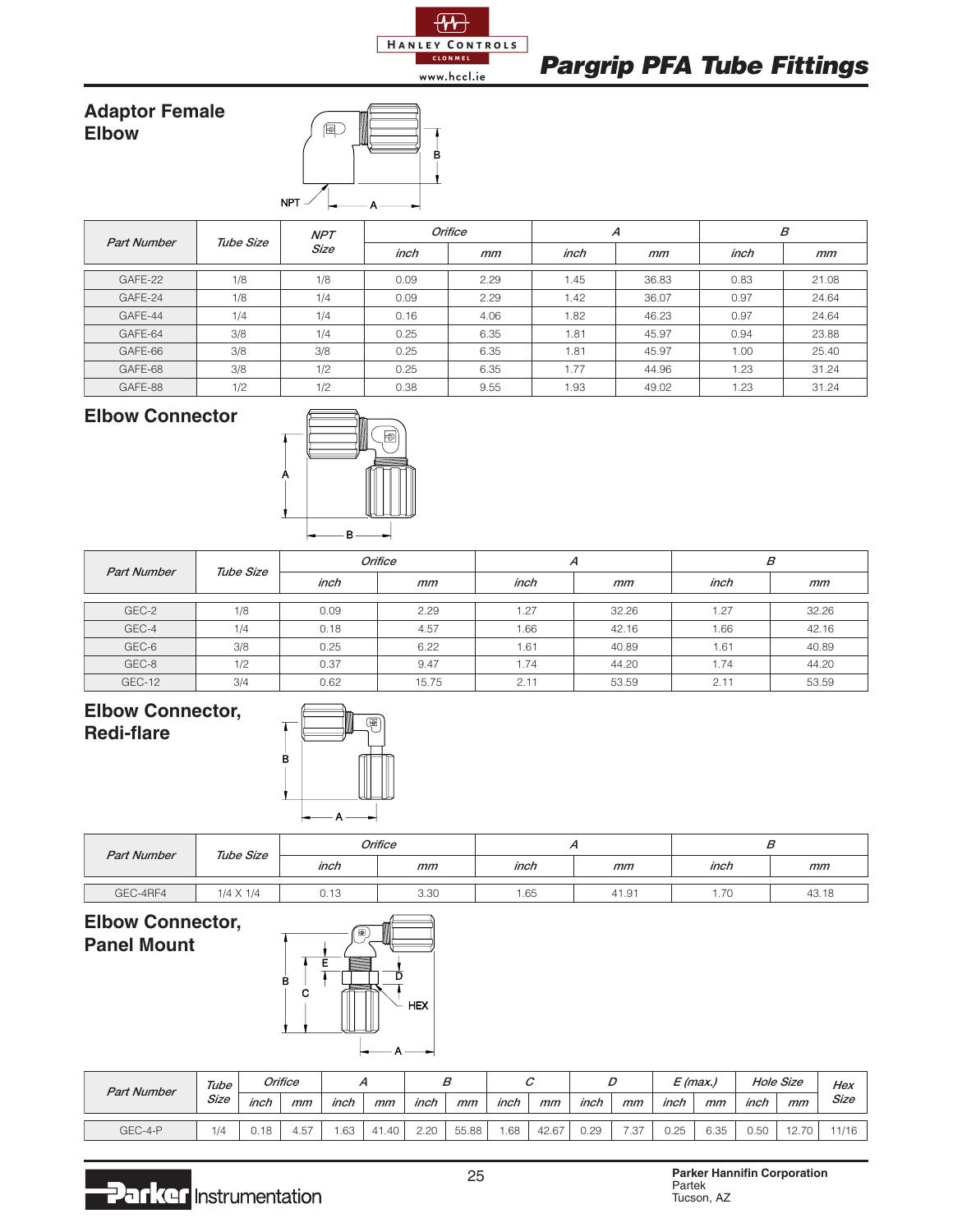

#### **Elbow Connector Reducer**



| <b>Part Number</b> | Tube Size        |      | Orifice |      | A     | В    |       |  |
|--------------------|------------------|------|---------|------|-------|------|-------|--|
|                    |                  | inch | mm      | inch | mm    | inch | mm    |  |
| GECR-42            | $1/4 \times 1/8$ | 0.09 | 2.29    | .64  | 41.66 | .26  | 32.00 |  |
| GECR-64            | $3/8 \times 1/4$ | 0.18 | 4.50    | 1.65 | 41.91 | .61  | 40.89 |  |
| GECR-84            | $1/2 \times 1/4$ | 0.17 | 4.42    | 1.67 | 42.42 | . 73 | 43.94 |  |
| GECR-86            | $1/2 \times 3/8$ | 0.25 | 6.22    | .70  | 43.18 | .59  | 40.39 |  |

#### **Elbow Connector Reducer, Redi-flare**



|                    | В<br><b>n</b>                        |     |      | Orifice |            | U | ◡          |       |  |
|--------------------|--------------------------------------|-----|------|---------|------------|---|------------|-------|--|
| <b>Part Number</b> | Tube Size<br>Redi-flare X<br>Pargrip |     | inch | mm      | inch<br>mm |   | inch<br>mm |       |  |
|                    |                                      |     |      |         |            |   |            |       |  |
| GECR-4RF2          | 1/4                                  | 1/8 | 0.09 | 2.29    | 70،،       |   | 1.27       | 32.26 |  |

### **Adaptor Male Tee**



| <b>Part Number</b> | Tube Size        | <b>NPT</b>  |      | <b>Orifice</b> | А    |       | В    |       | $\mathcal C$ |       |
|--------------------|------------------|-------------|------|----------------|------|-------|------|-------|--------------|-------|
|                    |                  | <b>Size</b> | inch | mm             | inch | mm    | inch | mm    | inch         | mm    |
| <b>GAMT-222</b>    | $1/8 \times 1/8$ | 1/8         | 0.09 | 2.29           | 2.35 | 59.69 | 1.27 | 32.26 | .26          | 32.00 |
| <b>GAMT-242</b>    | $1/8 \times 1/8$ | 1/4         | 0.09 | 2.29           | 2.35 | 59.69 | 1.27 | 32.26 | .26          | 32.00 |
| <b>GAMT-424</b>    | $1/4 \times 1/4$ | 1/8         | 0.18 | 4.57           | 2.74 | 69.60 | 1.66 | 42.16 | 1.66         | 42.16 |
| <b>GAMT-444</b>    | $1/4 \times 1/4$ | 1/4         | 0.18 | 4.57           | 2.74 | 69.60 | 1.66 | 42.16 | 1.65         | 41.91 |
| GAMT-646           | 3/8 X 3/8        | 1/4         | 0.25 | 6.35           | 2.73 | 69.34 | 1.65 | 41.91 | 1.65         | 41.91 |
| <b>GAMT-848</b>    | $1/2 \times 1/2$ | 1/4         | 0.29 | 7.37           | 2.81 | 71.37 | 1.74 | 44.20 | 1.74         | 44.20 |
| <b>GAMT-888</b>    | $1/2 \times 1/2$ | 1/2         | 0.37 | 9.40           | 2.93 | 74.42 | 1.76 | 44.70 | 1.73         | 43.94 |

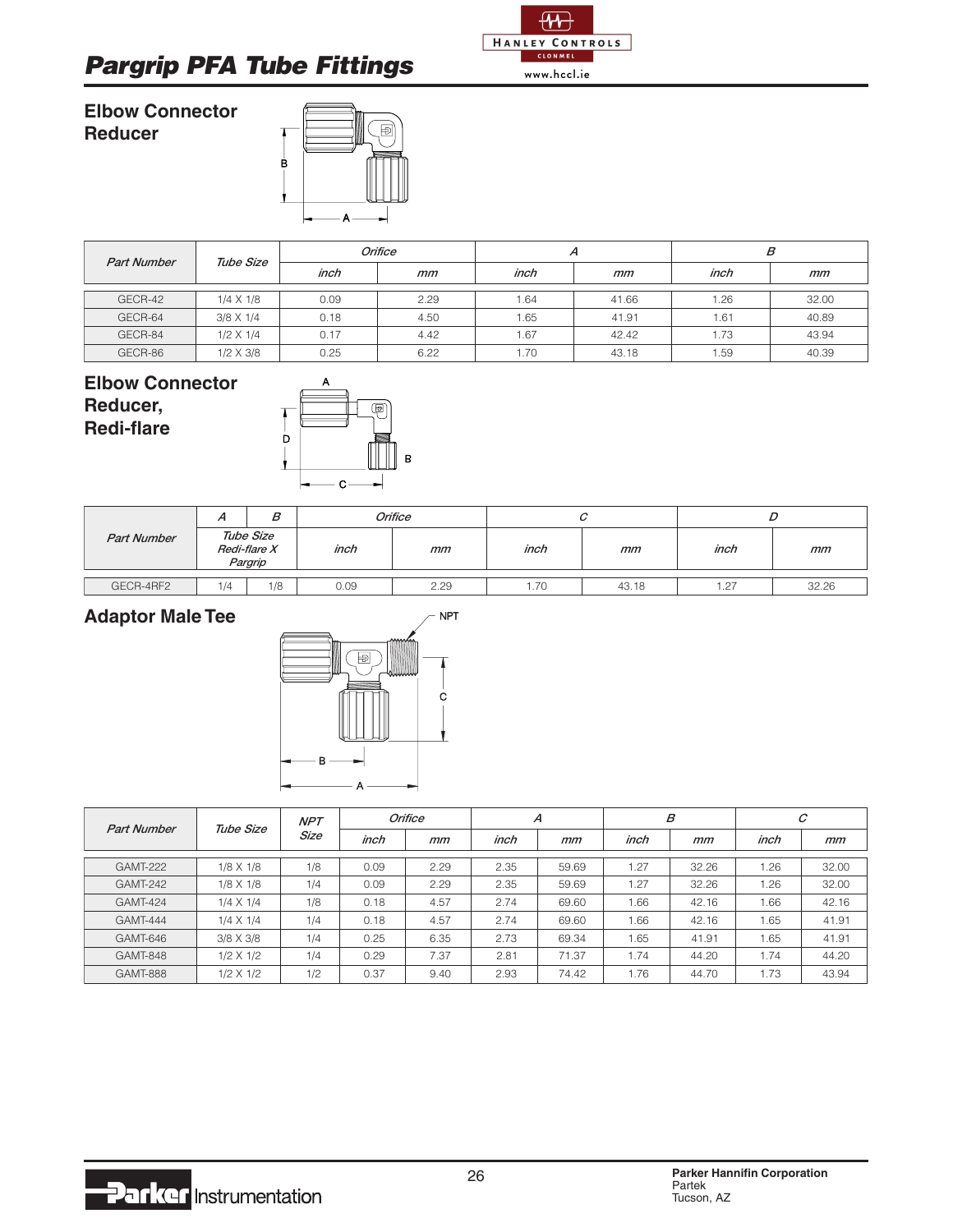

**Branch Male Tee**



|                 | Tube Size<br><b>Part Number</b> | <b>NPT</b> |      | Orifice |      | А     |      | В     |      | C     |
|-----------------|---------------------------------|------------|------|---------|------|-------|------|-------|------|-------|
|                 |                                 | Size       | inch | mm      | inch | mm    | inch | mm    | inch | mm    |
| <b>GBMT-222</b> | $1/8 \times 1/8$                | 1/8        | 0.09 | 2.29    | 2.55 | 64.77 | 1.28 | 32.51 | 1.07 | 27.18 |
| <b>GBMT-224</b> | $1/8 \times 1/8$                | 1/4        | 0.09 | 2.29    | 2.55 | 64.77 | 1.28 | 32.51 | 1.07 | 27.18 |
| <b>GBMT-442</b> | $1/4 \times 1/4$                | 1/8        | 0.18 | 4.57    | 3.39 | 86.11 | 1.69 | 42.93 | 1.08 | 27.43 |
| <b>GBMT-444</b> | $1/4 \times 1/4$                | 1/4        | 0.18 | 4.57    | 3.39 | 86.11 | 1.69 | 42.93 | 1.08 | 27.43 |
| <b>GBMT-662</b> | 3/8 X 3/8                       | 1/8        | 0.25 | 6.35    | 3.26 | 82.80 | 1.63 | 41.40 | 1.07 | 27.18 |
| <b>GBMT-664</b> | 3/8 X 3/8                       | 1/4        | 0.25 | 6.35    | 3.22 | 81.79 | 1.61 | 40.89 | 1.07 | 27.18 |
| GBMT-666        | 3/8 X 3/8                       | 3/8        | 0.25 | 6.35    | 3.26 | 82.80 | 1.63 | 41.40 | 1.07 | 27.18 |
| GBMT-668        | 3/8 X 3/8                       | 1/2        | 0.25 | 6.35    | 3.26 | 82.80 | 1.63 | 41.40 | 1.18 | 29.97 |
| <b>GBMT-884</b> | $1/2 \times 1/2$                | 1/4        | 0.29 | 7.37    | 3.47 | 88.14 | 1.74 | 44.20 | 0.88 | 22.35 |
| GBMT-886        | $1/2 \times 1/2$                | 3/8        | 0.38 | 9.65    | 3.49 | 88.65 | 1.74 | 44.20 | 1.08 | 27.43 |
| <b>GBMT-888</b> | $1/2 \times 1/2$                | 1/2        | 0.37 | 9.47    | 3.48 | 88.39 | 1.74 | 44.20 | 1.17 | 29.72 |

### **Tee Connector**



| <b>Part Number</b> | Tube Size |      | Orifice | А    |        | $\boldsymbol{\mathcal{B}}$ |       | С    |       |
|--------------------|-----------|------|---------|------|--------|----------------------------|-------|------|-------|
|                    |           | inch | mm      | inch | mm     | inch                       | mm    | inch | mm    |
| GTC-2              | 1/8       | 0.09 | 2.29    | 2.55 | 64.77  | 1.28                       | 32.51 | .27  | 32.26 |
| GTC-4              | 1/4       | 0.17 | 4.32    | 3.30 | 83.82  | 1.65                       | 41.91 | .65  | 41.91 |
| GTC-6              | 3/8       | 0.25 | 6.35    | 3.27 | 83.06  | 1.63                       | 41.40 | 1.63 | 41.40 |
| GTC-8              | 1/2       | 0.37 | 9.40    | 3.51 | 89.15  | 1.75                       | 44.45 | 1.74 | 44.20 |
| GTC-12             | 3/4       | 0.63 | 16.00   | 4.28 | 108.71 | 2.14                       | 54.36 | 2.14 | 54.36 |

#### **Tee Connector Reducer**



| B<br>Α<br><b>Part Number</b> |     | ⌒         |     | Orifice |      | D    | E     |      |       |      | G     |      |       |
|------------------------------|-----|-----------|-----|---------|------|------|-------|------|-------|------|-------|------|-------|
|                              |     | Tube Size |     | inch    | mm   | inch | mm    | inch | mm    | inch | mm    | inch | mm    |
|                              |     |           |     |         |      |      |       |      |       |      |       |      |       |
| GTCR-224                     | 1/8 | 1/8       | 1/4 | 0.09    | 2.29 | 2.55 | 64.77 | .28  | 32.51 | .28  | 32.51 | .65  | 41.91 |
| GTCR-442                     | 1/4 | 1/4       | 1/8 | 0.09    | 2.29 | 3.31 | 84.07 | .66  | 42.16 | .66  | 42.16 | 1.27 | 32.26 |
| GTCR-466                     | 1/4 | 3/8       | 3/8 | 0.18    | 4.45 | 3.30 | 83.82 | .66  | 41.91 | .65  | 41.91 | .65  | 41.91 |
| GTCR-664                     | 3/8 | 3/8       | 1/4 | 0.18    | 4.45 | 3.22 | 81.79 | .61  | 40.89 | .61  | 40.89 | .69  | 42.93 |
| GTCR-882                     | 1/2 | 1/2       | 1/8 | 0.09    | 2.29 | 3.70 | 93.98 | i.85 | 46.99 | . 85 | 46.99 | .28  | 32.51 |

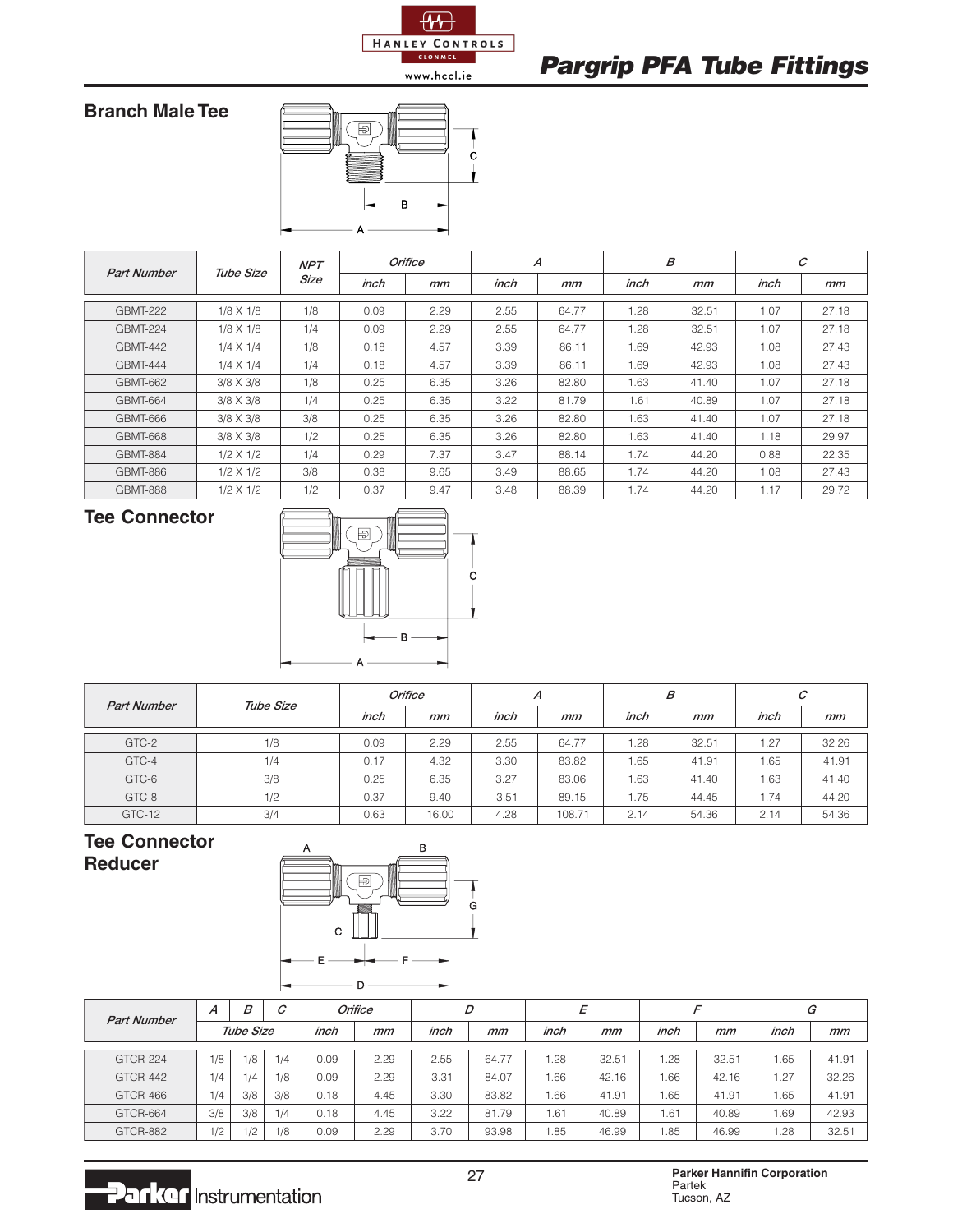HEX 1

### **Tubing Plug**



| <b>Part Number</b> | Tube |      | Α     | Hex         |
|--------------------|------|------|-------|-------------|
|                    | Size | inch | mm    | <b>Size</b> |
| GTPG-2             | 1/8  | 1.04 | 26.42 | 1/2         |
| GTPG-4             | 1/4  | 1.42 | 36.07 | 11/16       |
| GTPG-6             | 3/8  | 1.41 | 35.81 | 13/16       |
| GTPG-8             | 1/2  | 1.56 | 39.62 | 3/4         |
| GTPG-12            | 3/4  | 1.73 | 43.94 | 13/16       |

| <b>Part Number</b> | Tube<br>Size |
|--------------------|--------------|
| 1207-0023          | 1/8          |
| 1207-0001          | 1/4          |
| 1207-0002          | 3/8          |
| 1207-0003          | 1/2          |
| 1207-0004          | 3/4          |

### **Fitting Cap**



| <b>Part Number</b> | Tube |      |       |      | в     |
|--------------------|------|------|-------|------|-------|
|                    | Size | inch | mm    | inch | mm    |
| GCAP-4             | 1/4  | 1.13 | 28.70 | 0.84 | 21.34 |
| GCAP-6             | 3/8  | 1.09 | 27.69 | 0.97 | 24.64 |

| <b>Part Number</b> | Tube<br>Size |
|--------------------|--------------|
| 1022-0002          | 1/8          |
| 1022-0004          | 1/4          |
| 1022-0006          | 3/8          |
| 1022-0008          | 1/2          |
| 1022-0012          | 3/4          |

#### **Fitting Nut PFA**



| <b>Part Number</b> | Tube | Α    | В     |      |       |  |  |
|--------------------|------|------|-------|------|-------|--|--|
|                    | Size | inch | mm    | inch | mm    |  |  |
| 1213-0302          | 1/8  | 0.57 | 14.48 | 0.57 | 14.48 |  |  |
| 1213-0304          | 1/4  | 0.97 | 24.64 | 0.84 | 21.34 |  |  |
| 1213-0306          | 3/8  | 0.98 | 24.89 | 0.94 | 23.88 |  |  |
| 1213-0308          | 1/2  | 1.13 | 28.70 | 1.10 | 27.94 |  |  |
| 1213-0312          | 3/4  | 1.23 | 31.24 | 1.41 | 35.81 |  |  |

### **Fitting Nut Assembly**



| <b>Part Number</b> | Tube |      | Α     | в    |       |  |  |  |
|--------------------|------|------|-------|------|-------|--|--|--|
|                    | Size | inch | mm    | inch | mm    |  |  |  |
| 1202-0012          | 1/8  | 0.56 | 14.22 | 0.56 | 14.22 |  |  |  |
| 1202-0001          | 1/4  | 0.97 | 24.64 | 0.84 | 21.34 |  |  |  |
| 1202-0002          | 3/8  | 0.98 | 24.89 | 0.94 | 23.88 |  |  |  |
| 1202-0003          | 1/2  | 1.13 | 28.70 | 1.10 | 27.94 |  |  |  |
| 1202-0004          | 3/4  | 1.23 | 31.24 | 1.41 | 35.81 |  |  |  |

 $\overline{40}$ HANLEY CONTROLS CLONMEL ... www.hccl.ie

**Ferrule**

 $\begin{bmatrix} 1 \\ 1 \\ 1 \end{bmatrix}$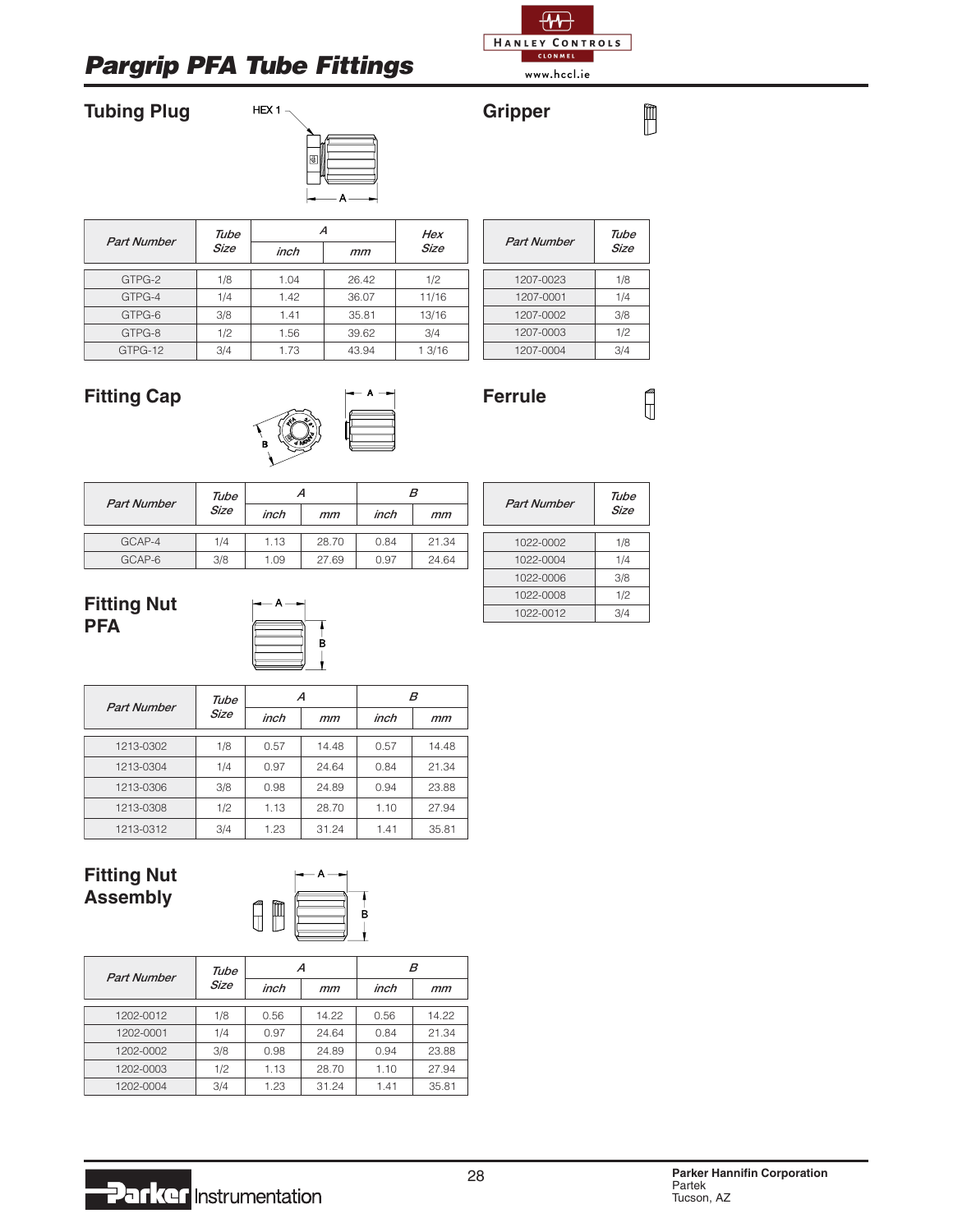

www.hccl.ie

# **Parbond PFA Fusible Pipe Fittings**

### **Product Overview**

The Parbond Fittings are ideally suited for any ultra-pure or corrosive chemical application. The fitting design yields a leak-tight, permanent connection that is ideal for high flow, minimal pressure drop applications. The connection is achieved by fusion welding the two ends together.



### **Features**

#### **Benefits Less surface**

**PFA body manufactured from virgin High Purity materials.**

**High integrity fused weld connections.**

**Parker Instrumentation** 

**Less down time, fewer leaks.**

**particulates resulting in cleaner operation.**

**Numerous configurations including complexity and cost. reducers.**

**Reduced system**

# **Specifications**

Materials of Construction:

Wetted Surfaces - PFA External Surfaces - PFA, PVDF

Pressure Ranges: See Pressure/Temperature Chart below.

#### Temperature Ranges: See Pressure/Temperature Chart below.

Parbond PFA fittings with Parflare ends are supplied with PVDF nuts as standard. For PFA nuts add -T to model number. Please consult factory for other available configurations and custom assemblies.

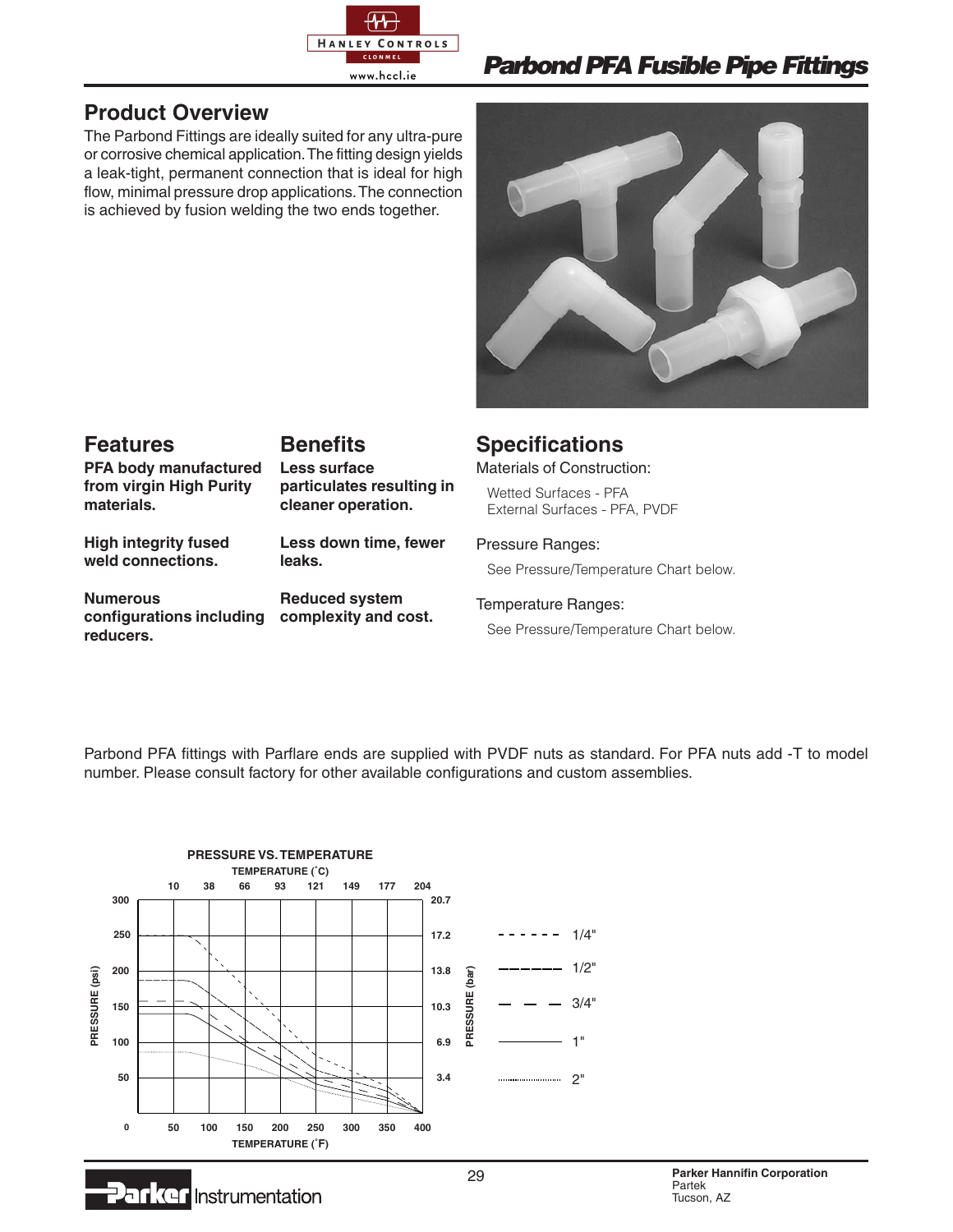# **Parbond PFA Fusible Pipe Fittings**



Bonding of Parbond fittings is accomplished by heating the two surfaces with a non-contact heat source to a molten state, pressing the two surfaces together, and allowing sufficient time to cool. Proper technique results in a permanent connection being made without introducing foreign matter or contamination. Below are examples of a correct and incorrect weld joints.



**Adaptor Male Straight** 



| <b>Part Number</b> | <b>MNPT</b><br>Parbond |      |      | Orifice | Α              |       | В    |       | С    |      | D      |                | E    |           | Hex   |
|--------------------|------------------------|------|------|---------|----------------|-------|------|-------|------|------|--------|----------------|------|-----------|-------|
|                    | Size                   | Size | inch | mm      | inch           | mm    | inch | mm    | inch | mm   | inch   | mm             | inch | mm        | Size  |
| BA-4MP4            | 1/4                    | 1/4  | 0.29 | '.37    | $.4^{\dagger}$ | 35.81 | 0.54 | 13.72 | 0.08 | 2.03 | 0.56   | 14.22          | 0.55 | 13.97     | 11/16 |
| BA-8MP8            | 1/2                    | 1/2  | 0.52 | 13.21   | 2.75           | 69.85 | 0.84 | 21.34 | 0.11 | 2.79 | .80    | 45.72          | 0.66 | 16.76     | 15/16 |
| <b>BA-12MP12</b>   | 3/4                    | 3/4  | 0.65 | 16.51   | 2.77           | 70.36 | .05  | 26.67 | 0.12 | 3.05 | .80    | 45.72          | 0.66 | 16.76     | 3/16  |
| <b>BA-12MP8</b>    | 3/4                    | 1/2  | 0.65 | 16.51   | 2.75           | 69.85 | 0.84 | 21.34 | 0.11 | 2.79 | .80    | 45.72          | 0.66 | 16.76     | 3/16  |
| <b>BA-16MP12</b>   |                        | 3/4  | 0.85 | 21.59   | 2.62           | 66.55 | .05  | 26.67 | 0.12 | 3.05 | . . 49 | 44.96          | 0.85 | 21.59     | 7/16  |
| <b>BA-16MP16</b>   |                        |      | 0.94 | 23.88   | 2.92           | 74.17 | .32  | 33.40 | 0.13 | 3.30 | .78    | $45.2^{\circ}$ | 0.85 | .59<br>21 | 7/16  |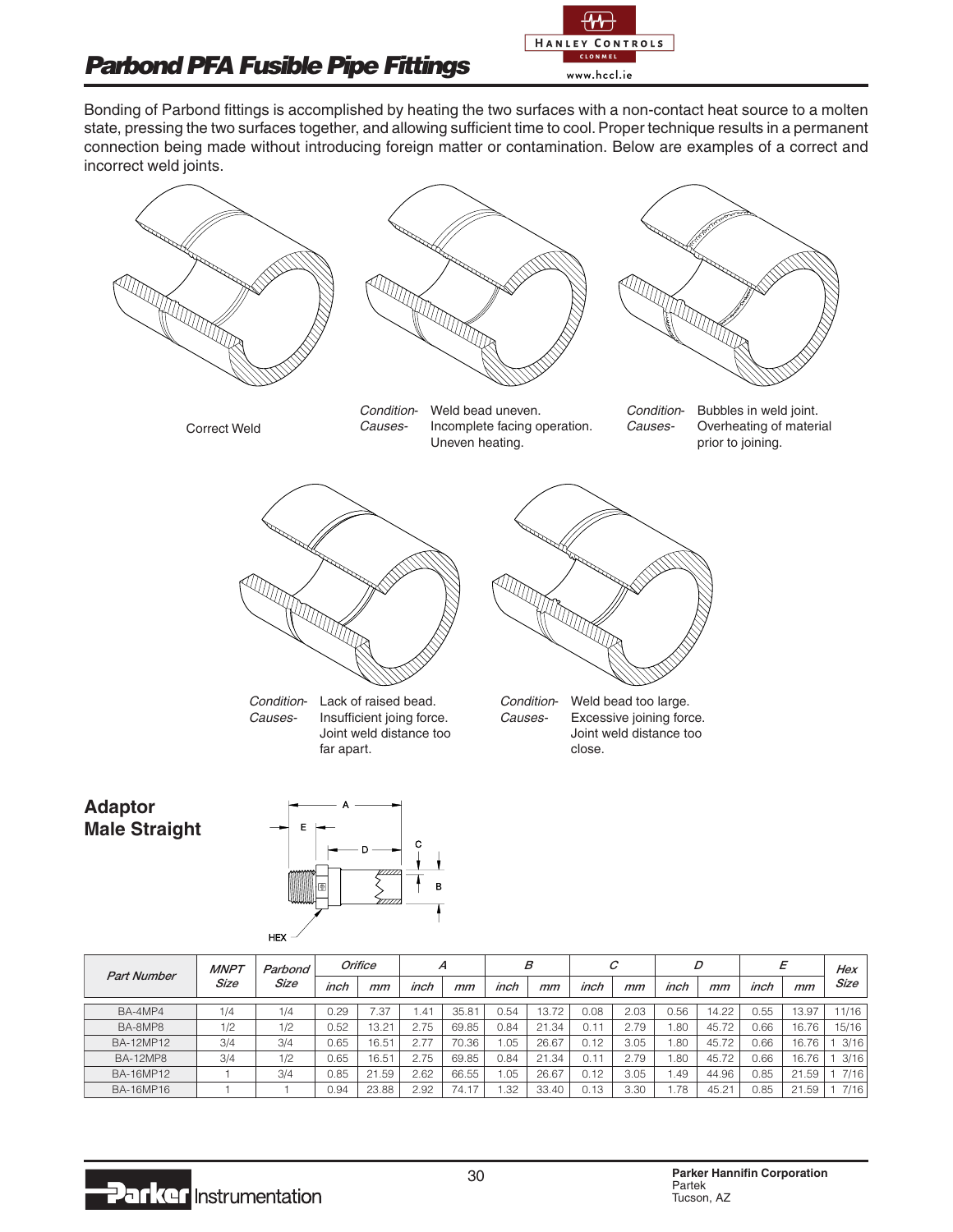

www.hccl.ie

# **Parbond PFA Fusible Pipe Fittings**



| <b>Part Number</b> | <b>FNPT</b> | Parbond |      | Orifice |              | А     |      | В     |      | С    |      | D                 |      | E     | Hex   |
|--------------------|-------------|---------|------|---------|--------------|-------|------|-------|------|------|------|-------------------|------|-------|-------|
|                    | Size        | Size    | inch | mm      | inch         | mm    | inch | mm    | inch | mm   | inch | mm                | inch | mm    | Size  |
| BA-4FP4            | 1/4         | 1/4     | 0.38 | 9.65    | $.4^{\circ}$ | 35.81 | 0.54 | 13.74 | 0.08 | 2.01 | 0.56 | 14.22             | 0.56 | 14.22 | 3/4   |
| BA-6FP4            | 3/8         | 1/4     | 0.38 | 9.65    | $.4^{\circ}$ | 35.81 | 0.54 | 13.72 | 0.08 | 2.03 | 0.56 | 14.22             | 0.62 | 15.75 | 15/16 |
| BA-8FP8            | 1/2         | 1/2     | 0.57 | 14.48   | 2.75         | 69.85 | 0.84 | 21.41 | 0.10 | 2.60 | 1.68 | 42.67             | 0.67 | 17.02 | 1/8   |
| <b>BA-12FP12</b>   | 3/4         | 3/4     | 0.85 | 21.59   | 2.45         | 62.10 | .05  | 26.67 | 0.11 | 2.83 | 1.48 | 37.59             | .68  | 17.27 | 7/16  |
| <b>BA-16FP16</b>   |             |         | 0.97 | 24.64   | 2.94         | 74.68 | .32  | 33.40 | 0.13 | 3.24 | 1.78 | 45.2 <sup>1</sup> | 0.96 | 24.38 | 5/8   |

**Adaptor, Parflare**



| <b>Part Number</b> | Parflare | Parbond |      | <b>Orifice</b> |      | A     |      | B     |      | C    |      | D     |      | E     | Hex   |
|--------------------|----------|---------|------|----------------|------|-------|------|-------|------|------|------|-------|------|-------|-------|
|                    | Size     | Size    | inch | mm             | inch | mm    | inch | mm    | inch | mm   | inch | mm    | inch | mm    | Size  |
| <b>BA-4F4</b>      | 1/4      | 1/4     | 0.13 | 3.30           | 2.05 | 52.07 | 0.56 | 14.22 | 0.09 | 2.16 | 0.56 | 14.22 | 1.16 | 29.46 | 11/16 |
| <b>BA-4F8</b>      | 1/4      | 1/2     | 0.13 | 3.30           | 3.28 | 83.31 | 0.84 | 21.44 | 0.10 | 2.54 | 1.68 | 42.67 | 1.16 | 29.46 | 15/16 |
| <b>BA-4F12</b>     | 1/4      | 3/4     | 0.13 | 3.30           | 3.28 | 83.31 | 1.05 | 26.67 | 0.11 | 2.79 | 1.77 | 44.96 | 1.16 | 29.46 | 3/16  |
| <b>BA-6F4</b>      | 3/8      | 1/4     | 0.25 | 6.35           | 1.98 | 50.29 | 0.54 | 13.79 | 0.08 | 1.91 | 0.56 | 14.22 | 1.24 | 31.50 | 13/16 |
| <b>BA-6F8</b>      | 3/8      | 1/2     | 0.25 | 6.35           | 3.26 | 82.80 | 0.84 | 21.41 | 0.10 | 2.54 | 1.80 | 45.72 | 1.24 | 31.50 | 15/16 |
| <b>BA-6F12</b>     | 3/8      | 3/4     | 0.25 | 6.35           | 3.30 | 83.82 | 1.06 | 26.80 | 0.12 | 2.92 | 1.77 | 44.96 | 1.24 | 31.50 | 3/16  |
| <b>BA-8F4</b>      | 1/2      | 1/4     | 0.38 | 9.65           | 2.20 | 55.88 | 0.55 | 13.97 | 0.10 | 2.41 | 0.56 | 14.22 | 1.34 | 34.04 | 15/16 |
| BA-8F8             | 1/2      | 1/2     | 0.38 | 9.65           | 3.40 | 86.36 | 0.84 | 21.41 | 0.10 | 2.64 | 1.80 | 45.72 | 1.34 | 34.04 | 15/16 |
| <b>BA-8F12</b>     | 1/2      | 3/4     | 0.38 | 9.65           | 3.34 | 84.84 | 1.06 | 26.80 | 0.11 | 2.79 | 1.77 | 44.96 | 1.34 | 34.04 | 3/16  |
| <b>BA-8F16</b>     | 1/2      | 1       | 0.38 | 9.65           | 3.36 | 85.34 | .32  | 33.53 | 0.13 | 3.30 | 1.78 | 45.21 | 1.34 | 34.04 | 7/16  |
| <b>BA-12F8</b>     | 3/4      | 1/2     | 0.63 | 16.00          | 3.55 | 90.17 | 0.85 | 21.49 | 0.11 | 2.67 | 1.80 | 45.72 | 1.46 | 37.08 | 3/16  |
| <b>BA-12F12</b>    | 3/4      | 3/4     | 0.63 | 16.00          | 3.55 | 90.17 | 1.05 | 26.67 | 0.11 | 2.79 | 1.77 | 44.96 | 1.46 | 37.08 | 3/16  |
| <b>BA-12F16</b>    | 3/4      |         | 0.63 | 16.00          | 3.55 | 90.17 | 1.32 | 33.40 | 0.14 | 3.43 | 1.78 | 45.21 | 1.46 | 37.08 | 7/16  |
| <b>BA-16F12</b>    |          | 3/4     | 0.88 | 22.35          | 3.79 | 96.27 | 1.06 | 26.80 | 0.11 | 2.79 | 1.77 | 44.96 | 1.76 | 44.70 | 7/16  |
| <b>BA-16F16</b>    |          |         | 0.88 | 22.35          | 3.79 | 96.27 | .32  | 33.40 | 0.13 | 3.24 | 1.77 | 44.96 | 1.76 | 44.70 | 7/16  |

**Adaptor, Redi-flare**





| <b>Part Number</b> | Redi-<br>flare | Parbond     |      | Orifice | А    |       |      | B     |      | C    |      | D     |      | E     |        | F     | Hex         |
|--------------------|----------------|-------------|------|---------|------|-------|------|-------|------|------|------|-------|------|-------|--------|-------|-------------|
|                    | Size           | <b>Size</b> | inch | mm      | inch | mm    | inch | mm    | inch | mm   | inch | mm    | inch | mm    | inch   | mm    | <b>Size</b> |
| BA-4RF4            | 1/4            | 1/4         | 0.13 | 3.30    | 2.04 | 51.82 | 0.55 | 13.89 | 0.08 | 2.03 | 0.56 | 14.22 | .16  | 29.46 | $\sim$ | ۰     | 11/16       |
| BA-6RF4            | 3/8            | 1/4         | 0.25 | 6.35    | 2.10 | 53.34 | 0.55 | 13.89 | 0.09 | 2.29 | 0.56 | 14.22 | .24  | 31.50 |        |       | 11/16       |
| BA-8RF8            | 1/2            | 1/2         | 0.38 | 9.65    | 3.42 | 86.87 | 0.84 | 21.39 | 0.10 | 2.59 | .80  | 45.72 | . 37 | 34.80 | 17     | 29.72 |             |
| <b>BA-8RF12</b>    | 1/2            | 3/4         | 0.38 | 9.65    | 3.11 | 78.99 | .05  | 26.67 | 0.11 | 2.87 | 77   | 44.96 | .37  | 34.80 | 1.41   | 35.81 |             |
| <b>BA-12RF8</b>    | 3/4            | 1/2         | 0.63 | 16.00   | 3.74 | 95.00 | 0.84 | 21.34 | 0.10 | 2.54 | .80  | 45.72 | .46  | 37.08 | .17    | 29.72 |             |
| <b>BA-12RF12</b>   | 3/4            | 3/4         | 0.63 | 16.00   | 3.35 | 85.09 | .05  | 26.67 | 0.11 | 2.79 | .48  | 37.59 | .46  | 37.08 | 1.41   | 35.81 |             |
| BA-12RF16          | 3/4            |             | 0.63 | 16.00   | 3.61 | 91.69 | 1.31 | 33.27 | 0.13 | 3.30 | .78  | 45.21 | .46  | 37.08 | .42    | 36.07 |             |
| BA-16RF12          |                | 3/4         | 0.88 | 22.35   | 3.96 | 100.6 | .05  | 26.67 | 0.11 | 2.78 | 77   | 44.96 | .76  | 44.70 | .39    | 35.31 |             |
| BA-16RF16          |                |             | 0.88 | 22.35   | 3.85 | 97.79 | 1.31 | 33.27 | 0.13 | 3.18 | .78  | 45.21 | .76  | 44.70 | 1.41   | 35.81 | ۰           |

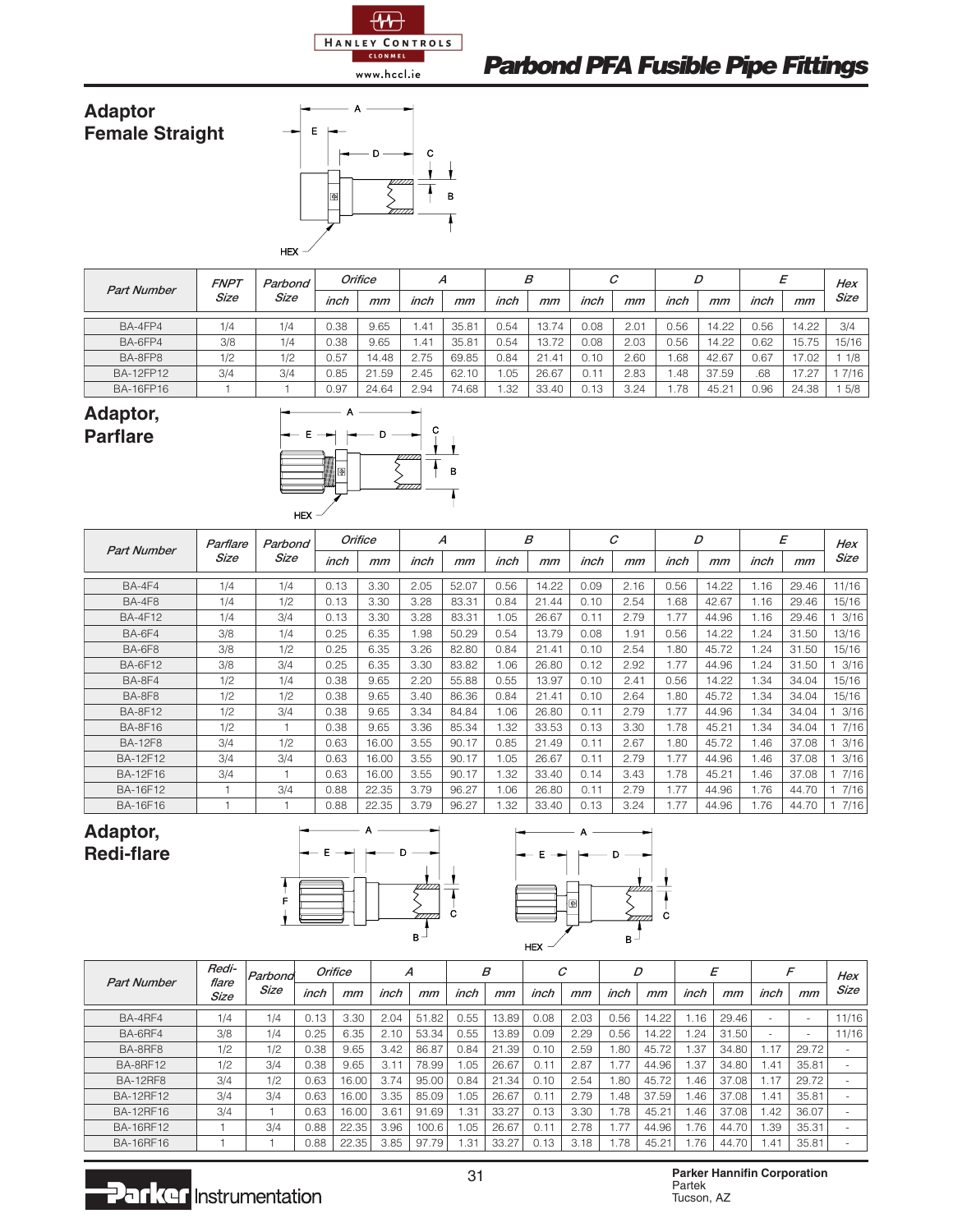

# **Parbond PFA Fusible Pipe Fittings**





| Redi-<br><b>Part Number</b><br>flare bond |      | Par- |      | Orifice |      | A     |      | В           |      |                 |      | D     |      |                        |      |       |      | Hole Size |        | Hex $1$ Hex $2$ |
|-------------------------------------------|------|------|------|---------|------|-------|------|-------------|------|-----------------|------|-------|------|------------------------|------|-------|------|-----------|--------|-----------------|
|                                           | Size | Size | inch | mm      | inch | mm    | inch | mm          | inch | mm              | inch | mm    | inch | mm                     | inch | mm    | inch | mm        | Size ' | Size            |
|                                           |      |      |      |         |      |       |      |             |      |                 |      |       |      |                        |      |       |      |           |        |                 |
| BA-4F4-P                                  | 1/4  | 1/4  | 0.13 | 3.30    | 2.50 | 63.50 | 0.54 | 13.72       | 0.08 | 1.91            | 0.56 | 14.22 | .65  | 41.91                  | 0.25 | 6.35  | 0.50 | 12.70     | 11/16  | 11/16           |
| <b>BA-6F4-P</b>                           | 3/8  | 1/4  | 0.25 | 6.35    | 2.39 | 60.71 | 0.54 | 13.72       | 0.08 | .9 <sup>4</sup> | 0.56 | 14.22 | .62  | .15 <sup>1</sup><br>41 | 0.25 | 6.35  | 0.63 | 16.00     | 15/16  | 13/16           |
| BA-8F4-P                                  | 1/2  | 1/4  | 0.38 | 9.65    | 2.56 | 65.02 | J.55 | 13.871      | 0.08 | 2.03            | 0.56 | 14.22 | .74  | 44.20                  | 0.25 | 6.35  | 0.75 | 19.05     | 1/16   | 15/16           |
| <b>BA-12F8-P</b>                          | 3/4  |      | J.63 | 16.00   | 4.22 |       | ).85 | 21.<br>.461 |      | 2.67            | .80  | 45.72 |      | 54.10                  | 0.50 | 12.70 | .00  | 25.40     | 5/16   | 1 3/16          |

### **Adaptor,**

| Flange, |                  |
|---------|------------------|
|         | <b>Flat Face</b> |



| <b>Part Number</b> | Parbond | <b>n</b> |       | D    |       | ັ    |      |      |       |            |       |      |      |
|--------------------|---------|----------|-------|------|-------|------|------|------|-------|------------|-------|------|------|
|                    | Size    | inch     | mm    | inch | mm    | inch | mm   | inch | mm    | inch       | mm    | inch | mm   |
| BA-8FL-0           | 1/2     | 2.49     | 63.25 | 0.84 | 21.34 | 0.12 | 2.96 | .29  | 32.77 | .49        | 37.85 | 0.22 | 5.59 |
| <b>BA-12FL-0</b>   | 3/4     | 2.48     | 62.99 | 1.05 | 26.67 | 0.11 | 2.87 | 1.46 | 37.08 | <b>.49</b> | 37.85 | 0.22 | 5.59 |

### **Adaptor, Flange, Flat Face**



| <b>Part Number</b> | Parbond |      | n     |      | D     |             |      |      |       |      |      |
|--------------------|---------|------|-------|------|-------|-------------|------|------|-------|------|------|
|                    | Size    | inch | mm    | inch | mm    | inch        | mm   | inch | mm    | inch | mm   |
| <b>BA-16FL-0</b>   |         | 2.28 | 57.91 | .32  | 33.53 | 0.14        | 3.56 | 2.00 | 50.80 | 0.24 | 6.10 |
| <b>BA-32FL-0</b>   |         | 2.37 | 60.20 | 2.40 | 60.96 | $-1$<br>U.I | 4.41 | 3.47 | 88.14 | 0.25 | 6.35 |

#### **Adaptor, Flange, O-Ring Face**



|                    | Parbond  |      |       |      |                                |                      |      |      |       |      | -     |      |      |
|--------------------|----------|------|-------|------|--------------------------------|----------------------|------|------|-------|------|-------|------|------|
| <b>Part Number</b> | Size     | inch | mm    | inch | mm                             | inch                 | mm   | inch | mm    | inch | mm    | inch | mm   |
| BA-8FL-1           | 10<br>12 | 2.48 | 62.99 | 0.85 | $\bigcap$<br>.49<br><u>.</u> . | $\overline{a}$<br>◡. | 2.68 | .28  | 32.51 | 1.49 | 37.85 | 0.18 | 4.57 |

| O-Ring,                 |     | <b>Part Number</b> | Parbond |      |       |      |      |
|-------------------------|-----|--------------------|---------|------|-------|------|------|
| <b>PFA Encapsulated</b> |     |                    | Size    | inch | mm    | inch | mm   |
| Viton                   | . — | 2000-0118EV        | 1/2     | .068 | 27 13 | 103  | 2.62 |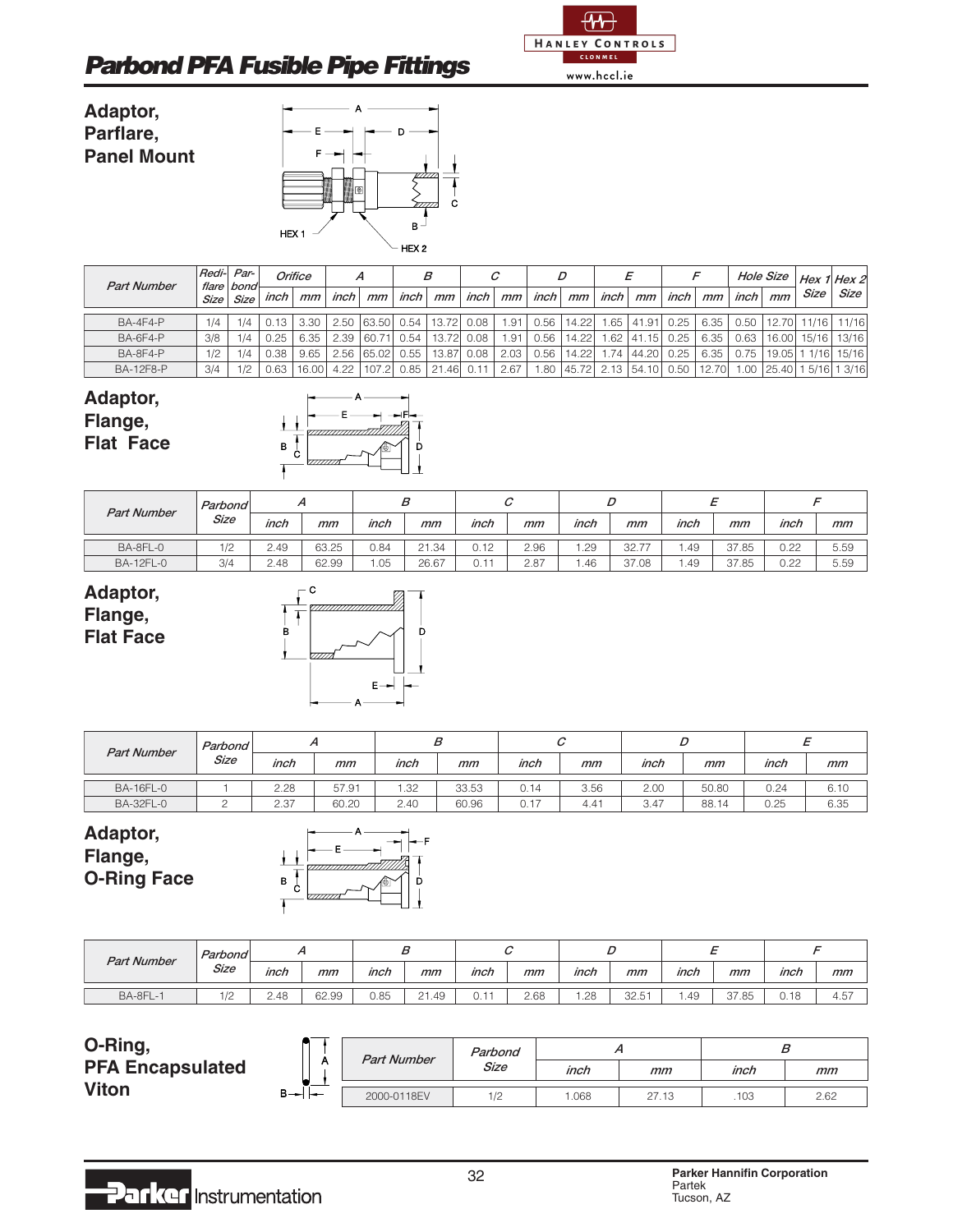

www.hccl.ie

# **Parbond PFA Fusible Pipe Fittings**



| <b>Part Number</b> | Parbond          | А      |       |      | B     |      | C    |              | D     |      | E         |      | F    |       | G     |      | H     |
|--------------------|------------------|--------|-------|------|-------|------|------|--------------|-------|------|-----------|------|------|-------|-------|------|-------|
|                    | Size             | inch   | mm    | inch | mm    | inch | mm   | inch         | mm    | inch | mm        | inch | mm   | inch  | mm    | inch | mm    |
| <b>BR-84</b>       | 1/2 X 1/4        | 0.56   | 14.22 | 0.54 | 13.72 | 0.08 | 91.، | 0.93         | 23.62 | 0.85 | .59<br>21 | 0.11 | 2.79 | .80   | 45.72 | 2.64 | 67.06 |
| <b>BR-128</b>      | $3/4 \times 1/2$ | 1.49   | 38.10 | 0.84 | 21.34 | 0.10 | 2.54 | i.16         | 29.46 | .05  | 26.67     | 0.11 | 2.67 | 49، ا | 37.85 | 3.58 | 90.93 |
| <b>BR-168</b>      | X 1/2            | . . 49 | 37.85 | 0.84 | 21.41 | 0.10 | 2.60 | $.4^{\circ}$ | 35.81 | .32  | 33.40     | 0.13 | 3.24 | 1.78  | 45.21 | 3.57 | 90.68 |
| BR-1612            | 1 X 3/4          | 1.49   | 37.59 | 1.05 | 26.67 | 0.11 | 2.79 | .41          | 35.81 | .32  | 33.53     | 0.14 | 3.43 | .78   | 45.21 | 3.57 | 90.68 |
| <b>BR-328</b>      | $2 \times 1/2$   | .50    | 38.10 | 0.84 | 21.34 | 0.11 | 2.79 | 2.55         | 64.77 | 2.38 | 60.45     | 0.16 | 4.06 | 1.50  | 38.10 | 4.38 | 111.3 |
| BR-3212            | $2 \times 3/4$   | .50    | 37.59 | 1.05 | 26.67 | 0.12 | 3.05 | 2.55         | 64.77 | 2.39 | 60.71     | 0.16 | 4.06 | 1.50  | 38.10 | 4.37 | 111.0 |
| BR-3216            | 2 X 1            | .50    | 37.59 | .32  | 33.53 | 0.14 | 3.56 | 2.54         | 64.52 | 2.38 | 60.45     | 0.16 | 4.06 | .50   | 38.10 | 4.38 | 111.3 |

### **Union**

**Reducer**



| <b>Part Number</b> | Parbond |      |        |      | в     |      |      |      | D     | Hex Size |
|--------------------|---------|------|--------|------|-------|------|------|------|-------|----------|
|                    | Size    | inch | mm     | inch | mm    | inch | mm   | inch | mm    |          |
| <b>BU-4</b>        | 1/4     | 2.49 | 63.25  | 0.54 | 13.79 | 0.08 | 2.01 | 0.76 | 19.30 | 1/4      |
| BU-8               | 1/2     | 5.07 | 128.78 | 0.85 | 21.46 | 0.11 | 2.69 | 1.80 | 45.72 | 5/8      |
| <b>BU-12</b>       | 3/4     | 5.07 | 128.78 | 1.05 | 26.75 | 0.11 | 2.86 | 1.80 | 45.72 | 1 7/8    |
| <b>BU-16</b>       |         | 5.62 | 142.75 | 1.32 | 33.53 | 0.13 | 3.31 | 1.50 | 38.10 | 27/8     |

**Cap**



| <b>Part Number</b> | Parbond | Α    |       |      | В     |      | С    |      | D     |       | Ε     |      |       |
|--------------------|---------|------|-------|------|-------|------|------|------|-------|-------|-------|------|-------|
|                    | Size    | inch | mm    | inch | mm    | inch | mm   | inch | mm    | inch  | mm    | inch | mm    |
|                    |         |      |       |      |       |      |      |      |       |       |       |      |       |
| BCAP-4             | 1/4     | 0.84 | 21.34 | 0.54 | 13.82 | 0.08 | 2.02 | 0.62 | 15.75 | 0.55  | 13.97 | N/A  | N/A   |
| BCAP-8             | 1/2     | 2.09 | 53.09 | 0.84 | 21.41 | 0.11 | 2.67 | 0.91 | 23.11 | 49، ، | 37.85 | N/A  | N/A   |
| BCAP-12            | 3/4     | 2.08 | 52.83 | .05  | 26.67 | 0.11 | 2.79 | .16  | 29.46 | 49، ، | 37.85 | N/A  | N/A   |
| BCAP-16            |         | 2.06 | 52.32 | .32  | 33.40 | 0.13 | 3.24 | .42  | 36.07 | .48   | 37.59 | N/A  | N/A   |
| BCAP-32            |         | 2.88 | 73.15 | 2.38 | 60.45 | 0.16 | 4.06 | 2.55 | 64.77 | 10    | 27.94 | . 49 | 37.85 |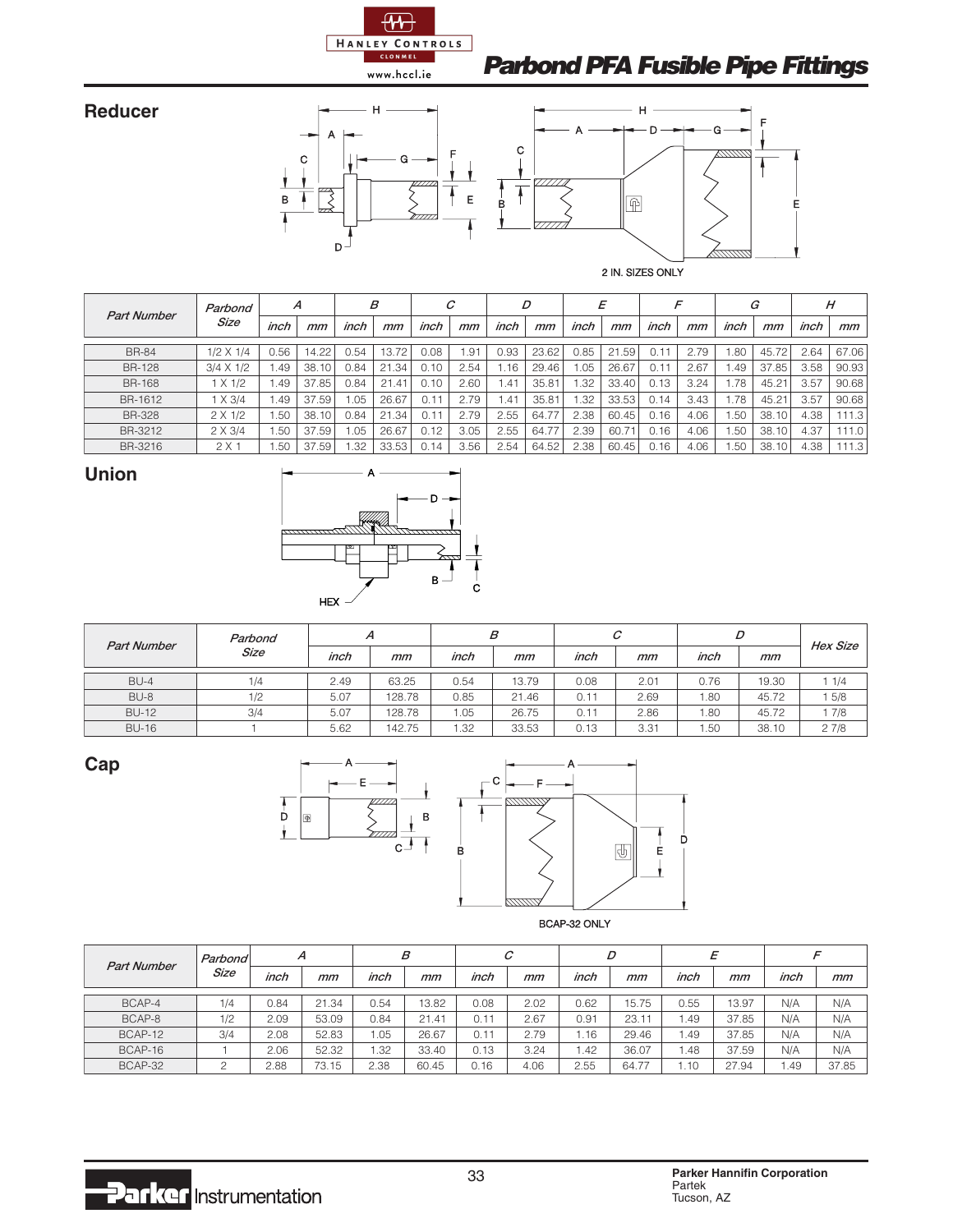# **Parbond PFA Fusible Pipe Fittings**



**Adaptor, Parflare, PVDF Transition** <sup>B</sup> C E D A

|                    | Parflare | Parbond |      | Orifice |      | A     |      | B     |      | C    |      | D     |      | E     |
|--------------------|----------|---------|------|---------|------|-------|------|-------|------|------|------|-------|------|-------|
| <b>Part Number</b> | Size     | Size    | inch | mm      | inch | mm    | inch | mm    | inch | mm   | inch | mm    | inch | mm    |
| BA-4F20MM-PVDF     | 1/4      | 20 mm   | 0.13 | 3.30    | 3.38 | 85.85 | 0.79 | 20.07 | 0.08 | .91  | 1.49 | 37.85 | .24  | 31.50 |
| BA-4F25MM-PVDF     | 1/4      | 25 mm   | 0.13 | 3.30    | 3.40 | 86.36 | 0.99 | 25.15 | 0.08 | 1.91 | 1.49 | 37.85 | 1.24 | 31.50 |
| BA-6F20MM-PVDF     | 3/8      | 20 mm   | 0.25 | 6.35    | 3.40 | 86.36 | 0.79 | 20.07 | 0.08 | 1.91 | 1.49 | 37.85 | 1.26 | 32.00 |
| BA-6F25MM-PVDF     | 3/8      | 25 mm   | 0.25 | 6.35    | 3.40 | 86.36 | 0.98 | 24.89 | 0.07 | 1.78 | 1.49 | 37.85 | 1.26 | 32.00 |
| BA-8F20MM-PVDF     | 1/2      | 20 mm   | 0.38 | 9.65    | 3.49 | 88.65 | 0.79 | 20.07 | 0.08 | 1.91 | 1.49 | 37.85 | 1.35 | 34.29 |
| BA-8F25MM-PVDF     | 1/2      | 25 mm   | 0.38 | 9.65    | 3.51 | 89.15 | 0.98 | 24.89 | 0.07 | 1.78 | 1.49 | 37.85 | 1.35 | 34.29 |
| BA-8F32MM-PVDF     | 1/2      | 32 mm   | 0.38 | 9.65    | 3.53 | 89.66 | 1.26 | 32.00 | 0.10 | 2.41 | 1.49 | 37.85 | 1.40 | 35.56 |
| BA-12F20MM-PVDF    | 3/4      | 20 mm   | 0.63 | 16.00   | 3.67 | 93.22 | 0.79 | 20.07 | 0.08 | 1.91 | 1.49 | 37.85 | 1.50 | 38.10 |
| BA-12F25MM-PVDF    | 3/4      | 25 mm   | 0.63 | 16.00   | 3.68 | 93.47 | 0.98 | 24.89 | 0.07 | 1.78 | 1.49 | 37.85 | 1.53 | 38.86 |
| BA-12F32MM-PVDF    | 3/4      | 32 mm   | 0.63 | 16.00   | 3.66 | 92.96 | 1.26 | 32.00 | 0.10 | 2.41 | 1.49 | 37.85 | 1.53 | 38.86 |
| BA-12F40MM-PVDF    | 3/4      | 40 mm   | 0.63 | 16.00   | 3.68 | 93.47 | .58  | 40.13 | 0.10 | 2.41 | 1.49 | 37.85 | 1.54 | 39.12 |
| BA-16F25MM-PVDF    |          | 25 mm   | 0.88 | 22.35   | 3.88 | 98.55 | 0.98 | 24.89 | 0.07 | 1.78 | 1.49 | 37.85 | 1.72 | 43.69 |
| BA-16F32MM-PVDF    |          | 32 mm   | 0.88 | 22.35   | 3.86 | 98.04 | 1.26 | 32.00 | 0.10 | 2.41 | 1.49 | 37.85 | 1.73 | 43.94 |
| BA-16F40MM-PVDF    |          | 40 mm   | 0.88 | 22.35   | 3.86 | 98.04 | .57  | 39.88 | 0.09 | 2.29 | 1.49 | 37.85 | 1.73 | 43.94 |

### **Elbow Connector, Parflare**



| <b>Part Number</b> | Parflare | Parbond |      | <b>Orifice</b> | A    |       |      | В     |      | C    |      | D     |      | E     |
|--------------------|----------|---------|------|----------------|------|-------|------|-------|------|------|------|-------|------|-------|
|                    | Size     | Size    | inch | mm             | inch | mm    | inch | mm    | inch | mm   | inch | mm    | inch | mm    |
| $BF-4F4$           | 1/4      | 1/4     | 0.13 | 3.30           | .08  | 27.43 | 0.54 | 13.72 | 0.08 | .97  | 0.56 | 14.22 | .69  | 42.93 |
| BE-6F4             | 3/8      | 1/4     | 0.25 | 6.35           | .09  | 27.69 | 0.55 | 13.97 | 0.09 | 2.29 | 0.56 | 14.22 | .84  | 46.74 |
| BE-8F8             | 1/2      | 1/2     | 0.38 | 9.65           | 2.21 | 56.13 | 0.84 | 21.34 | 0.10 | 2.59 | .49  | 37.85 | 2.09 | 53.09 |
| <b>BE-8F12</b>     | 1/2      | 3/4     | 0.38 | 9.65           | 2.19 | 55.63 | .05  | 26.67 | 0.11 | 2.79 | .48  | 37.59 | 2.03 | 51.56 |
| <b>BE-12F8</b>     | 3/4      | 1/2     | 0.63 | 16.00          | 2.21 | 56.13 | 0.84 | 21.34 | 0.12 | 3.05 | .48  | 37.59 | 2.03 | 51.56 |
| BE-12F12           | 3/4      | 3/4     | 0.63 | 16.00          | 2.20 | 55.88 | .05  | 26.67 | 0.11 | 2.79 | 1.48 | 37.59 | 2.12 | 53.85 |
| BE-16F16           |          |         | 0.88 | 22.35          | 2.45 | 62.23 | .32  | 33.53 | 0.14 | 3.56 | 1.48 | 37.59 | 2.12 | 53.85 |

### **Elbow Connector, Redi-flare**



| <b>Part Number</b> | Redi-flare | Parbond |      | Orifice |      |       |      | в     |               |      |      |       |      |       |
|--------------------|------------|---------|------|---------|------|-------|------|-------|---------------|------|------|-------|------|-------|
|                    | Size       | Size    | inch | mm      | inch | mm    | inch | mm    | inch          | mm   | inch | mm    | inch | mm    |
| BE-88RF            | 1/2        | 1/2     | 0.38 | 9.65    | 2.21 | 56.13 | 0.84 | 21.34 | $0.1^{\circ}$ | 2.67 | .49  | 37.85 | 2.03 | 51.56 |
| <b>BE-1212RF</b>   | 3/4        | 3/4     | 0.63 | 16.00   | 2.35 | 59.69 | .05  | 26.67 | 0.12          | 3.05 | .50  | 38.10 | 2.42 | 61.47 |
| <b>BE-1612RF</b>   | 3/4        |         | 0.63 | 16.00   | 2.45 | 62.23 | .32  | 33.53 | 0.14          | 3.56 | 1.50 | 38.10 | 2.53 | 64.26 |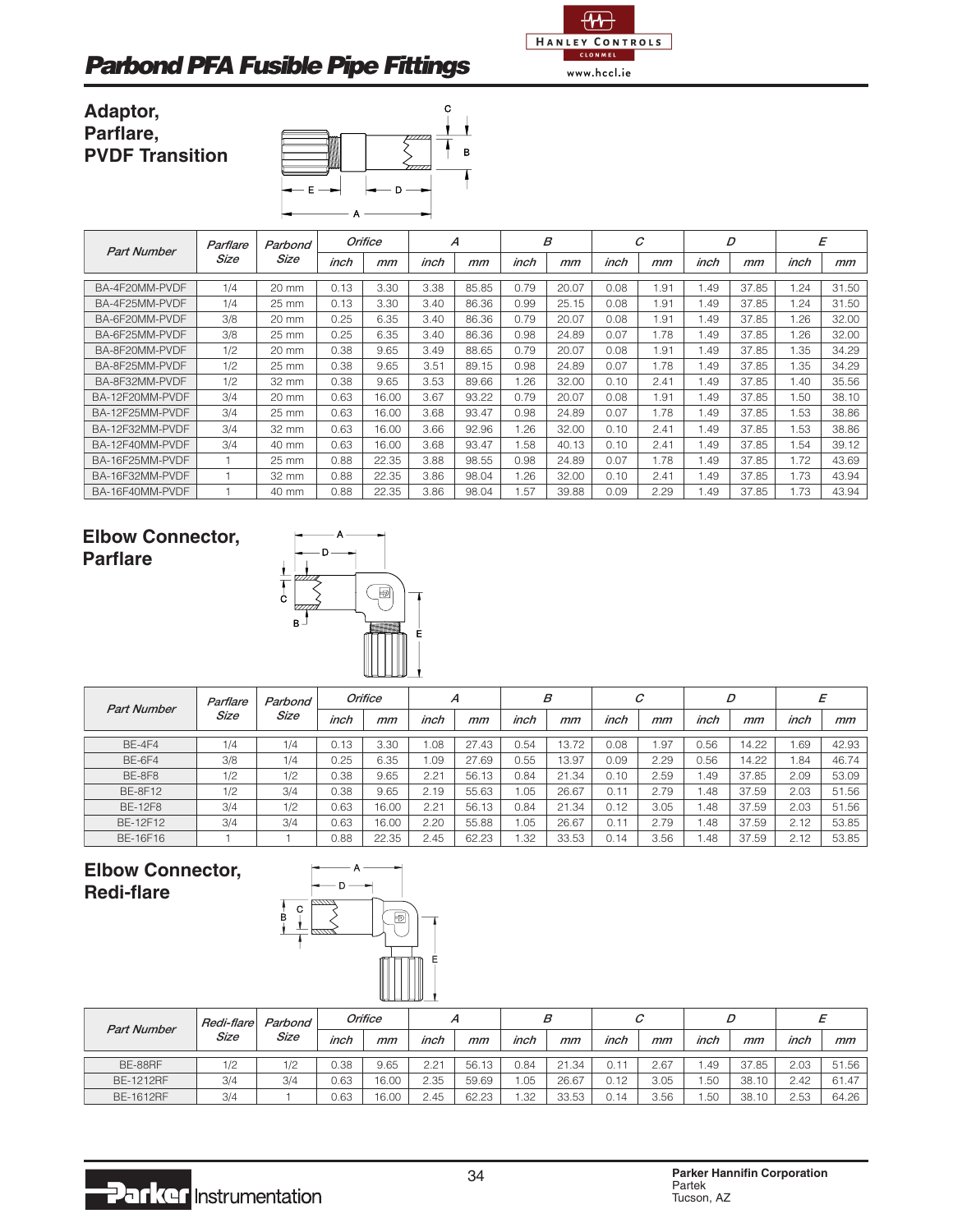

www.hccl.ie

# **Parbond PFA Fusible Pipe Fittings**

**Elbow Connector, 90°**



| <b>Part Number</b> | Parbond |      | Α     |      | B     |      | С    |      | D     |
|--------------------|---------|------|-------|------|-------|------|------|------|-------|
|                    | Size    | inch | mm    | inch | mm    | inch | mm   | inch | mm    |
| BE-4               | 1/4     | 1.09 | 27.69 | 0.55 | 13.87 | 0.08 | 2.08 | 0.57 | 14.48 |
| BE-8               | 1/2     | 2.19 | 55.63 | 0.84 | 21.41 | 0.11 | 2.67 | 1.48 | 37.59 |
| <b>BE-12</b>       | 3/4     | 2.36 | 59.94 | 1.06 | 26.90 | 0.11 | 2.86 | 1.49 | 37.85 |
| <b>BE-16</b>       |         | 2.45 | 62.23 | 1.32 | 33.45 | 0.13 | 3.30 | 1.49 | 37.85 |
| <b>BE-32</b>       |         | 3.29 | 83.57 | 2.39 | 60.66 | 0.16 | 4.04 | 1.50 | 38.10 |

# **Elbow Connector,**



| <b>Part Number</b> | Parbond |      | А     |      | B     |      | $\sqrt{2}$<br>U |      | D     |
|--------------------|---------|------|-------|------|-------|------|-----------------|------|-------|
|                    | Size    | inch | mm    | inch | mm    | inch | mm              | inch | mm    |
| <b>BE-445</b>      | 1/4     | 0.94 | 23.88 | 0.54 | 13.77 | 0.08 | 1.98            | 0.69 | 17.53 |
| <b>BE-845</b>      | 1/2     | 2.00 | 50.80 | 0.85 | 21.49 | 0.11 | 2.68            | 1.50 | 38.10 |
| BE-1245            | 3/4     | 1.98 | 50.29 | 1.05 | 26.75 | 0.11 | 2.77            | 1.49 | 37.85 |
| BE-1645            |         | 1.94 | 49.28 | 1.32 | 33.58 | 0.13 | 3.40            | 1.48 | 37.59 |
| BE-3245            |         | 2.49 | 63.25 | 2.39 | 60.81 | 0.17 | 4.25            | 1.48 | 37.59 |

#### **Tee Connector, Male Pipe**



|                    | <b>MNPT</b> | Parbond |      | Orifice |      |           |      | ∼                          |      |               |            |       |                         |       |
|--------------------|-------------|---------|------|---------|------|-----------|------|----------------------------|------|---------------|------------|-------|-------------------------|-------|
| <b>Part Number</b> | Size        | Size    | inch | mm      | inch | mm        | inch | mm                         | inch | mm            | inch       | mm    | inch                    | mm    |
| <b>BT-884MP</b>    | 1/4         | 1/2     | 0.29 | 7.37    | 4.44 | .78<br>12 | 0.85 | .54<br>$\bigcap$ $\bigcup$ | U.   | $\rightarrow$ | .27<br>$-$ | 32.26 | $ -$<br>$\sim$<br>1. UU | 38.10 |

**Tee Connector,**



| <b>Part Number</b> | Parflare | Parbond<br>Size | Orifice           |    |      |      |      |       |      |    |      |       |      |       |                          |       |
|--------------------|----------|-----------------|-------------------|----|------|------|------|-------|------|----|------|-------|------|-------|--------------------------|-------|
|                    | Size     |                 | inch              | mm | inch | mm   | inch | mm    | inch | mm | inch | mm    | inch | mm    | inch                     | mm    |
| <b>BT-4F44F</b>    | 1/4      | $1/\Delta$      | 12<br><b>U.IU</b> | ാറ | 2.82 | 1.63 | 0.55 | 13.97 | 0.08 | .  | 0.56 | 14.22 | 70   | 43.18 | $\overline{\phantom{a}}$ | 43.69 |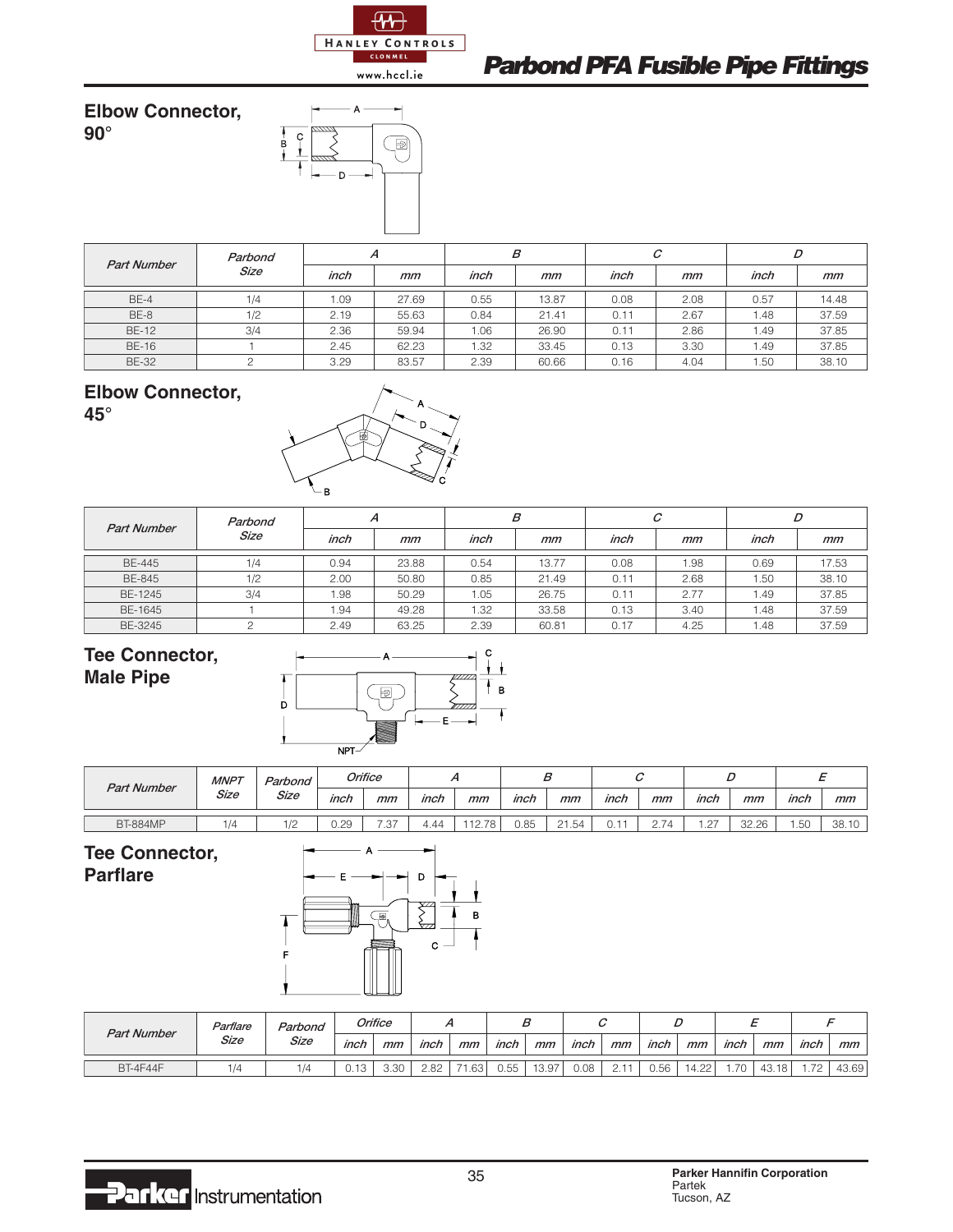

# **Parbond PFA Fusible Pipe Fittings**

C A  $\overline{\mathbb{B}}$ B  $E =$ D

| <b>Part Number</b><br>Size | Parflare | Parbond |      | Orifice |                  |       |      | В     |      |      |      | L     |      |       |
|----------------------------|----------|---------|------|---------|------------------|-------|------|-------|------|------|------|-------|------|-------|
|                            |          | Size    | inch | mm      | inch             | mm    | inch | mm    | inch | mm   | inch | mm    | inch | mm    |
| <b>BT-888RF</b>            | 1/2      | 1/2     | 0.25 | 6.35    | 4.4 <sup>1</sup> | 12.01 | 0.84 | 21.34 | ∩ ⊣- | 2.67 | 2.00 | 50.80 | .50  | 38.10 |
| BT-121212RF                | 3/4      | 3/4     | 0.63 | 16.00   | 4.67             | 18.62 | .05  | 26.67 | 0.11 | .79  | .20  | 55.88 | . 49 | 37.85 |

**Tee Connector,**

**Redi-flare**



| <b>Part Number</b> | Parbond  |      | А      | В    |       |      | C    |      | D     |      | Ε     |
|--------------------|----------|------|--------|------|-------|------|------|------|-------|------|-------|
|                    | Size     | inch | mm     | inch | mm    | inch | mm   | inch | mm    | inch | mm    |
| $BT-4$             | 1/4      | 2.17 | 55.12  | 0.55 | 13.97 | 0.08 | 2.11 | 1.10 | 27.94 | 0.56 | 14.22 |
| BT-8               | 1/2      | 4.39 | 111.51 | 0.84 | 21.41 | 0.11 | 2.68 | 2.18 | 55.37 | 1.49 | 37.85 |
| <b>BT-12</b>       | 3/4      | 4.69 | 119.13 | 1.06 | 26.92 | 0.11 | 2.86 | 2.34 | 59.44 | 1.50 | 38.10 |
| <b>BT-16</b>       |          | 4.87 | 123.70 | 31.، | 33.15 | 0.12 | 2.98 | 2.43 | 61.72 | 1.48 | 37.59 |
| <b>BT-32</b>       | $\Omega$ | 6.58 | 167.13 | 2.39 | 60.58 | 0.16 | 3.99 | 3.29 | 83.57 | 1.50 | 38.10 |

### **Tee Connector Reducer**



| <b>Part Number</b> | A   | В   | C   |      |      |      |      |           |     |       | G          |      | Н     |           |      | υ    |      |           | ĸ     |                          |     |       | M         |                                                                                                              | N   |
|--------------------|-----|-----|-----|------|------|------|------|-----------|-----|-------|------------|------|-------|-----------|------|------|------|-----------|-------|--------------------------|-----|-------|-----------|--------------------------------------------------------------------------------------------------------------|-----|
|                    |     |     |     |      |      |      |      |           |     |       |            |      |       |           |      |      |      |           |       |                          |     |       |           | Parbond Size inch mm inch mm inch mm inch mm inch mm inch mm inch mm inch mm inch mm inch mm inch mm inch mm |     |
| <b>BTR-848</b>     | 1/2 | 1/4 | 1/2 | 3.47 | 88.1 | 0.84 |      | 21.3 0.10 | 2.6 | 12.19 | $55.6$   1 | .49  | 37.8  | 0.56      | 14.2 | 1.49 |      | 37.8 0.56 | 14.2  | 0.09 <sup>1</sup>        | 2.3 | 0.84  |           | 21.3 0.10                                                                                                    | 2.5 |
| <b>BTR-884</b>     | 1/2 | 1/2 | 1/4 | 4.42 |      | 0.84 |      | 21.3 0.12 | 3.0 | .281  | 32.5       | .49  | 37.81 | .49       | 37.8 | 0.56 | 14.2 | 0.84      | 21.3  | 0.10                     | 2.5 | 0.56  | 14.21     | 0.09                                                                                                         | 2.3 |
| BTR-12412          | 3/4 | 1/4 | 3/4 | 3.75 | 95.3 | .051 | 26.7 | 0.11      | 2.8 | 2.34  | 59.4       | .50  |       | 38.1 0.56 | 14.2 | 1.50 | 38.1 | 0.56      | 14.2  | 0.10                     | 2.5 | 1.05  | 26.7      |                                                                                                              | 2.8 |
| BTR-12812          | 3/4 | 1/2 | 3/4 | 4.67 | 119  | .05  | 26.7 | 0.12      | 3.0 | 2.34  | 59.4       | 1.50 | 38.1  | ا 49. ،   | 37.8 | 1.50 | 38.1 | 0.84      | 21.3  | 0.10                     | 2.5 | 1.051 | 26.7      |                                                                                                              | 2.8 |
| BTR-12124          | 3/4 | 3/4 | 1/4 | 4.70 | 119  | .05  | 26.7 | 0.11      | 2.8 | .42   | 36.1       | .50  | 38.1  | 1.50      | 38.1 | 0.56 | 14.2 | 1.05      | 26.7  | 0.11                     | 2.8 | 0.56  |           | 14.2 0.09                                                                                                    | 2.3 |
| BTR-12128          | 3/4 | 3/4 | 1/2 | 4.66 | 118  | .05  | 26.7 | 0.11      | 2.8 | 2.33  | 59.2       | .50  | 38.1  | 1.50      | 38.1 | 1.49 | 37.8 | 1.05      | 26.7  | 0.11                     | 2.8 | 0.84  | 21.3 0.10 |                                                                                                              | 2.5 |
| BTR-121216         | 3/4 | 3/4 |     | 4.90 | 124. | .05  | 26.7 | 0.11      | 2.8 | 2.47  | 62.7       | .50  | 38.1  | 1.50      | 38.1 | 1.50 | 38.1 | 1.05      | 26.7  | 0.11                     | 2.8 | 1.32  |           | 33.5 0.14                                                                                                    | 3.6 |
| BTR-16164          |     |     | 1/4 | 4.88 | 124  | .32  | 33.5 | 0.13      | 3.4 | .53   | 38.9       | .50  | 38.1  | 1.50      | 38.1 | 0.56 | 14.2 | 1.32      | 33.51 | 0.14                     | 3.6 | 0.56  | 14.21     | 0.09                                                                                                         | 2.3 |
| BTR-16168          |     |     | 1/2 | 4.91 | 124  | .32  |      | 33.5 0.14 | 3.6 | 2.46  | $62.5$   1 | 1.50 | 38.1  | 1.50      | 38.1 |      |      |           |       | 1.49 37.8 1.32 33.5 0.14 | 3.6 |       |           | $0.84$   21.3  0.10                                                                                          | 2.5 |

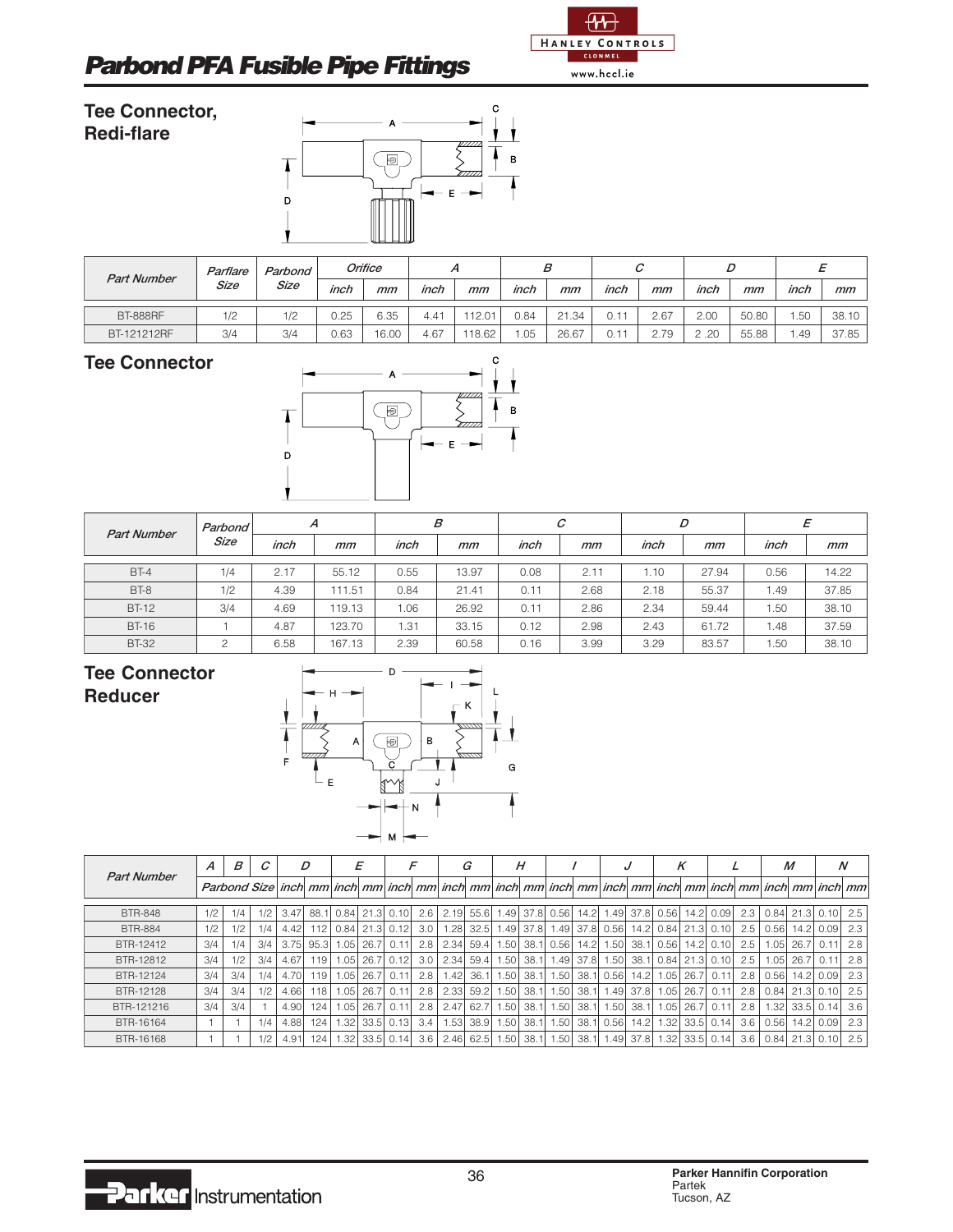

# **PFA Pipe Fittings**

### **Product Overview**

The Pipe Fittings are ideally suited for any ultra-pure or corrosive chemical application. The all PFA design yields maximum corrosion resistance. The fittings are available in a wide variety of configurations and sizes. Please consult factory for other available configurations, materials, and custom assemblies.



## **Features**

## **Benefits**

**PFA body manufactured from virgin High Purity PFA materials.**

**Numerous configurations.** **Less surface particulates resulting in cleaner operation.**

**Reduced system complexity and cost.**

### **Specifications**

Materials of Construction:

Wetted Surfaces - PFA

#### Pressure Ranges:

See Pressure/Temperature Chart below.

#### Temperature Ranges:

See Pressure/Temperature Chart below.

### **Assembly Procedure**

**Parker Instrumentation** 

- 1. Apply PTFE tape to male NPT threads starting one thread back from end of fitting and in direction of threads to conform tape to shape of threads.
	- a. Use  $3\frac{1}{2}$  to 4 wraps of tape when assembling to fluoropolymer material.
	- b. Use 4 to 5 wraps of tape when assembling to material other than fluoropolymer.
- 2. Thread the fitting onto the mating component until hand-tight.
- 3. Using a wrench, tighten fitting about 4 turns past hand-tight.

| <b>Torque</b>       |        |           |  |  |  |  |  |  |  |  |  |  |
|---------------------|--------|-----------|--|--|--|--|--|--|--|--|--|--|
| <b>Fitting Size</b> | in/lbs | Newtons/m |  |  |  |  |  |  |  |  |  |  |
| 1/8"                | 7.0    | .79       |  |  |  |  |  |  |  |  |  |  |
| 1/4"                | 16     | 1.81      |  |  |  |  |  |  |  |  |  |  |
| 3/8"                | 23     | 2.60      |  |  |  |  |  |  |  |  |  |  |
| 1/2"                | 30     | 3.39      |  |  |  |  |  |  |  |  |  |  |
| 3/4"                | 54     | 6.10      |  |  |  |  |  |  |  |  |  |  |
| 4 !!                | 78     | 8.81      |  |  |  |  |  |  |  |  |  |  |

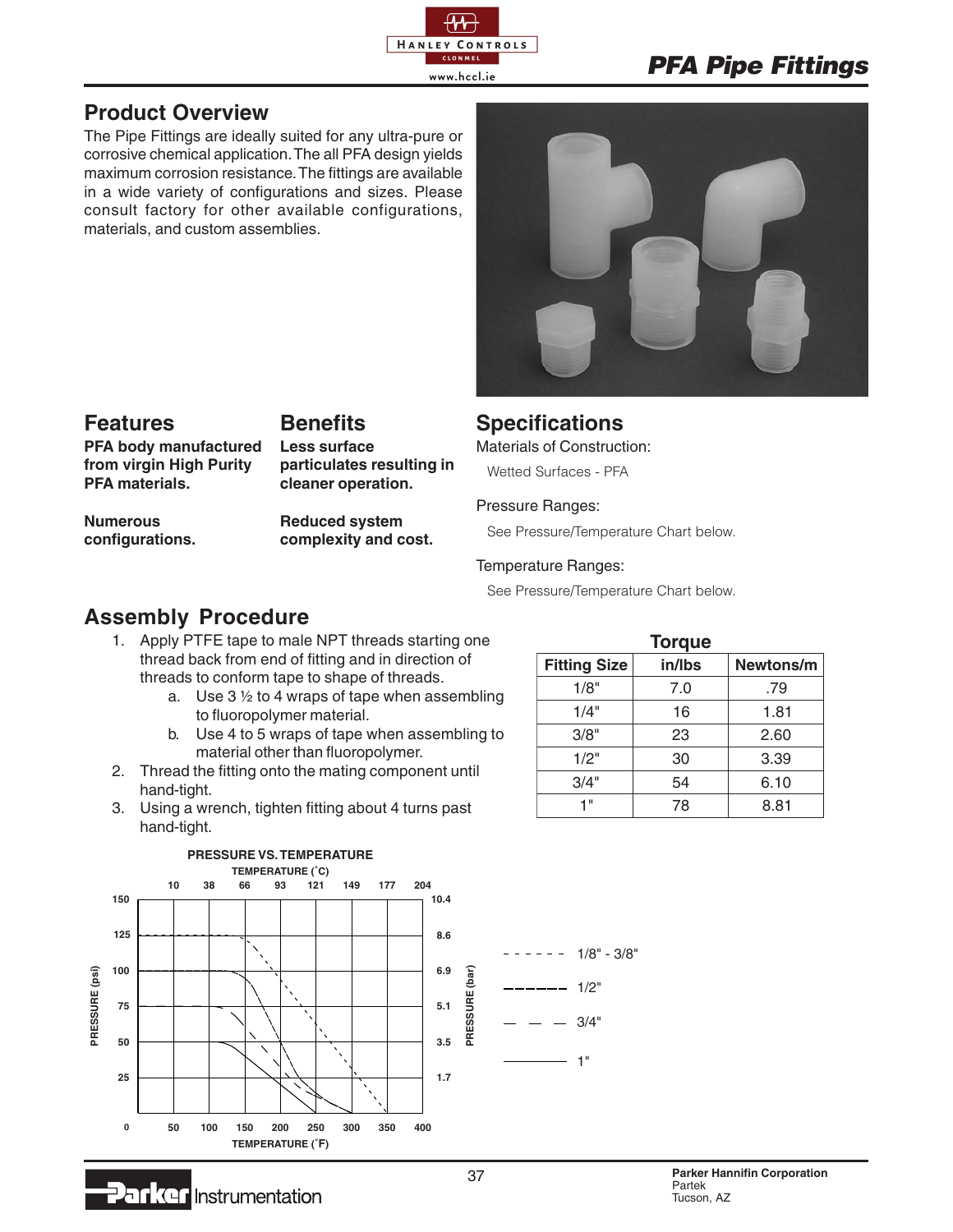# **PFA Pipe Fittings**



**Plug**



| <b>Part Number</b> | <b>NPT Size</b> |      |       |      |       | <b>Hex Size</b> |
|--------------------|-----------------|------|-------|------|-------|-----------------|
|                    |                 | inch | mm    | inch | mm    |                 |
| $P-2-P$            | 1/8             | 0.84 | 21.33 | 0.55 | 13.97 | 1/2             |
| $P-4-P$            | 1/4             | 0.84 | 21.33 | 0.55 | 13.97 | 5/8             |
| $P-6-P$            | 3/8             | 0.84 | 21.33 | 0.55 | 13.97 | 13/16           |
| $P-8-P$            | 1/2             | 0.94 | 23.88 | 0.65 | 16.51 | 15/16           |
| $P-12-P$           | 3/4             | 0.94 | 23.88 | 0.65 | 16.51 | 3/16            |
| $P-16-P$           |                 |      | 28.19 | 0.82 | 20.83 | 7/16            |

## **Nipple**



| <b>Part Number</b> | <b>NPT Size</b> |      | Orifice |      |       |      |       | <b>Hex Size</b> |  |
|--------------------|-----------------|------|---------|------|-------|------|-------|-----------------|--|
|                    |                 | inch | mm      | inch | mm    | inch | mm    |                 |  |
| $PN-2-P$           | 1/8             | 0.20 | 5.10    | .39  | 35.30 | 0.55 | 13.97 | 1/2             |  |
| $PN-4-P$           | 1/4             | 0.29 | 7.36    | 1.39 | 35.30 | 0.55 | 13.97 | 5/8             |  |
| $PN-6-P$           | 3/8             | 0.41 | 10.41   | 1.39 | 35.30 | 0.55 | 13.97 | 13/16           |  |
| $PN-8-P$           | 1/2             | 0.53 | 13.46   | . 61 | 40.89 | 0.66 | 16.76 | 15/16           |  |
| <b>PN-12-P</b>     | 3/4             | 0.65 | 16.51   | . 61 | 40.89 | 0.66 | 16.76 | 1 3/16          |  |
| <b>PN-16-P</b>     |                 | 0.96 | 24.38   | 1.97 | 50.04 | 0.84 | 21.33 | 7/16            |  |

### **Nipple Reducer**



| <b>Part Number</b> |     |                          |      | Orifice |       |       |      |       |      |       | Hex Size |
|--------------------|-----|--------------------------|------|---------|-------|-------|------|-------|------|-------|----------|
|                    |     | <b>NPT Size NPT Size</b> | inch | mm      | inch  | mm    | inch | mm    | inch | mm    |          |
| <b>PNR-42-P</b>    | 1/4 | 1/8                      | 0.20 | 5.08    | 1.34  | 34.04 | 0.55 | 13.97 | 0.55 | 13.97 | 5/8      |
| <b>PNR-64-P</b>    | 3/8 | 1/4                      | 0.28 | 7.11    | 38، ا | 35.05 | 0.55 | 13.97 | 0.55 | 13.97 | 13/16    |
| <b>PNR-84-P</b>    | 1/2 | 1/4                      | 0.28 | 7.11    | 50،،  | 38.10 | 0.65 | 10.51 | 0.55 | 13.97 | 13/16    |
| <b>PNR-86-P</b>    | 1/2 | 3/8                      | 0.41 | 10.41   | 1.50  | 38.10 | 0.65 | 10.51 | 0.55 | 13.97 | 15/16    |
| <b>PNR-128-P</b>   | 3/4 | 1/2                      | 0.53 | 13.46   | i .60 | 40.64 | 0.65 | 10.51 | 0.65 | 10.51 | 3/16     |
| PNR-1612-P         |     | 3/4                      | 0.65 | 16.51   | .78   | 45.21 | 0.84 | 21.33 | 0.65 | 10.51 | 7/16     |

### **Bushing**



| <b>Part Number</b> |     | FNPT Size MNPT Size |      | Orifice | Α    |       |      | В     | <b>Hex Size</b> |
|--------------------|-----|---------------------|------|---------|------|-------|------|-------|-----------------|
|                    |     |                     | inch | mm      | inch | mm    | inch | mm    |                 |
| <b>PB-24-P</b>     | 1/8 | 1/4                 | 0.25 | 6.35    | 0.63 | 16.00 | 1.40 | 35.56 | 5/8             |
| <b>PB-26-P</b>     | 1/8 | 3/8                 | 0.25 | 6.35    | 0.63 | 26.00 | 1.40 | 35.56 | 3/4             |
| <b>PB-42-P</b>     | 1/4 | 1/8                 | 0.25 | 6.35    | 0.75 | 19.05 | 1.40 | 35.56 | 3/4             |
| <b>PB-44-P</b>     | 1/4 | 1/4                 | 0.25 | 6.35    | 0.75 | 19.05 | 1.40 | 35.56 | 3/4             |
| <b>PB-46-P</b>     | 1/4 | 3/8                 | 0.31 | 7.87    | 0.75 | 19.05 | 1.40 | 35.56 | 3/4             |
| <b>PB-48-P</b>     | 1/4 | 1/2                 | 0.31 | 7.87    | 0.75 | 19.05 | 1.50 | 38.10 | 15/16           |
| PB-412-P           | 1/4 | 3/4                 | 0.31 | 7.87    | 0.75 | 19.05 | 1.50 | 38.10 | 3/16            |
| <b>PB-64-P</b>     | 3/8 | 1/4                 | 0.25 | 6.35    | 0.94 | 23.87 | 1.40 | 35.56 | 15/16           |
| <b>PB-68-P</b>     | 3/8 | 1/2                 | 0.42 | 10.67   | 0.94 | 23.87 | 1.50 | 38.10 | 15/16           |
| PB-612-P           | 3/8 | 3/4                 | 0.42 | 10.67   | 0.94 | 23.87 | 1.50 | 38.10 | 3/16            |
| <b>PB-84-P</b>     | 1/2 | 1/4                 | 0.25 | 6.35    | 1.12 | 28.45 | 1.50 | 38.10 | 3/16            |
| PB-812-P           | 1/2 | 3/4                 | 0.53 | 13.46   | 1.12 | 28.45 | 1.63 | 41.40 | 3/16            |
| PB-816-P           | 1/2 |                     | 0.53 | 13.46   | 1.12 | 28.45 | 1.94 | 49.28 | 3/8             |
| <b>PB-128-P</b>    | 3/4 | 1/2                 | 0.53 | 13.46   | 1.41 | 35.81 | 1.63 | 41.40 | 3/16            |
| PB-1212-P          | 3/4 | 3/4                 | 0.65 | 16.51   | 1.41 | 35.81 | 1.63 | 41.40 | 3/16            |
| PB-1216-P          | 3/4 |                     | 0.75 | 19.05   | 1.41 | 35.81 | 1.80 | 45.72 | 7/16            |

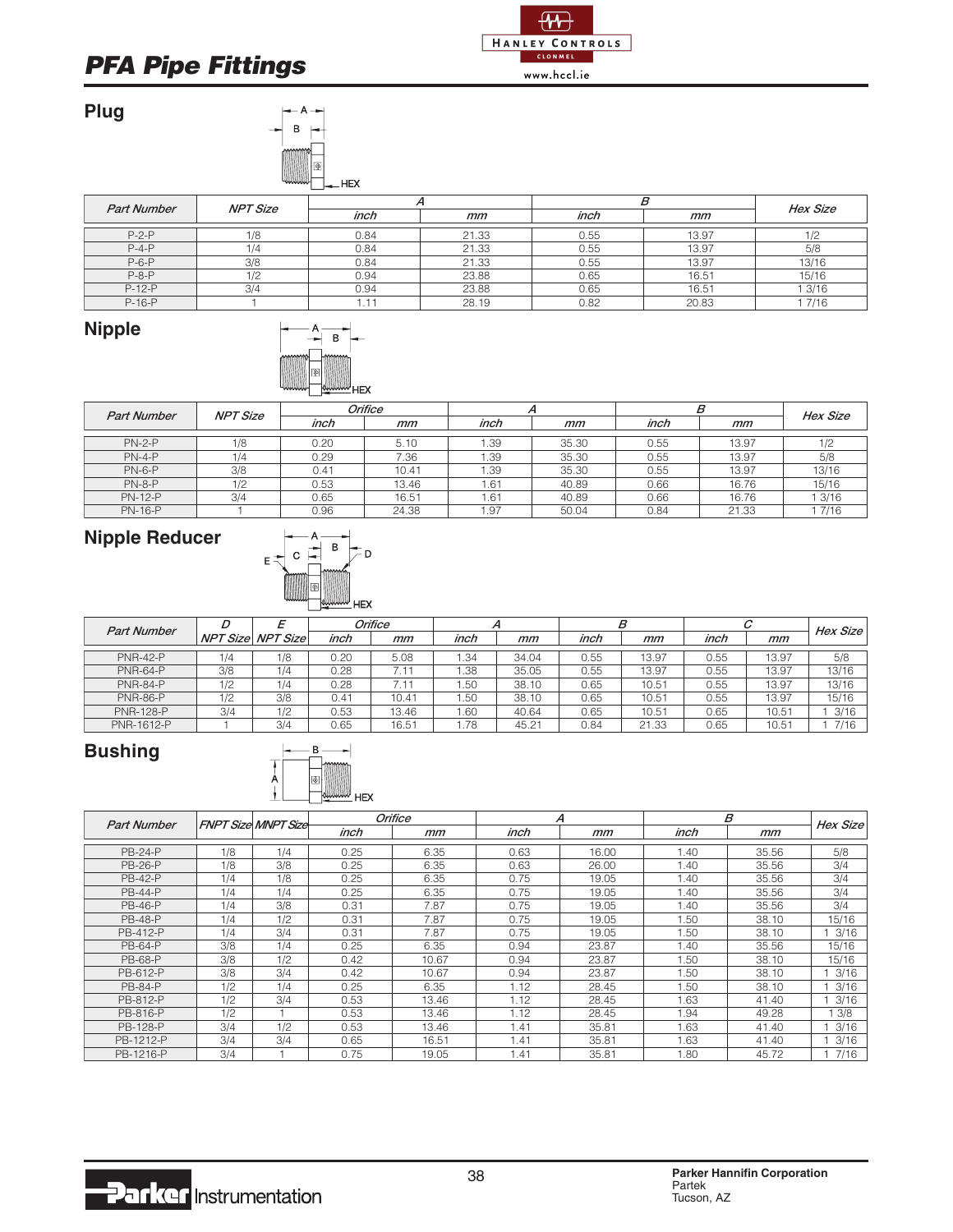

# **PFA Pipe Fittings**

#### **Coupling** B d. A **HEX**

| <b>Part Number</b> | <b>NPT Size</b> |      | Orifice |       |       |      |       | Hex Size |
|--------------------|-----------------|------|---------|-------|-------|------|-------|----------|
|                    |                 | inch | mm      | inch  | mm    | inch | mm    |          |
|                    |                 |      |         |       |       |      |       |          |
| $PC-2-P$           | 1/8             | 0.25 | 6.35    | 0.63  | 16.00 | 1.40 | 35.56 | 5/8      |
| $PC-4-P$           | 1/4             | 0.31 | 7.87    | 0.75  | 19.05 | 1.40 | 35.56 | 3/4      |
| $PC-6-P$           | 3/8             | 0.42 | 10.67   | 0.95  | 24.13 | 1.40 | 35.56 | 15/16    |
| $PC-8-P$           | 1/2             | 0.57 | 14.48   | l. 15 | 29.21 | 1.64 | 41.66 | 1/8      |
| <b>PC-12-P</b>     | 3/4             | ე.75 | 19.05   | 1.41  | 35.81 | 1.64 | 41.66 | 7/16     |

### **Female Reducer**

| $-B-$ |              |        |            |
|-------|--------------|--------|------------|
| F     | $\mathbb{R}$ | G      | Ē          |
|       |              |        | <b>HEX</b> |
|       |              | rifica |            |

 $\begin{bmatrix} 1 \\ 0 \\ 1 \end{bmatrix}$ 

| <b>Part Number</b> |     |                          |               | Orifice |            |       |      | В     |           |                       | L                                        |       |      |                                                        | Hex  |
|--------------------|-----|--------------------------|---------------|---------|------------|-------|------|-------|-----------|-----------------------|------------------------------------------|-------|------|--------------------------------------------------------|------|
|                    |     | <b>NPT Size NPT Size</b> | inch          | mm      | inch       | mm    | inch | mm    | inch      | mm                    | inch                                     | mm    | inch | mm                                                     | Size |
| <b>PFR-42-P</b>    | 1/4 | 1/8                      | .25           | 6.35    | $.4^*$     | 35.81 | .56  | 4.22  | .55       | 13.97                 | $\overline{\phantom{a}}$<br>, p<br>ں ، . | 19.05 | .62  | 1 <sub>5</sub><br>75<br>J. I J                         | 3/4  |
| <b>PFR-82-P</b>    | 1/2 | 1/8                      | $\sim$<br>ے ۔ | 6.35    | EΩ.<br>.JU | 38.1  | .66  | 16.76 | --<br>.55 | $\sim$<br>∹ ч<br>ا ب∪ | . .                                      | 28.96 | .62  | $\overline{\phantom{0}}$<br>$- -$<br>$\cup$ . $\prime$ | 1/8  |

#### **Elbow**



| <b>Part Number</b> | <b>NPT Size</b> |      | Orifice |      |       |      |       |      |       |
|--------------------|-----------------|------|---------|------|-------|------|-------|------|-------|
|                    |                 | inch | mm      | inch | mm    | inch | mm    | inch | mm    |
|                    |                 |      |         |      |       |      |       |      |       |
| $PE-2-P$           | 1/8             | 0.25 | 6.35    | 0.83 | 21.08 | 0.83 | 21.08 | 0.63 | 16.00 |
| $PF-4-P$           | 1/4             | 0.31 | 7.87    | 0.97 | 24.64 | 0.97 | 24.64 | 0.75 | 19.05 |
| $PE-6-P$           | 3/8             | 0.42 | 10.67   | 0.97 | 24.64 | 0.97 | 24.64 | 0.94 | 23.88 |
| $PE-8-P$           | 1/2             | 0.56 | 14.22   | 1.24 | 31.50 | .24  | 31.50 | 1.16 | 29.46 |
| <b>PE-12-P</b>     | 3/4             | 0.75 | 19.05   | .32  | 33.53 | .32  | 33.53 | .44  | 36.58 |

### **Street Elbow**



| <b>Part Number</b> | <b>FNPT Size</b> | <b>MNPT Size</b> |      | Orifice |      |       |      | В     |      |       |
|--------------------|------------------|------------------|------|---------|------|-------|------|-------|------|-------|
|                    |                  |                  | inch | mm      | inch | mm    | inch | mm    | inch | mm    |
|                    |                  |                  |      |         |      |       |      |       |      |       |
| <b>PSE-22-P</b>    | 1/8              | 1/8              | 0.20 | 5.08    | 0.84 | 21.33 | .25  | 31.75 | 0.63 | 16.00 |
| <b>PSE-44-P</b>    | 1/4              | 1/4              | 0.29 | 7.36    | 0.99 | 25.15 | .25  | 31.75 | 0.77 | 19.56 |
| <b>PSE-66-P</b>    | 3/8              | 3/8              | 0.42 | 10.67   | 0.99 | 25.15 | .25  | 31.75 | 0.94 | 23.87 |
| <b>PSE-88-P</b>    | 1/2              | 1/2              | 0.54 | 13.71   | 1.25 | 31.75 | . 25 | 31.75 | 1.15 | 29.21 |
| PSE-1212-P         | 3/4              | 3/4              | 0.66 | 16.76   | 1.38 | 35.05 | 1.74 | 44.20 | 1.35 | 34.29 |

**Tee**



| <b>Part Number</b> | <b>NPT Size</b> |      | Orifice |      |       |      |       |      |       |
|--------------------|-----------------|------|---------|------|-------|------|-------|------|-------|
|                    |                 | inch | mm      | inch | mm    | inch | mm    | inch | mm    |
| $PT-2-P$           | 1/8             | 0.25 | 6.25    | .68  | 42.16 | 1.15 | 29.21 | 0.63 | 16.00 |
| $PT-4-P$           | 1/4             | 0.35 | 8.89    | .97  | 50.03 | 1.35 | 34.29 | 0.75 | 19.05 |
| $PT-6-P$           | 3/8             | 0.44 | 11.17   | .97  | 50.03 | 1.46 | 37.08 | 0.94 | 23.87 |
| $PT-8-P$           | 1/2             | 0.56 | 14.22   | 2.48 | 62.99 | 80،، | 45.72 | 1.14 | 28.95 |
| PT-12-P            | 3/4             | 0.75 | 19.05   | 2.61 | 66.29 | 2.02 | 51.31 | 1.42 | 36.07 |
| <b>PT-16-P</b>     |                 | 00.1 | 25.40   | 3.22 | 81.79 | 2.46 | 62.48 | .70  | 43.18 |

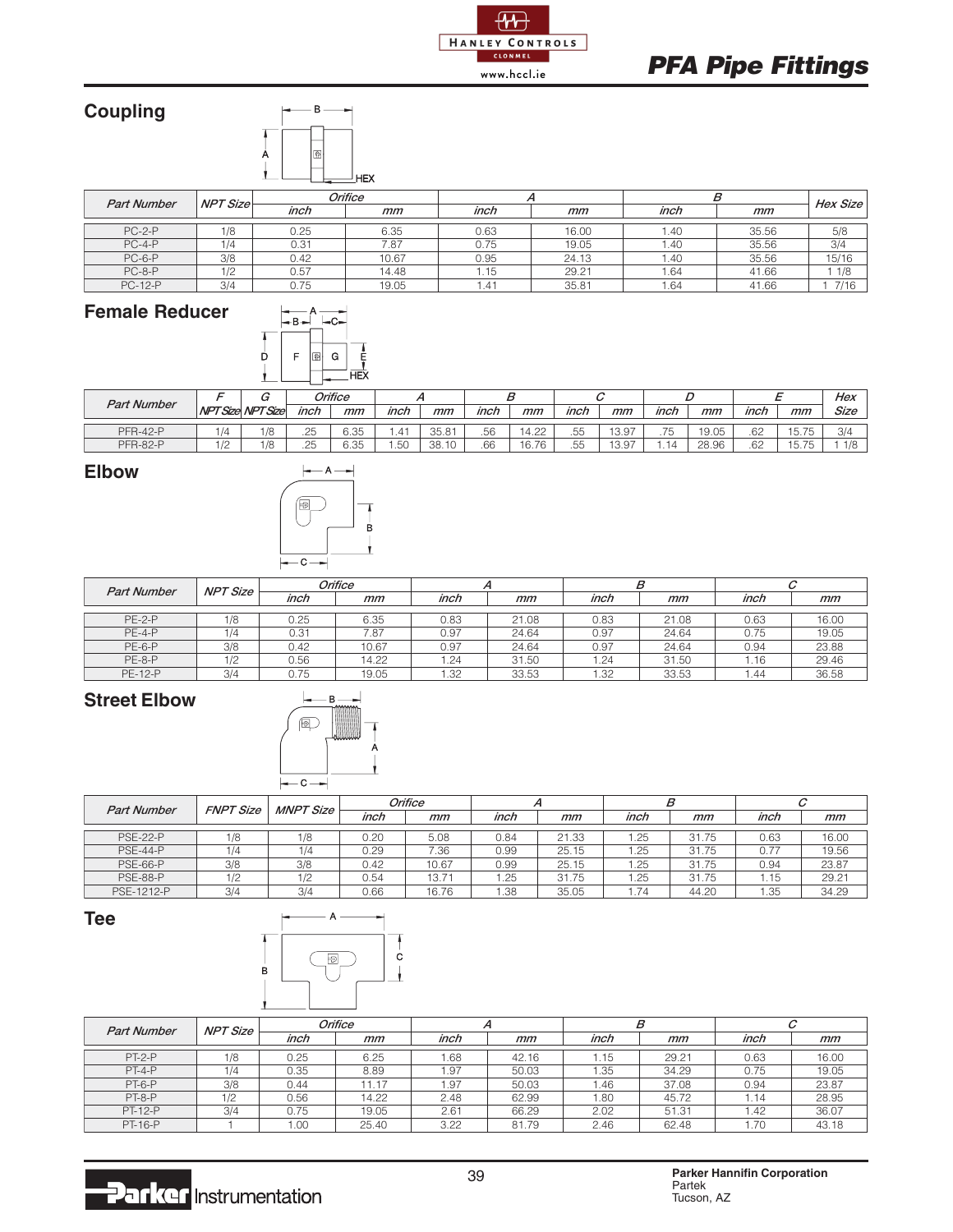# **NW Nut Wrench**



### **Product Overview**

The NW Nut Wrench is designed to aid in the assembly of the Parflare and Pargrip fittings.



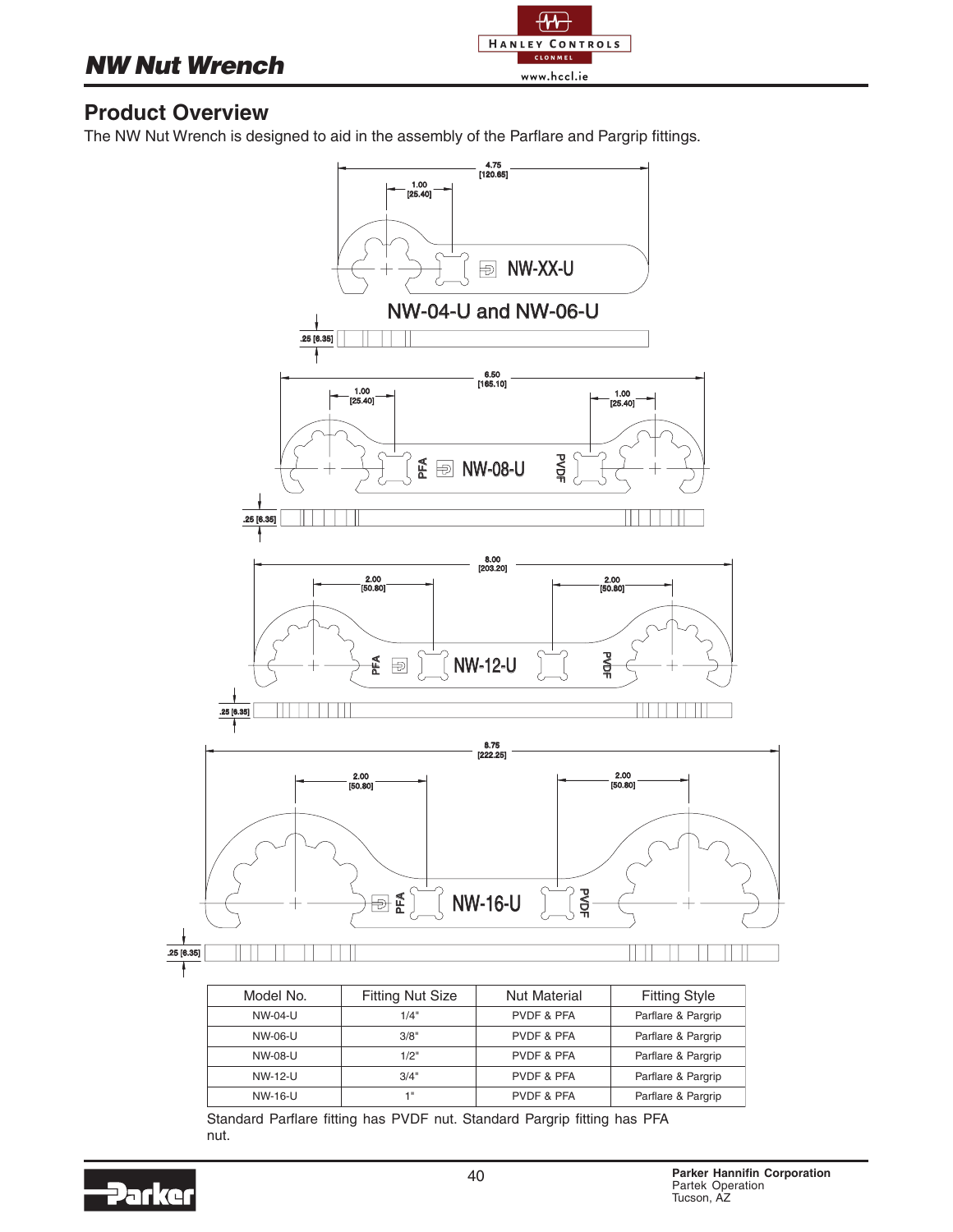

# **MFT Manual Flaring Tool**

# **Product Overview**

Flare end connections have been established as the preferred connection in high purity and corrosive applications. Because poorly flared Fluoropolymer tubing can cause leaks and costly downtime, Partek recommends the heat flaring procedure. In this procedure HG Heat Gun, MFT Manual Flaring Tools and TCTR Tube Cutters are utilized.

#### **Flaring and Assembly Procedure 1/4" - 1 1/4" Tubing Sizes\***

- 1. Cut tubing evenly using a tube cutter: TCTR-1 for 1/8" - 1/2" TCTR-2 for 1/8" - 3/4" TCTR-3 for 1/8" - 1 1/2"
- 2. For PVDF or PFA nuts slip small end over tubing. For HT nut assemblies slip small end of nut & small end of gripper over tubing.
- 3. Using the HG-1\*\* Heat Gun on high setting, hold the end of tubing approximately 1/2" from gun and rotate tubing slowly until a fine whitish line appears around tube. Alternately, tubing can be heated for a timed period corresponding to Table 1.
- 4. Remove tubing from heat source and immediately push over the appropriate flaring mandrel until end of tubing reaches the mandrel stop shoulder.
- 5. Maintain tubing on mandrel together until cool. Refer to Table 1 for appropriate cooling times.
- 6. Allow tubing to cool on mandrel for an additional 2 to 3 minutes. Alternately the tubing can be assembled as per step 7 below immediately completing step 5 above.
- 7. Push flared tubing end over desired fitting body until it stops. Make sure that gap between end of tubing and fitting body shoulder is not more than .125" (3.2mm).
- 8. For PVDF or PFA nuts tighten onto fitting body as per Table 1. For HT nut assemblies tighten onto fitting body per Table 1. Once desired temperature has been reached, re-tighten per Table 1.
- *\* HT nut assemblies are for 1/4" 1" sizes only.*
- *\*\* HG-1 Specifications* Temperature Range: 750° - 1000° F (400° - 540° C) Voltage: 120 VAC Cycle: 60 HZ Amperage: 14.5 amps Wattage: 1,740 watts Average Air Velocity: 3,000 FPM at ambient



| Model No.     | Tubing OD   | Tubing ID |
|---------------|-------------|-----------|
| <b>MFT-U</b>  | $1/4" - 1"$ | see below |
| MFT-04        | 1/4"        | 5/32"     |
| <b>MFT-06</b> | 3/8"        | 1/4"      |
| <b>MFT-08</b> | 1/2"        | 3/8"      |
| <b>MFT-12</b> | 3/4"        | 5/8"      |
| <b>MFT-16</b> | 1"          | 7/8"      |
| <b>MFT-20</b> | 11/4"       | 1.10"     |

| Table 1                                                                   |                |                |        |        |        |           |  |  |  |
|---------------------------------------------------------------------------|----------------|----------------|--------|--------|--------|-----------|--|--|--|
| <b>Fitting Size</b>                                                       | 1/4"           | 3/8"           | 1/2"   | 3/4"   | 1"     | 11/4"     |  |  |  |
| Heating time (sec.)<br>for PFA Tubing                                     | 15             | 25             | 25     | 25     | 25     | 25        |  |  |  |
| Holding time on<br>mandrel                                                | 20             | 20             | 20     | 20     | 25     | 25        |  |  |  |
| Additional cooling<br>time (min.)                                         | $\mathfrak{p}$ | $\mathfrak{p}$ | 3      | 3      | 3      | 3         |  |  |  |
| <b>PVDF &amp; PFA Nuts</b><br>minimum tightening<br>torque (inch lbs./Nm) | 5/6            | 8/9            | 11/1.2 | 14/1.6 | 30/3.4 | 75 / 8.4  |  |  |  |
| <b>HT Nut Assemblies</b><br>minimum tightening<br>torque (inch lbs/Nm)    | 14 / 1.6       | 14/1.6         | 18/2.0 | 18/2.0 | 50/5.7 | <b>NA</b> |  |  |  |

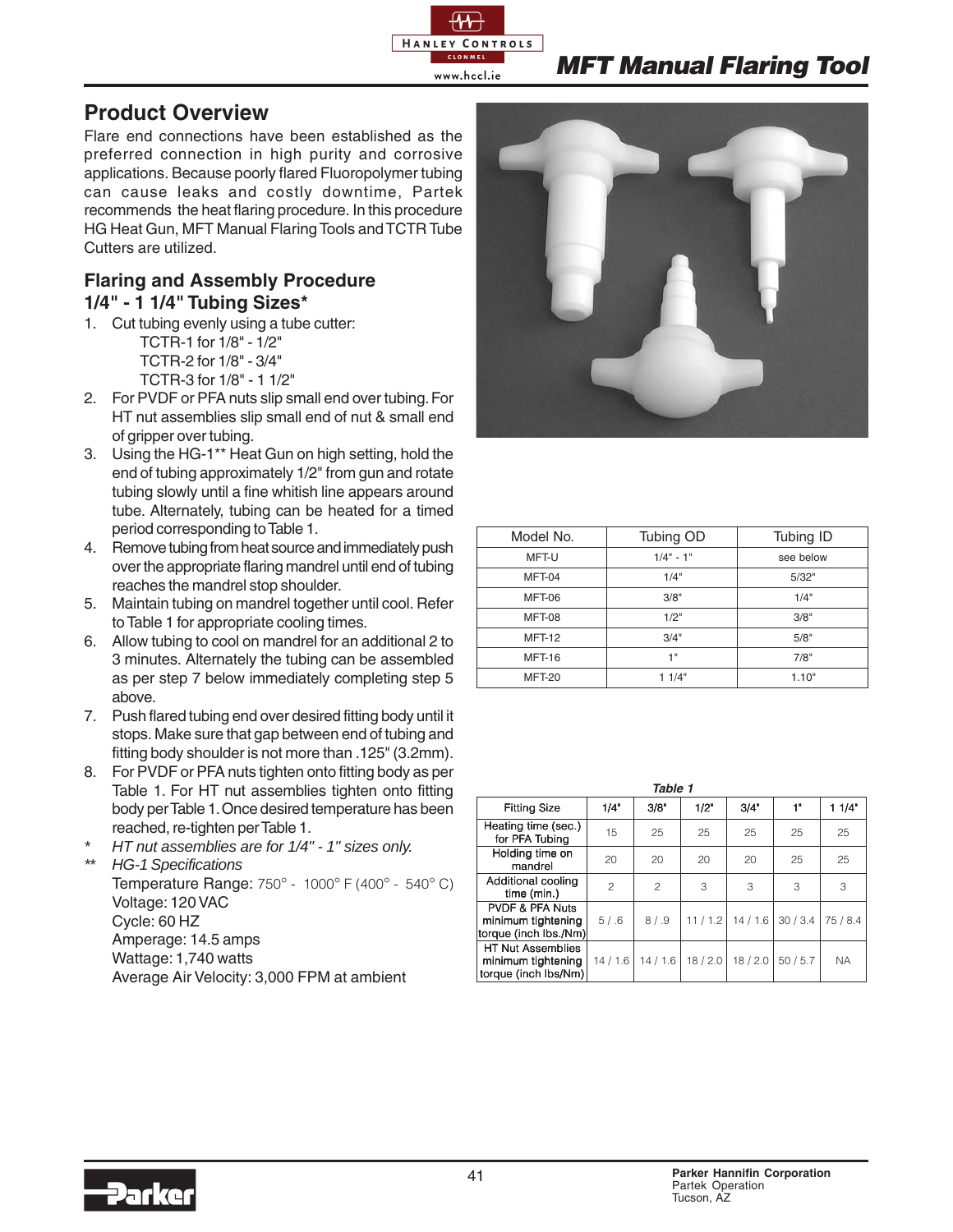# **FG Electronic Flare Gun**

### **Product Overview**

The FG Electronic Flare Gun is designed to flare PFA and HP PFA tubing perflectly, every time. It is ideal for connections that need to be made in clean rooms, in equipment cabinets or other hard to reach places where conventional flaring tools are not suitable. The complete process of heating, flaring and cooling is all contained within the gun. Compact, portable and easy to use, the gun is offered in 5 sizes, 1/4" to 1".







### **Features**

**Benefits**

**Tubing snaps into jaws of the flare gun.**

**Indicator lights on the flare gun guide the operator during the heating, flaring and cooling operations.**

**Holds tubing so that mandrel travel depth is consistent.**

**Perfect flare every time reduces potential leaks and downtime.**

### **Specifications**

Heating Cycle: 380° F to 420° F (193° C to 216° C) for 17-20 sec.

Cooling Cycle: 45-60 sec.

Voltage: 120 VAC

Cycle: 60 HZ

Amperage: 2 amps

Wattage: 240 watts

Types of Tubing: Catalog 4150

| <b>Compact and portable, it</b> |  |
|---------------------------------|--|
| is offered in 5 sizes,          |  |
| $1/4$ " to 1".                  |  |

**Ideal for working in areas where space is limited. Faster set up of new equipment is possible.**

| Model No.      | <b>Tubing OD</b> | Tubing ID |
|----------------|------------------|-----------|
| $FG-1-4C$      | 1/4"             | 5/32"     |
| <b>FG-1-6C</b> | 3/8"             | 1/4"      |
| <b>FG-1-8C</b> | 1/2"             | 3/8"      |
| FG-1-12C       | 3/4"             | 5/8"      |
| FG-1-16C       | 1"               | 7/8"      |

\*C Denotes Flare gun is shipped in carrying case

| Model No. | Flare guns included in Kit |                              |  |                                      |  |  |  |  |
|-----------|----------------------------|------------------------------|--|--------------------------------------|--|--|--|--|
| FG-1K-2   | FG-1-12 FG-1-16            |                              |  |                                      |  |  |  |  |
| $FG-1K-3$ |                            | FG-1-4 FG-1-6 FG-1-8         |  |                                      |  |  |  |  |
| $FG-1K-4$ |                            | FG-1-4 FG-1-6 FG-1-8 FG-1-12 |  |                                      |  |  |  |  |
| $FG-1K-5$ |                            |                              |  | FG-1-4 FG-1-6 FG-1-8 FG-1-12 FG-1-16 |  |  |  |  |



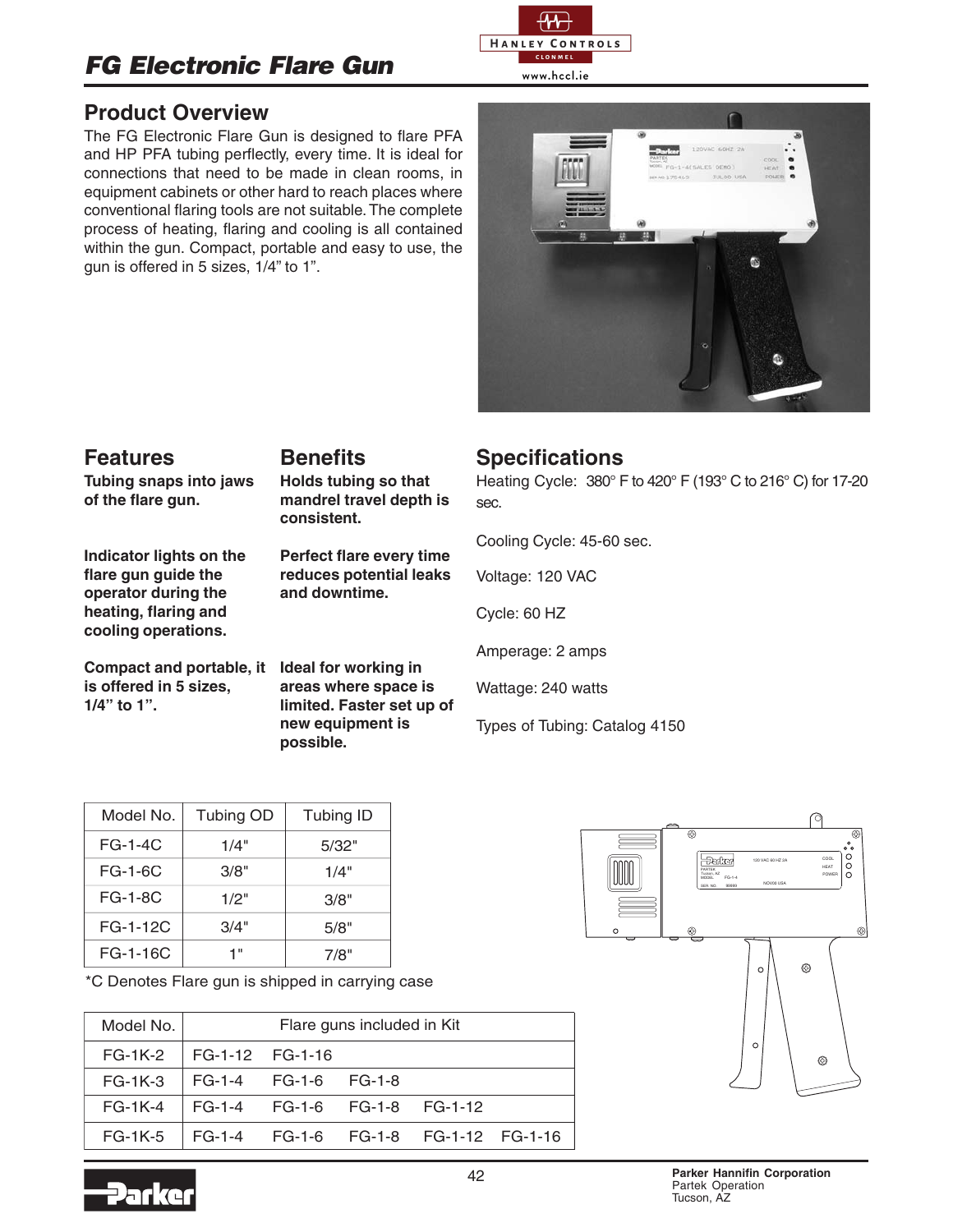

**FG Electronic Flare Gun**

### **Tube Flaring**

There are many advantages to making connections with flared fittings. The flared fitting is the cleanest breakable connection available because of its low dead volume. This decreases the chance for particle entrapment in the fitting. From the cross section it is evident that the tube is supported on the inside. This prevents the tubing from ovalizing or bottoming out, therefore allowing the flared fitting to perform well in vibration and side loading applications.

#### **Flaring and Assembly Procedure 1/4" - 1" Tubing Sizes**

- 1. Cut tubing evenly using a tube cutter: TCTR-1 for 1/8" - 1/2"
	- TCTR-2 for 1/8" 3/4"
	-
	- TCTR-3 for 1/8" 1 1/2"
- 2. For PVDF or PFA nuts slip small end over tubing. For HT nut assemblies slip small end of nut and small end of gripper over tubing.
- 3. Holding the flare gun, push lever to the most forward position.
- 4. Squeeze trigger 12 to 14 times to reset the mandrel to the start position.
- 5. Move top lever to the most rear position.
- 6. Insert the correct sized tubing. See page 42.
- 7. Click trigger until resistance is lost.
- 8. Plug in tool and put the lever in the center position.
- 9. After 30 seconds you will hear a beep.
- 10. Ratchet the trigger until resistance is felt and note the amber LED coming on to indicate that cooling has begun.
- 11. After this light goes out, move the lever into the most forward position.
- 12. Remove the flared tubing.
- 13. Push flared tubing end over desired fitting body until it stops. Make sure that gap between end of tubing and fitting body shoulder is not more than .125" (3.2mm).
- 14. For PVDF or PFA nuts tighten onto fitting body as per Table 1 below. For HT nut assemblies tighten onto fitting body per Table 1. Once desired temperature has been reached, re-tighten per Table 1.

| Table 1                                                             |        |        |        |        |        |  |  |  |
|---------------------------------------------------------------------|--------|--------|--------|--------|--------|--|--|--|
| <b>Fitting Size</b>                                                 | 1/4"   | 3/8"   | 1/2"   | 3/4"   | 1"     |  |  |  |
| PVDF & PFA Nuts minimum tightening torque<br>(inch lbs./Nm)         | 5/6    | 8/9    | 11/1.2 | 14/1.6 | 30/3.4 |  |  |  |
| <b>HT Nut Assemblies</b><br>minimum tightening torque (inch lbs/Nm) | 14/1.6 | 14/1.6 | 18/2.0 | 18/2.0 | 50/5.7 |  |  |  |





The tubing is inserted into the gun, and the jaws bite down on the tubing. The gun heats the tubing to the ideal temperature and alerts the user when the cycle is complete. At this time the flare mandrel is pushed into the tubing in the flare position where it is held for the cooling cycle





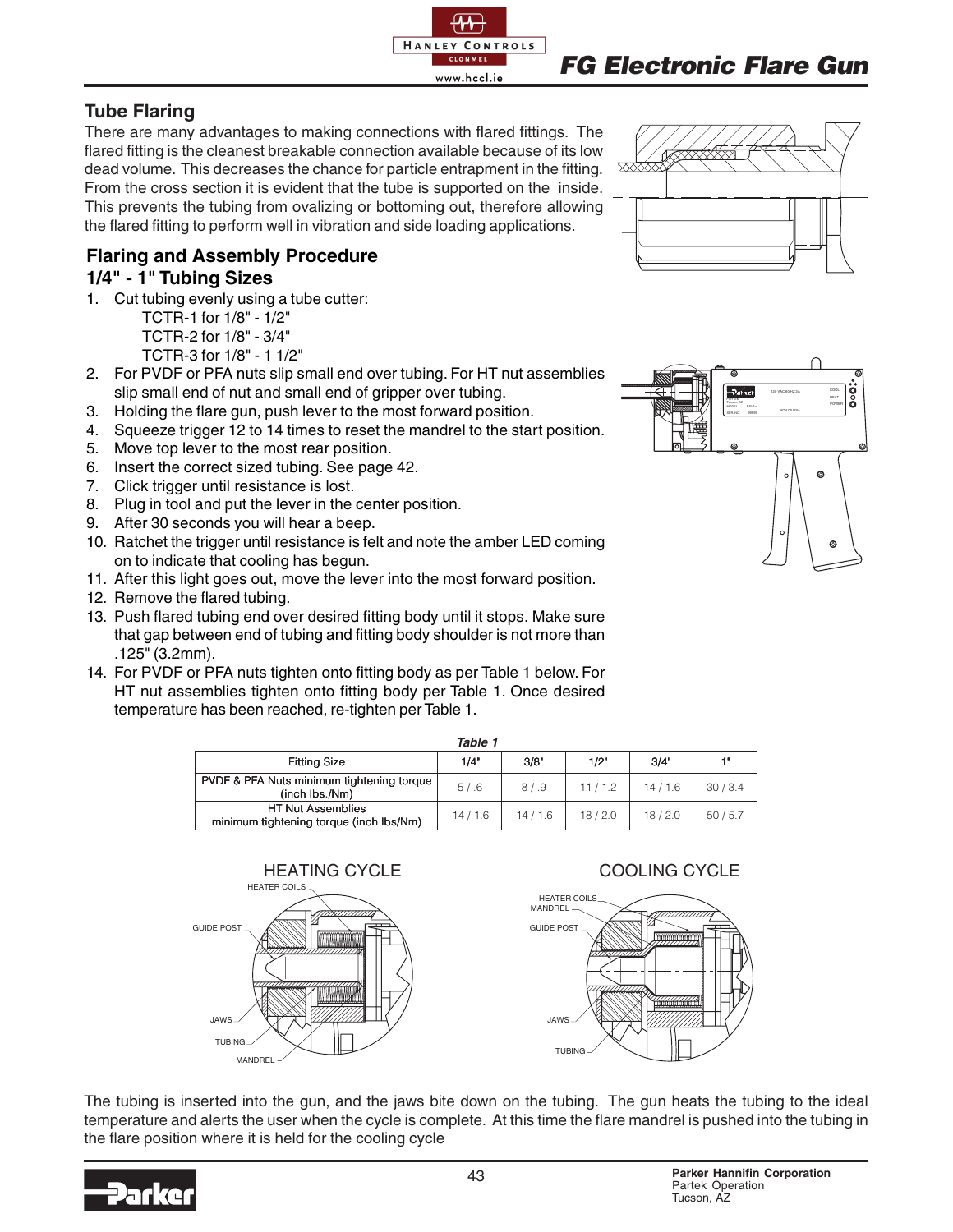

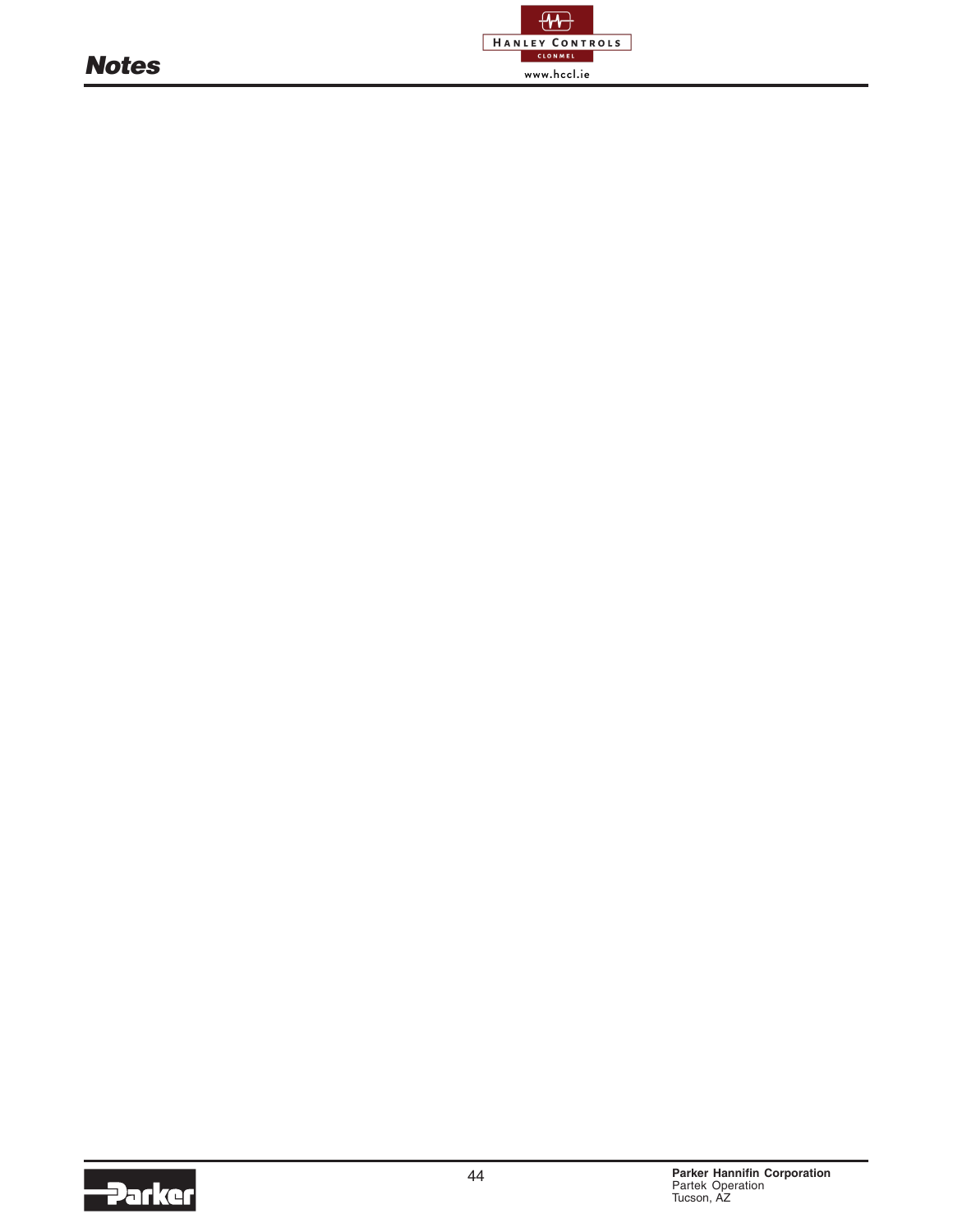

# **Notes**

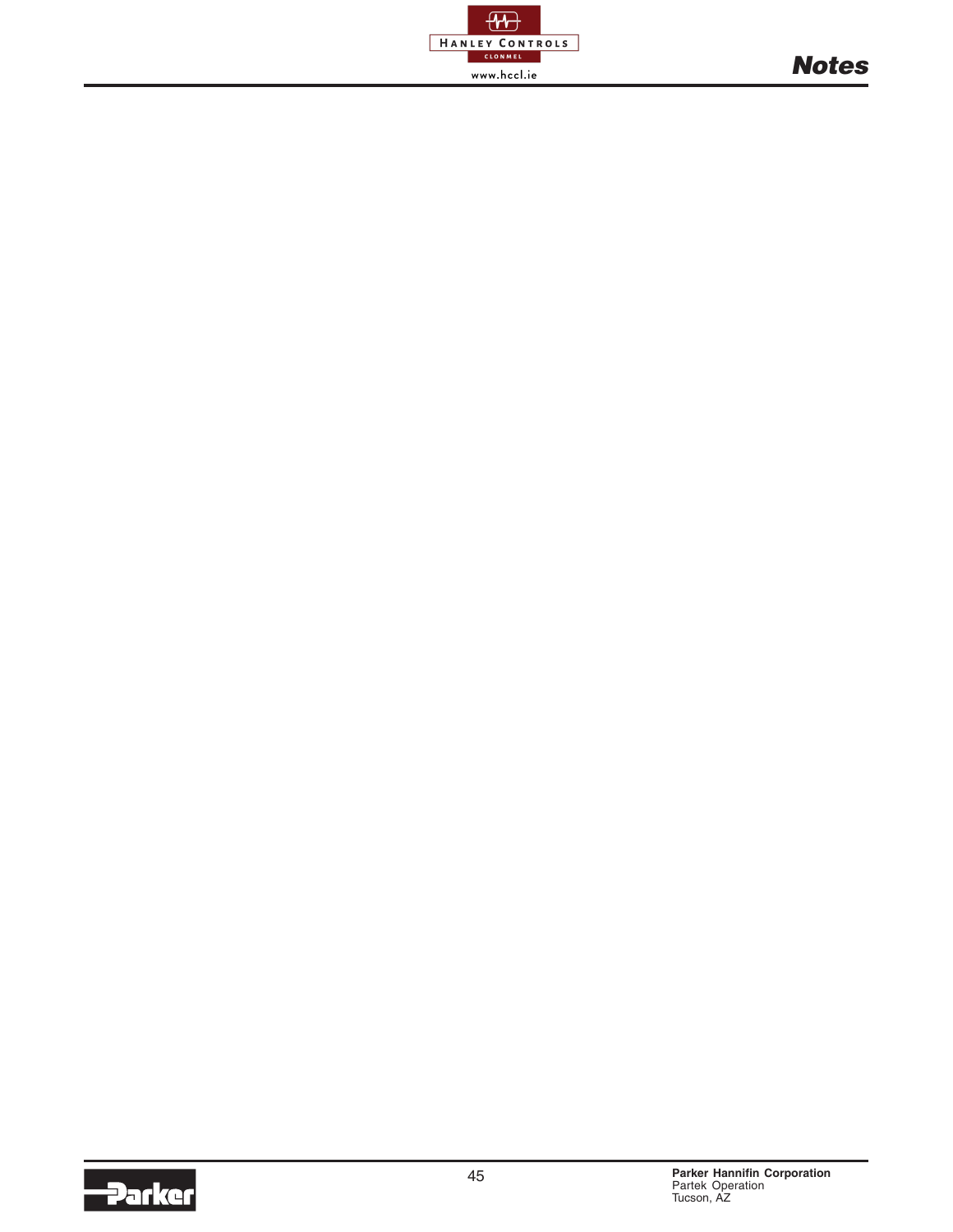# **Offer of Sale**



The items described in this document and other documents or descriptions provided by Parker Hannifin Corporation, its subsidiaries and its authorized distributors are hereby offered for sale at prices to be established by Parker Hannifin Corporation, its subsidiaries and its authorized distributors. This offer and its acceptance by any customer ("Buyer") shall be governed by all of the following Terms and Conditions. Buyer's order for any such items, when communicated to Parker Hannifin Corporation, its subsidiary or an authorized distributor ("Seller") verbally or in writing, shall constitute acceptance of this offer.

**1. Terms and Conditions of Sale:** All descriptions, quotations, proposals, offers, acknowledgments, acceptances and sales of Seller's products are subject to and shall be governed exclusively by the terms and conditions stated herein. Buyer's acceptance of any offer to sell is limited to these terms and conditions. Any terms or conditions in addition to, or inconsistent with those stated herein, proposed by Buyer in any acceptance of an offer by Seller, are hereby objected to. No such additional, different or inconsistent terms and conditions shall become part of the contract between Buyer and Seller unless expressly accepted in writing by Seller. Seller's acceptance of any offer to purchase by Buyer is expressly conditional upon Buyer's assent to all the terms and conditions stated herein, including any terms in addition to, or inconsistent with those contained in Buyer's offer, Acceptance of Seller's products shall in all events constitute such assent. **2. Payment:** Payment shall be made by Buyer net 30 days from the date of delivery of the items purchased hereunder. Amounts not timely paid shall bear interest at the maximum rate permitted by law for each month or portion thereof that the Buyer is late in making payment. Any claims by Buyer for omissions or shortages in a shipment shall be waived unless Seller receives notice thereof within 30 days after Buyer's receipt of the shipment.

**3. Delivery:** Unless otherwise provided on the face hereof, delivery shall be made F.O.B. Seller's plant. Regardless of the method of delivery, however, risk of loss shall pass to Buyer upon Seller's delivery to a carrier. Any delivery dates shown are approximate only and Seller shall have no liability for any delays in delivery.

**4. Warranty:** Seller warrants that the items sold hereunder shall be free from defects in material or workmanship for a period of 18 months from date of shipment from Parker Hannifin Corporation. **THIS WARRANTY COM-PRISES THE SOLE AND ENTIRE WARRANTY PERTAINING TO ITEMS PROVIDED HEREUNDER. SELLER MAKES NO OTHER WARRANTY, GUARANTEE, OR REPRESENTATION OF ANY KIND WHATSOEVER. ALL OTHER WARRANTIES, INCLUDING BUT NOT LIMITED TO, MER-CHANTABILITY AND FITNESS FOR PURPOSE, WHETHER EXPRESS, IMPLIED, OR ARISING BY OPERATION OF LAW, TRADE USAGE, OR COURSE OF DEALING ARE HEREBY DISCLAIMED.**

**NOTWITHSTANDING THE FOREGOING, THERE ARE NO WARRAN-TIES WHATSOEVER ON ITEMS BUILT OR ACQUIRED WHOLLY OR PARTIALLY, TO BUYER'S DESIGNS OR SPECIFICATIONS.**

**5. Limitation Of Remedy: SELLER'S LIABILITY ARISING FROM OR IN ANY WAY CONNECTED WITH THE ITEMS SOLD OR THIS CONTRACT SHALL BE LIMITED EXCLUSIVELY TO REPAIR OR REPLACEMENT OF THE ITEMS SOLD OR REFUND OF THE PURCHASE PRICE PAID BY BUYER, AT SELLER'S SOLE OPTION. IN NO EVENT SHALL SELLER BE LIABLE FOR ANY INCIDENTAL, CONSEQUENTIAL OR SPECIAL DAMAGES OF ANY KIND OR NATURE WHATSOEVER, INC.**

**LUDING BUT NOT LIMITED TO LOST PROFITS ARISING FROM OR IN ANY WAY CONNECTED WITH THIS AGREEMENT OR ITEMS SOLD HEREUNDER, WHETHER ALLEGED TO ARISE FROM BREACH OF CONTRACT, EXPRESS OR IMPLIED WARRANTY, OR IN TORT, IN-CLUDING WITHOUT LIMITATION, NEGLIGENCE, FAILURE TO WARN OR STRICT LIABILITY.**

**6. Changes, Reschedules and Cancellations:** Buyer may request to modify the designs or specifications for the items sold hereunder as well as the quantities and delivery dates thereof, or may request to cancel all or part of this order, however, no such requested modification or cancellation shall become part of the contract between Buyer and Seller unless accepted by Seller in a written amendment to this Agreement. Acceptance of any such requested modification or cancellation shall be at Seller's discretion, and shall be upon such terms and conditions as Seller may require.

**7. Special Tooling:** A tooling charge may be imposed for any special tooling, including without limitation, dies, fixtures, molds and patterns, acquired to manufacture items sold pursuant to this contract. Such special tooling shall be and remain Seller's property notwithstanding payment of any charges by Buyer. In no event will Buyer acquire any interest in apparatus belonging to Seller which is utilized in the notwithstanding any charges paid by Buyer. Unless otherwise agreed, Seller shall have the right to alter, discard or otherwise dispose of any special tooling or other property in its sole discretion at any time.

**8. Buyer's Property:** Any designs, tools, patterns, materials, drawings, confidential information or equipment furnished by Buyer or any other items which become Buyer's property, may be considered obsolete and may be destroyed by Seller after two (2) consecutive years have elapsed without Buyer placing an order for the items which are manufactured using such property, Seller shall not be responsible for any loss or damage to such property while it is in Seller's possession or control.

**9. Taxes:** Unless otherwise indicated on the face hereof, all prices and charges are exclusive of excise, sales, use, property, occupational or like taxes which may be imposed by any taxing authority upon the manufacture, sale or delivery of the items sold hereunder. If any such taxes must be paid by Seller or if Seller is liable for the collection of such tax, the amount thereof shall be in addition to the amounts for the items sold. Buyer agrees to pay all such taxes or to reimburse Seller therefore upon receipt of its invoice. If Buyer claims exemption from any sales, use or other tax imposed by any taxing authority, Buyer shall save Seller harmless from and against any such tax, together with any interest or penalties thereon which may be assessed if the items are held to be taxable.

**10. Indemnity For Infringement of Intellectual Property Rights:** Seller shall have no liability for infringement of any patents, trademarks, copyrights, trade dress, trade secrets or similar rights except as provided in this Part 10. Seller will defend and indemnify Buyer against allegations of infringement of U.S. Patents, U.S. Trademarks, copyrights, trade dress and trade secrets (hereinafter 'Intellectual Property Rights'). Seller will defend at its expense and will pay the cost of any settlement or damages awarded in an action brought against Buyer based on an allegation that an item sold pursuant to this contract infringes the Intellectual Property Rights of a third party. Seller's obligation to defend and indemnify Buyer is contingent on Buyer notifying Seller within ten (10) days after Buyer becomes aware of such allegations of infringement, and Seller having sole control over the defense of any allegations or actions including all negotiations for settlement or compromise. If an item sold hereunder is subject to a claim that it infringes the Intellectual Property Rights of a third party, Seller may, at its sole expense and option, procure for Buyer the right to continue using said item, replace or modify said item so as to make it noninfringing, or offer to accept return of said item and return the purchase price less a reasonable allowance for depreciation. Notwithstanding the foregoing, Seller shall have no liability for claims of infringement based on information provided by Buyer, or directed to items delivered hereunder for which the designs are specified in whole or part by Buyer, or infringements resulting from the modification, combination or use in a system of any item sold hereunder. The foregoing provisions of this Part 10 shall constitute Seller's sole and exclusive liability and Buyer's sole and exclusive remedy for infringement of Intellectual Property Rights.

If a claim is based on information provided by Buyer or if the design for an item delivered hereunder is specified in whole or in part by Buyer, Buyer shall defend and indemnify Seller for all costs, expenses or judgments resulting from any claim that such item infringes any patent, trademark, copyright, trade dress, trade secret or any similar right.

**11.Force Majeure:** Seller does not assume the risk of and shall not be liable for delay or failure to perform any of Seller's obligations by reason of circumstances beyond the reasonable control of Seller (hereinafter 'Events of Force Majeure'). Events of Force Majeure shall include without limitation, accidents, acts of God, strikes or labor disputes, acts, laws, rules or regulations of any government or government agency, fires, floods, delays or failures in delivery of carriers or suppliers, shortages of materials and any other cause beyond Seller's control.

**12.Entire Agreement/Governing Law:** The terms and conditions set forth herein, together with any amendments, modifications and any different terms or conditions expressly accepted by Seller in writing, shall constitute the entire Agreement concerning the items sold, and there are no oral or other representations or agreements which pertain thereto. This Agreement shall be governed in all respects by the law of the State of Ohio. No actions arising out of the sale of the items sold hereunder or this Agreement may be brought by either party more than two (2) years after the cause of action accrues.

9/91-P

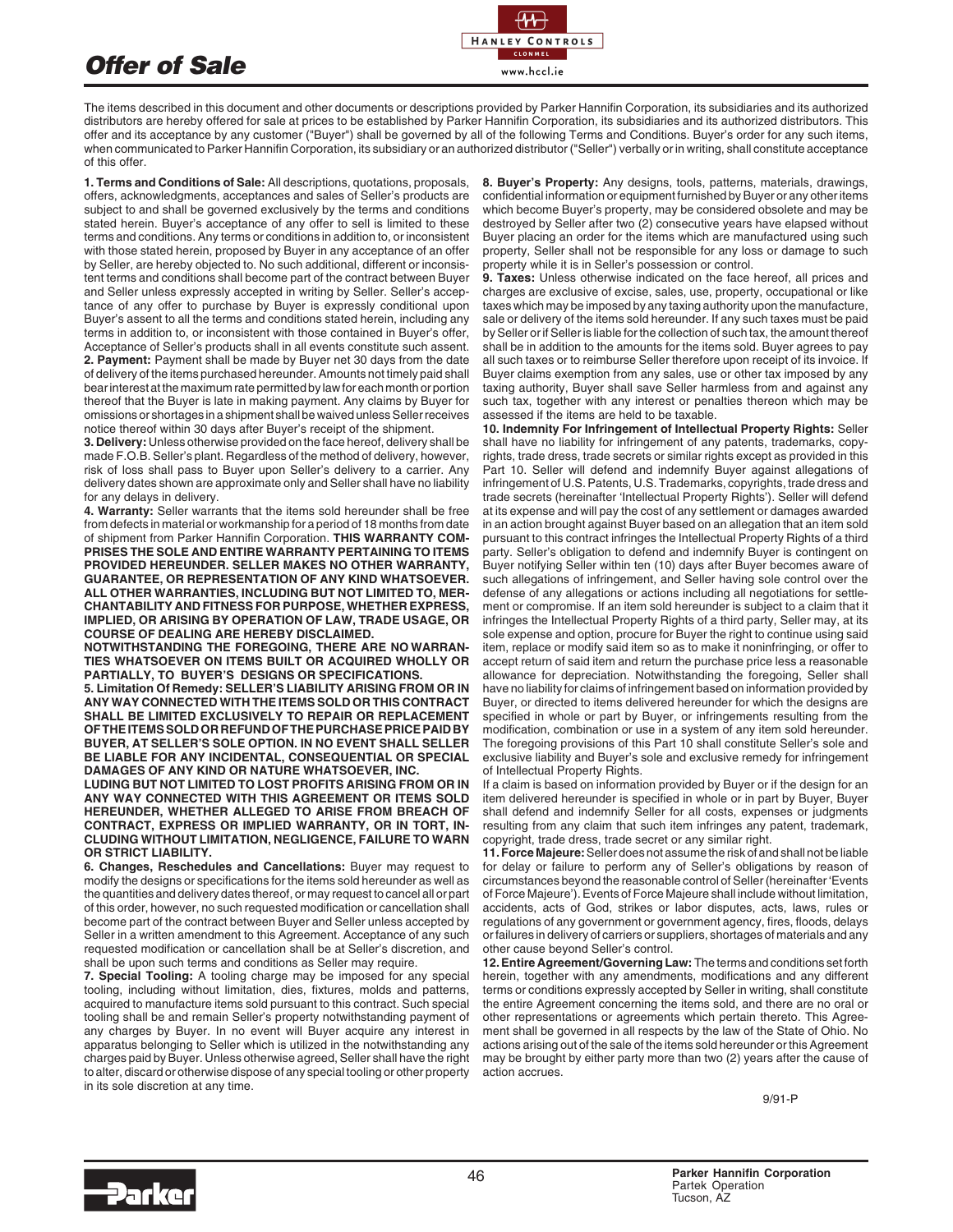

**Parker Hannifin Corporation** 6035 Parkland Blvd. Cleveland, Ohio 44124-4141 Telephone: (216) 896-3000 Fax: (216) 896-4000 www.parker.com

#### **About Parker Hannifin Corporation**

Parker Hannifin is a leading global motion-control company dedicated to delivering premier customer service. A Fortune 500 corporation listed on the New York Stock Exchange (PH), our components and systems comprise over 1,400 product lines that control motion in some 1,000 industrial and aerospace markets. Parker is the only manufacturer to offer its customers a choice of hydraulic, pneumatic, and electromechanical motion-control solutions. Our Company has the largest distribution network in its field, with over 7,500 distributors serving nearly 400,000 customers worldwide.

#### **Parker's Charter**

**HANLEY CONTROLS CLONMEL** www.hccl.ie

> To be a leading worldwide manufacturer of components and systems for the builders and users of durable goods. More specifically, we will design, market and manufacture products controlling motion, flow and pressure. We will achieve profitable growth through premier customer service.

**Parker Hannifin Corporation**

#### **Product Information**

North American customers seeking product information, the location of a nearby distributor, or repair services will receive prompt attention by calling the Parker Product Information Center at our toll-free number: 1-800-C-PARKER (1-800-272-7537). In Europe, call 00800-C-PARKER-H (00800-2727-5374).

**The Aerospace Group** is a leader in the development, design, manufacture and servicing of control systems and components for aerospace and related high-technology markets, while achieving growth through premier customer service.



**The Fluid Connectors Group** designs, manufactures and markets rigid and flexible connectors, and associated products used in pneumatic

and fluid systems.





**The Seal Group** designs, manufactures and distributes industrial and commercial sealing devices and related products by providing

**The Hydraulics Group** designs, produces and markets a full spectrum of hyraulic components and systems to builders and users of industrial and mobile machinery and equipment.

**The Automation Group** is a leading supplier of pneumatic and electromechanical components and systems to automation customers worldwide.





**The Filtration Group**

superior quality and total customer satisfaction.

designs, manufactures and markets quality filtration and clarification products, providing customers with the best value, quality, technical support, and global availability.

**The Instrumentation Group** is a global leader in the design, manufacture and distribution of high-quality critical flow components for worldwide process instrumentation, ultra-high-purity, medical and analytical applications.



manufactures and markets syshandling components and systems to refrigeration, air-conditioning and industrial custom-

tem-control and fluiders worldwide.